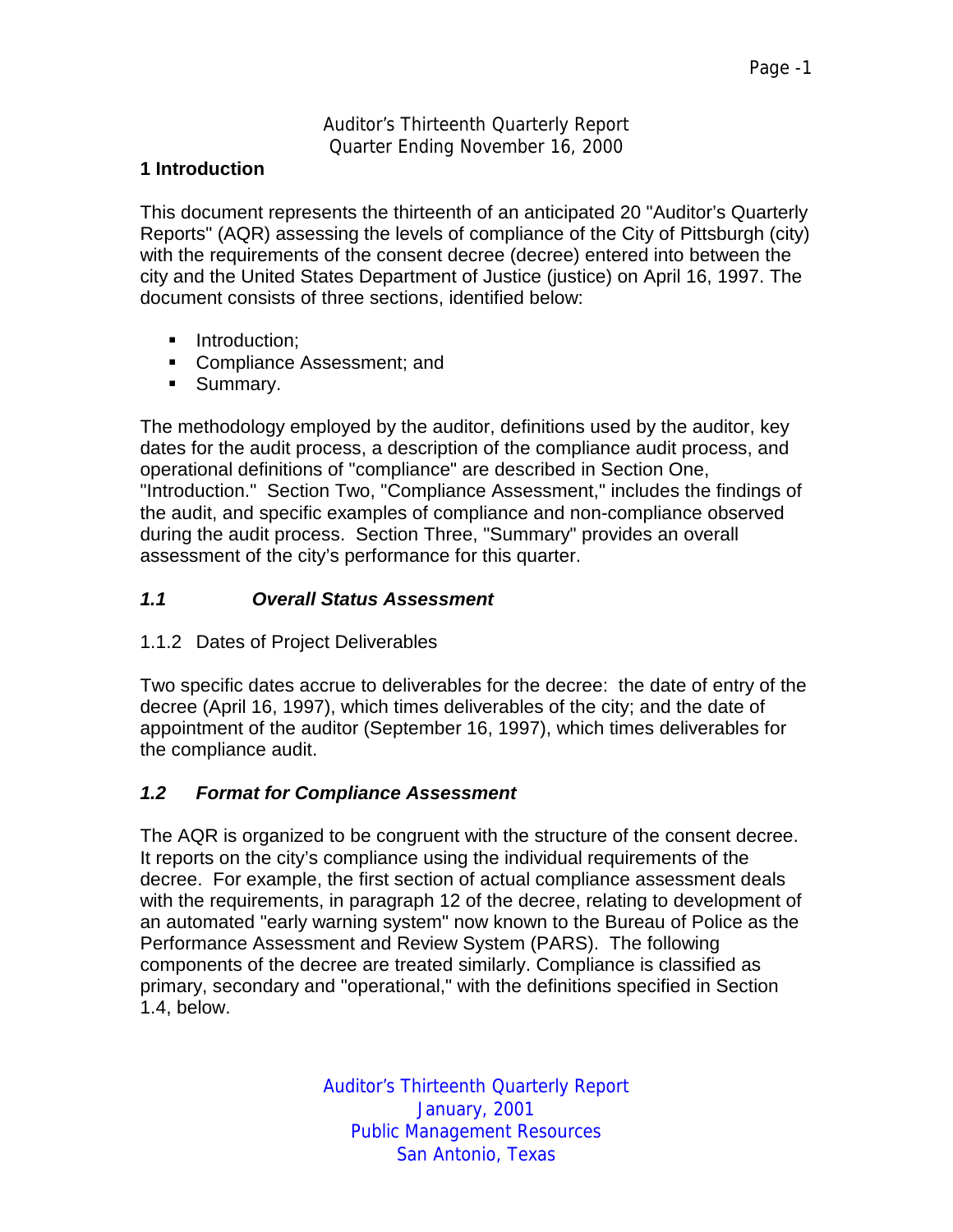# *1.3 Compliance Assessment Processes*

#### 1.3.1 Structure of the Task Assessment Process

Members of the audit team have collected data on-site and have been provided data, pursuant to specific requests, by the Pittsburgh Bureau of Police (PBP) and the Office of Municipal Investigations (OMI). All data collected were of one of two types. They were either collected by:

- Selection of a random sample, or
- Selecting all available records of that type.

Under no circumstances were the data selected by the audit team based on provision of records of preference by personnel from the Police Bureau or OMI. In every instance of selection of random samples, PBP personnel were provided with lists requesting specific data, or the samples were drawn directly by the auditor or the auditor's staff while on-site.

The performance of the PBP and the City of Pittsburgh (city) on each task outlined in the consent decree was assessed by the auditor during the quarter ending August 15, 2000. In order to allow time for completion of the report, the auditor completed assessment activities on August 11, 2000.

All determinations of status for the city and the PBP are data-based, and were formed by review of the following types of documents:

- **Official PBP documents prepared in the normal course of business;**
- !"Official Office of Municipal Investigations (OMI) documents prepared during the normal course of business; and/or
- **Electronic documents prepared by the city or components of city** government during the normal course of business.

Where practicable, documentation forming the database for this audit was selected by the auditor and the auditor's staff directly from PBP, OMI or city files. Where this was not the case, the auditor verified the accuracy of documents provided by checking secondary sources. For example, records of complaints filed against police officers, and the status of those complaints, were assessed by reviewing OMI files, OMI electronic files, and zone performance files.

# *1.4 Operational Definition of Compliance*

For the purposes of this audit, "compliance" consists of three components: primary compliance, secondary compliance, and operational compliance.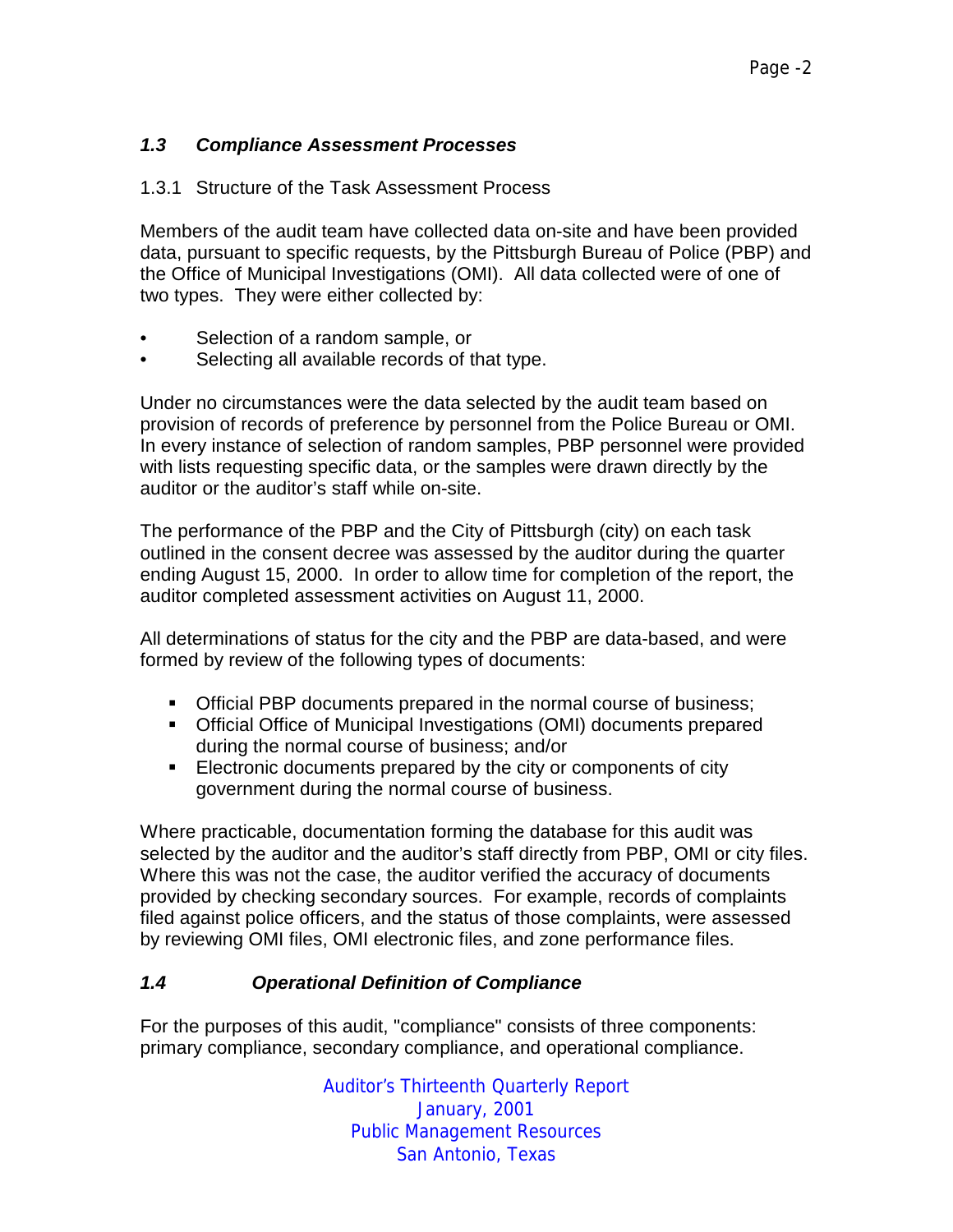Primary compliance is viewed as the administrative piece of compliance. It entails the creation of policy, procedure, rule, regulation, directive or command to "comply" as required by the text of the decree. Secondary compliance deals with training, supervision, audit and inspection, and discipline to ensure that a specific policy is being implemented as designed. Secondary compliance is depicted by a To achieve operational compliance, both the primary—policy and directives and secondary—training, supervision, audit and inspection, and discipline—must be achieved, and the directives must, by matter of evidence, be followed in dayto-day operations of the bureau.

During the thirteenth quarter of the decree, the city, the bureau and OMI have continued to implement the changes required by the decree. The commitment continues to be to implement both the letter and the spirit of the decree.

# *1.5 Depicting Compliance Levels*

This report uses both a narrative and graphic schema to depict compliance levels with the requirements of the consent decree. The narrative depiction labels compliance in the three categories as follows:

| Status: | Primary: | <b>Compliance Level</b>       |
|---------|----------|-------------------------------|
|         |          | Secondary: Compliance Level   |
|         |          | Operational: Compliance Level |

With appropriate compliance levels reported for each level of assessment.

The graphical depiction shows each level of compliance in relation to the time provided by the decree to reach compliance. The figure below depicts compliance levels on a hypothetical task.

|             | Ο1                                                     | O3                                                                                                              | O4 | Q5 | Q6 | Ω7 | Q8 | Q9 | Q10 Q11 Q12 Q13 |  |
|-------------|--------------------------------------------------------|-----------------------------------------------------------------------------------------------------------------|----|----|----|----|----|----|-----------------|--|
|             |                                                        |                                                                                                                 |    |    |    |    |    |    |                 |  |
| Primary     | <b>Contract Contract Contract</b><br><b>CONTRACTOR</b> |                                                                                                                 |    |    |    |    |    |    |                 |  |
| Secondary   |                                                        | the contract of the contract of the contract of the contract of the contract of the contract of the contract of |    |    |    |    |    |    |                 |  |
| Operational | . .                                                    | .                                                                                                               |    |    |    |    |    |    |                 |  |

The solid blue bar  $\begin{bmatrix} 1 & 1 \\ 1 & 1 \end{bmatrix}$  indicates the time allowed by the decree to reach compliance, in this case, one quarter. The "primary," "secondary," and "operational" task bars indicate the time the agency took to achieve the various levels of compliance. A vertically patterned light blue bar  $\begin{bmatrix} 1 & 1 \\ 1 & 1 \end{bmatrix}$  indicates compliance achieved within the time allowed. A checkered yellow-bar

 depicts compliance which was achieved in a period of time that was longer than that allowed by the decree, but which does not, in the opinion of the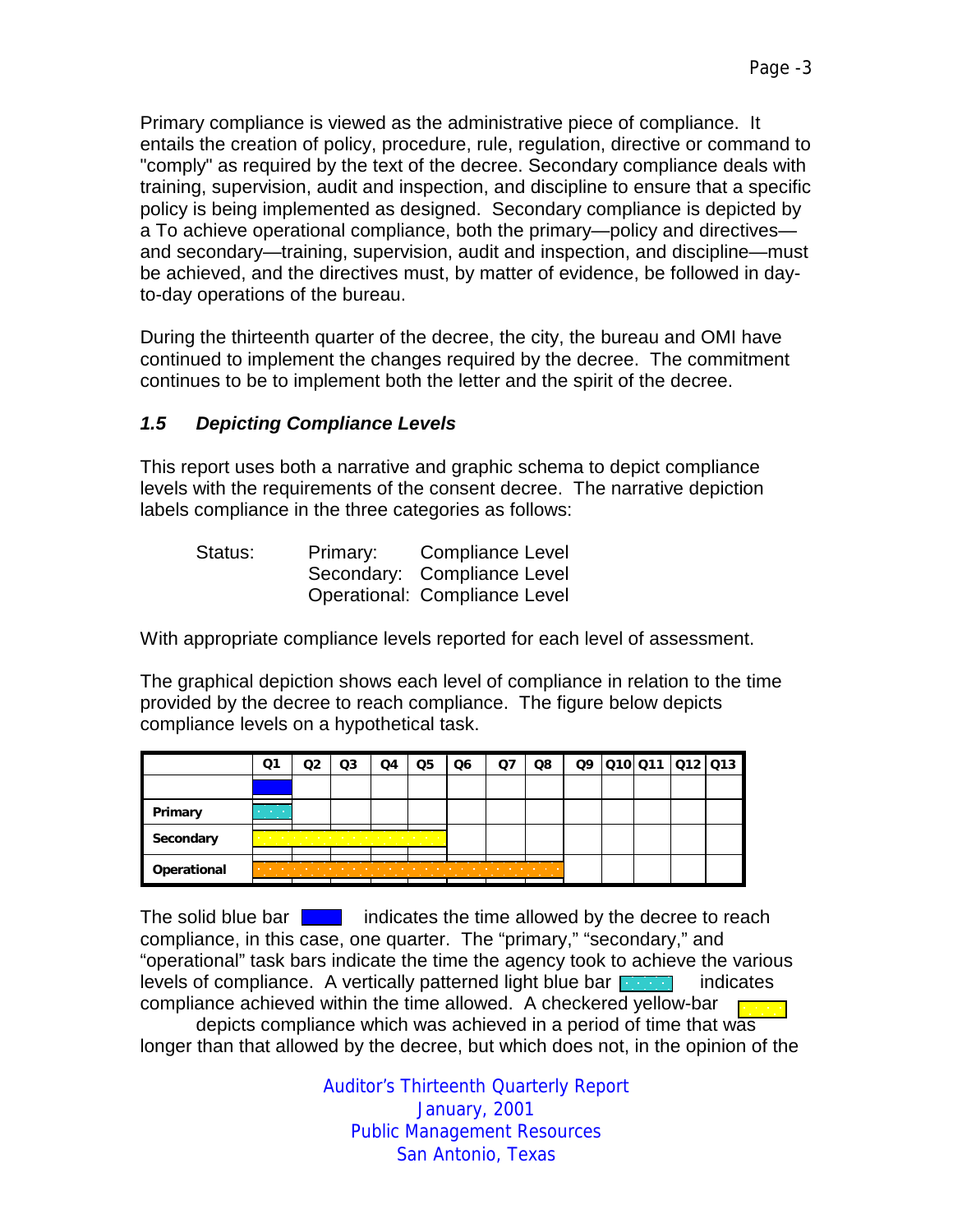auditor, seriously affect the city's successful compliance with the decree. A horizontally patterned orange bar indicates that compliance was achieved in a period of time that was longer than that allowe**th and the decree, and which** *may* affect eventual compliance. A solid red bar depicts that compliance was achieved in a period of time that was longer than that allowed by the decree, and which, in the opinion of the auditor, *does* affect eventual compliance.

# **2 Assessment of Compliance**

# *2.1 Methodology*

The auditor assessed the city's compliance using the *Auditor's Manual,* included as Appendix A of the first quarterly report. The *Manual* identifies each task required by the consent decree and stipulates the methodology used to assess compliance. Compliance was assessed as primary, secondary and "operational" (see section 1.4, above).

The following sections of the thirteenth Auditor's Quarterly Report contain a detailed assessment of the degree to which the city has complied with the 74 tasks to which it agreed on April 16, 1997.

# *2.2 Assessing Compliance with Task 12: Automate the PBP Early Warning System (PARS)*

|             | Ο1 | O3 | O4 | Q5                              | Q6 | Q8     | Q9 | 010 011 012 013 |  |
|-------------|----|----|----|---------------------------------|----|--------|----|-----------------|--|
|             |    |    |    |                                 |    |        |    |                 |  |
| Primary     |    |    |    |                                 |    |        |    |                 |  |
| Secondary   |    |    | .  | <b><i>Charles Committee</i></b> |    |        |    |                 |  |
| Operational |    |    |    |                                 | .  | .<br>. |    |                 |  |

Paragraph 12-a of the decree requires the city and the PBP to automate the database tracking system currently in use to assess police officer performance, and to add functionality to the system, transitioning it to an "early warning system" which will assist the bureau in identifying and managing officer performance which may need improvement. The bureau has expanded the EWS concept into a Performance Assessment and Review System (PARS).

# Methodology

During the site visit for the thirteenth quarterly audit, the auditor reviewed the operational PARS for conformance to the requirements of the decree. The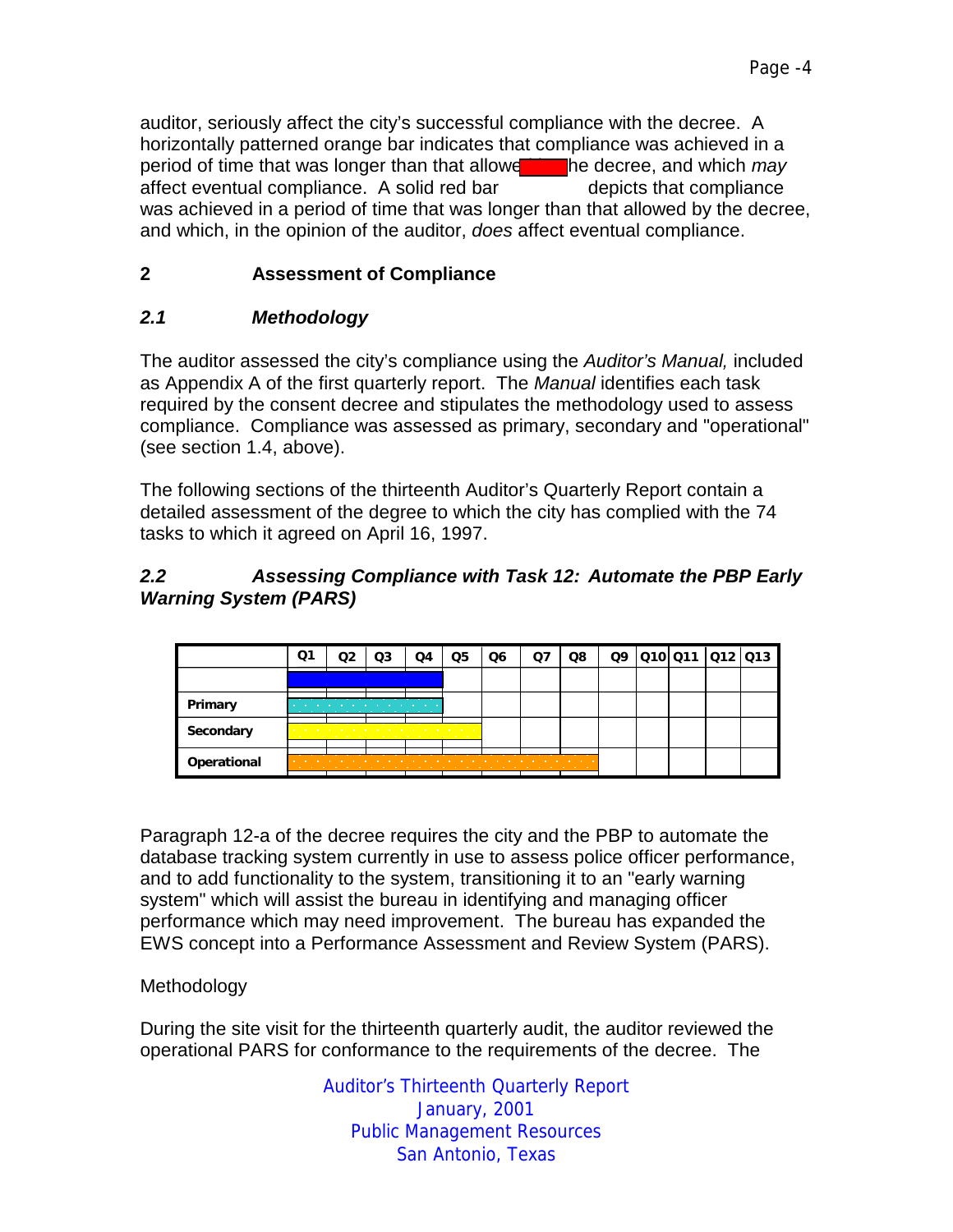review was conducted by obtaining PARS-specific data for the third quarter of 2000 and reviewing the performance factors for all PBP personnel. As part of this review, data were assessed for all active police officers, assessing particularly the officers whose activity levels were assessed to be one or more standard deviations above the mean for their workgroups in the areas of citizen complaints, search and seizure activity, use of force, discretionary arrests and traffic stop activity. Results of the auditor's review are noted below.

A review of PARs data by command staff this quarter noted:

- !"49 police officers who were reviewed based on decisions made during the previous quarter;
- **110 police officers whose performance in the area of warrantless search** and seizure fell one or more standard deviations above their work group means;
- 86 officers whose performance in the area of the application of force seizure fell one or more standard deviations above their work group means; and
- 26 officers who were the subject of gender or racial bias complaints.

In each of these cases, command staff review was appropriate, and related to the tenets of good supervision. A total of 59 supervisory actions (monitoring, discipline, counseling, etc) were taken by command staff based on this quarter's COMPSTAR review and associated information.

| Status: | Primary: | In Compliance              |
|---------|----------|----------------------------|
|         |          | Secondary: In Compliance   |
|         |          | Operational: In Compliance |

#### *2.2.1 Assessing Compliance with Task 12-a: Nature of Early Warning System Record Keeping*

|             | Q1                | O3                       | Q4                                                                                                                | Q5 | Q6 | Ο7 | Q8                                | Q9 |  | 010 011  012  013 |
|-------------|-------------------|--------------------------|-------------------------------------------------------------------------------------------------------------------|----|----|----|-----------------------------------|----|--|-------------------|
|             |                   |                          |                                                                                                                   |    |    |    |                                   |    |  |                   |
| Primary     |                   | <b>STATE OF BUILDING</b> | the company of the company<br><b>Service Controllers</b>                                                          |    |    |    |                                   |    |  |                   |
| Secondary   |                   | .                        | the company's company's company's company's company's company's company's company's company's company's company's |    |    |    |                                   |    |  |                   |
| Operational | <b>CONTRACTOR</b> |                          |                                                                                                                   |    |    | .  | <b>Contract Contract Contract</b> |    |  |                   |

Paragraph 12-a of the decree requires the city to collect, analyze and report specific items related to officer performance and behavior through an automated early warning system.

Methodology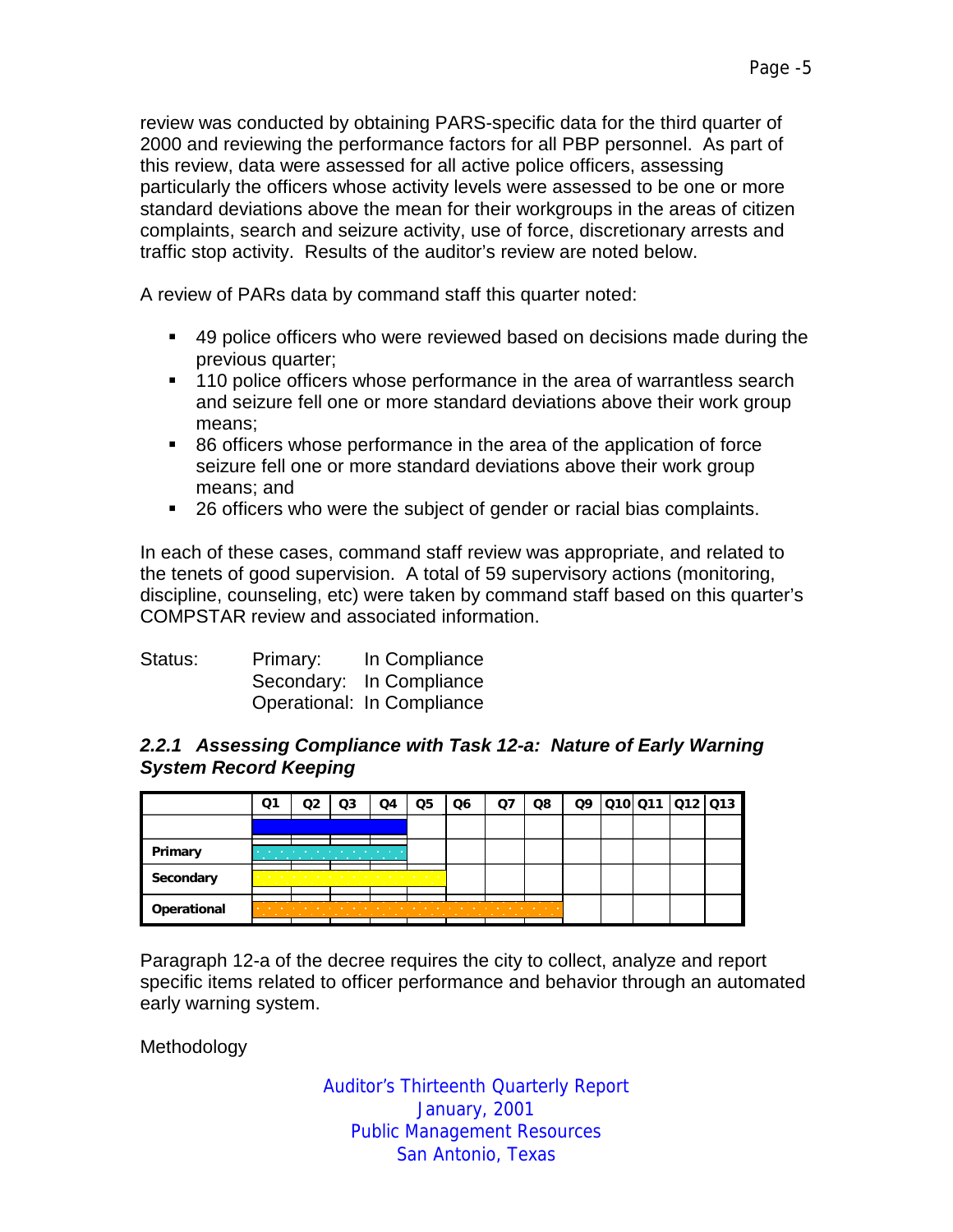During the site visit for the thirteenth quarterly audit, the auditor reviewed the city's Performance Assessment and Review System (PARS). PARS is now completely operational, and was used by the PBP command staff to conduct its fifth quarterly analysis during the month of August, 2000. The auditor's review for the thirteenth quarter was conducted by reviewing 100 percent of the related data included in the PARS. The bureau and the city continue to inspect and audit the records in the PARS, and quality control is an on-going process. During the week of the auditor's site visit, the command staff conducted its quarterly analysis of PARS data. During that analysis, the command staff reviewed the performance parameters of 245 officers who, based on their performance records during the quarter, fell one or more standard deviations above the mean for their work groups on the various tasks assessed by PARS, or who had higher numbers of overall performance indicators than their peers. From those 245 officers, command staff selected 59 for some form of continued or increased scrutiny, based on their performance over the last quarter. The PARS reports accurately on each of the parameters required by the consent decree.

Status: Primary: In Compliance Secondary: In Compliance Operational: In Compliance

|             | Q1                                                            | O3                                                                                                                                                                                                                                        | Q4                                | Q5 | Q6                     | O. | Q8                                | Q9 |  | 010 011 012 013 |
|-------------|---------------------------------------------------------------|-------------------------------------------------------------------------------------------------------------------------------------------------------------------------------------------------------------------------------------------|-----------------------------------|----|------------------------|----|-----------------------------------|----|--|-----------------|
|             |                                                               |                                                                                                                                                                                                                                           |                                   |    |                        |    |                                   |    |  |                 |
| Primary     | <b>FR</b>                                                     |                                                                                                                                                                                                                                           | <b>Contract Contract Contract</b> |    |                        |    |                                   |    |  |                 |
| Secondary   | <b>Contract Contract Contract Contract</b>                    | the company's company's company's company's company's company's company's company's company's company's company's<br>the company of the company of the company of the company of the company of the company of the company of the company |                                   |    |                        |    |                                   |    |  |                 |
| Operational | <b>Contract Contract</b><br><b>Contract Contract Contract</b> |                                                                                                                                                                                                                                           |                                   |    | <b>Service Control</b> |    | <b>Contract Contract Contract</b> |    |  |                 |

# *2.2.2 Assessing Compliance with Task 12-b: Nature of PARS Retrieval Systems*

Paragraph 12-b of the decree requires the city to build into the PARS the ability to retrieve information from the PARS by officer, squad, zone, unit, regarding the execution of "discretionary arrests," traffic stops, searches and seizures, and use of force.

# **Methodology**

During the site visit for the thirteenth quarterly audit, the auditor reviewed the operational PARS for conformance to the requirements of the decree. A review of the capabilities of the PARS indicates that the system is capable of retrieving,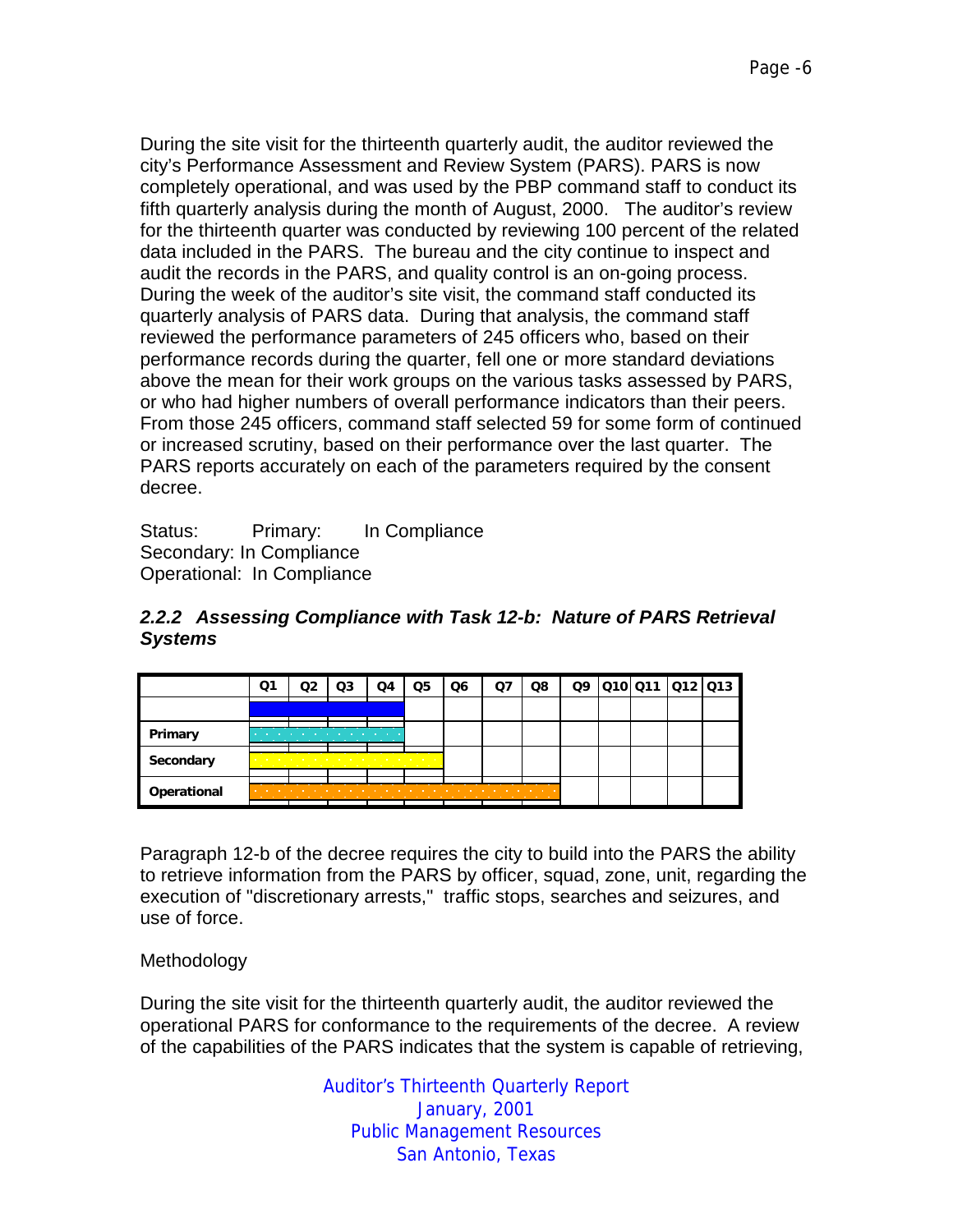analyzing, and reporting data across each of the variables required by the decree. More than 1,000 separate tests were performed, using the PARS and its supporting OMS. The OMS reported accurately in each of the tests, and the PARS accurately reflected the data contained in the OMS.

| Status: | Primary: | In Compliance              |
|---------|----------|----------------------------|
|         |          | Secondary: In Compliance   |
|         |          | Operational: In Compliance |

# *2.2.3 Assessing Compliance with Task 12-c: Establishing Data Retention Schedules for the PARS*

|             | Q1  | O3 | Q4                                                                                                              | Q5 | Q6 | Q8 | Q9 |  | Q10  Q11  Q12  Q13 |  |
|-------------|-----|----|-----------------------------------------------------------------------------------------------------------------|----|----|----|----|--|--------------------|--|
|             |     |    |                                                                                                                 |    |    |    |    |  |                    |  |
| Primary     |     |    | <b>Contract Contract Contract</b><br>the company's company's company's company's                                |    |    |    |    |  |                    |  |
| Secondary   |     |    | the contract of the contract of the contract of the contract of the contract of the contract of the contract of |    |    |    |    |  |                    |  |
| Operational | . . |    |                                                                                                                 |    | .  | .  |    |  |                    |  |

Paragraph 12-c of the decree requires the city to archive the records in the PARS for three years after the involved officers' separation from service, and requires that all records be archived indefinitely. In addition, it requires the city to enter all relevant data for three years prior to April 16, 1997.

# **Methodology**

During the site visit for the thirteenth quarterly audit, the auditor reviewed the operational PARS for conformance to the requirements of the decree. Data continue to be entered as required by the decree. The auditor found no instances of data being purged from the PARS in conflict with the requirements of the decree.

| Status: | Primary: | In Compliance              |
|---------|----------|----------------------------|
|         |          | Secondary: In Compliance   |
|         |          | Operational: In Compliance |

#### *2.2.4 Assessing Compliance with Task 12-d: Developing Written Protocols for Operation of the PARS*

|             | Q1                                            | מח | Q3                                                                                        | O4 | Q5 | Q6                                        | O7 | Q8                                | Q9 |  | 010 011 012 013 |  |
|-------------|-----------------------------------------------|----|-------------------------------------------------------------------------------------------|----|----|-------------------------------------------|----|-----------------------------------|----|--|-----------------|--|
|             |                                               |    |                                                                                           |    |    |                                           |    |                                   |    |  |                 |  |
| Primary     | <b>Contractor</b><br><b>Contract Contract</b> |    |                                                                                           |    |    |                                           |    |                                   |    |  |                 |  |
| Secondary   | <b>Contract Contract Contract Contract</b>    |    | the company of the company of the company of the company of the company of the company of |    |    |                                           |    |                                   |    |  |                 |  |
| Operational |                                               |    |                                                                                           |    |    | the company of the company of the company |    | <b>Contract Contract Contract</b> |    |  |                 |  |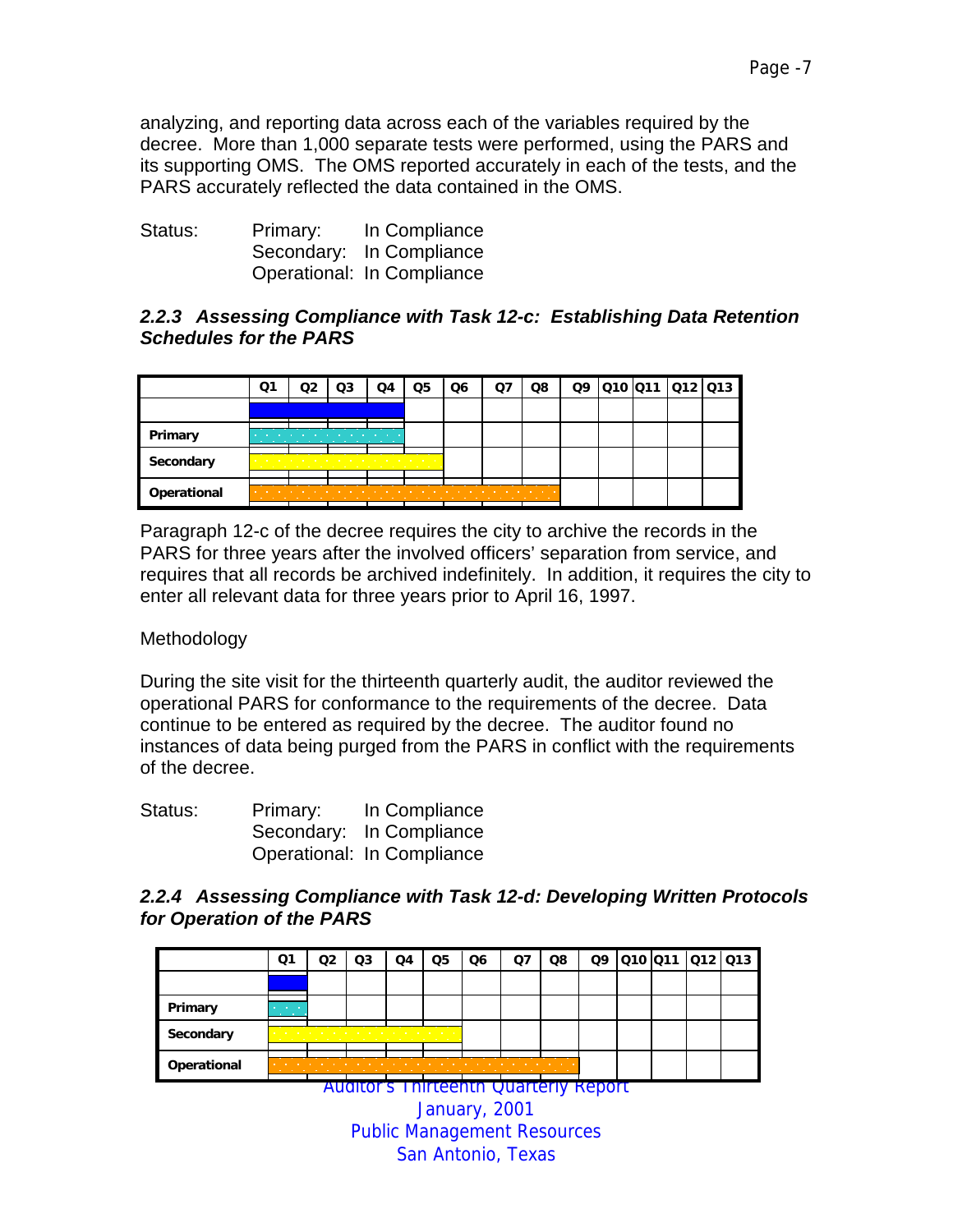Paragraph 12-d requires the city to develop a protocol for use of the PARS that would:

- **Establish trigger thresholds for review of officer records by senior** supervisors;
- **Establish requirements for frequency of review of officer records by senior** supervisors;
- **Establish the types of corrective actions to be taken by senior supervisors;**
- **Establish confidentiality and security provisions for the PARS;**
- **E** Establish requirements for quality assurance checks of data input; and
- !"Have the protocol submitted for review 30 days before implementation.

#### Methodology

During the site visit for the thirteenth quarterly audit, the auditor reviewed the operational PARS for conformance to the requirements of the decree. The review was conducted using a live database from the operational PARS.

Now that the PARS is on-line and in daily production, the auditor was able to assess each of the 16 factors required of the PARS by the consent decree. The operational system reports and tracks each of the 16 required factors, and does so in a manner that would make it reasonably practicable for a line supervisor or command officer to use the system to monitor officer performance, in compliance with the requirements of the decree. Command staff use PARS and supporting systems to conduct quarterly analysis of personnel performance.

| Status: | Primary: | In Compliance              |
|---------|----------|----------------------------|
|         |          | Secondary: In Compliance   |
|         |          | Operational: In Compliance |

#### *2.3 Assessing Compliance with Task 13: Developing a Use of Force Policy*

|             | Ο1                                            | Q3 | O4                                                                                                                                                                                                                            | Q5 | Q6 | Q7 | Q8 |  | Q9 010 011 012 013 |  |
|-------------|-----------------------------------------------|----|-------------------------------------------------------------------------------------------------------------------------------------------------------------------------------------------------------------------------------|----|----|----|----|--|--------------------|--|
|             |                                               |    |                                                                                                                                                                                                                               |    |    |    |    |  |                    |  |
| Primary     | <b>Contract Contract</b><br><b>CONTRACTOR</b> |    |                                                                                                                                                                                                                               |    |    |    |    |  |                    |  |
| Secondary   | <b>State State State</b>                      | .  | the contract of the contract of the contract of the contract of the contract of the contract of the contract of                                                                                                               |    |    |    |    |  |                    |  |
| Operational |                                               | .  | the company of the company of the company of the company of the company of the company of the company of the company of the company of the company of the company of the company of the company of the company of the company |    |    |    |    |  |                    |  |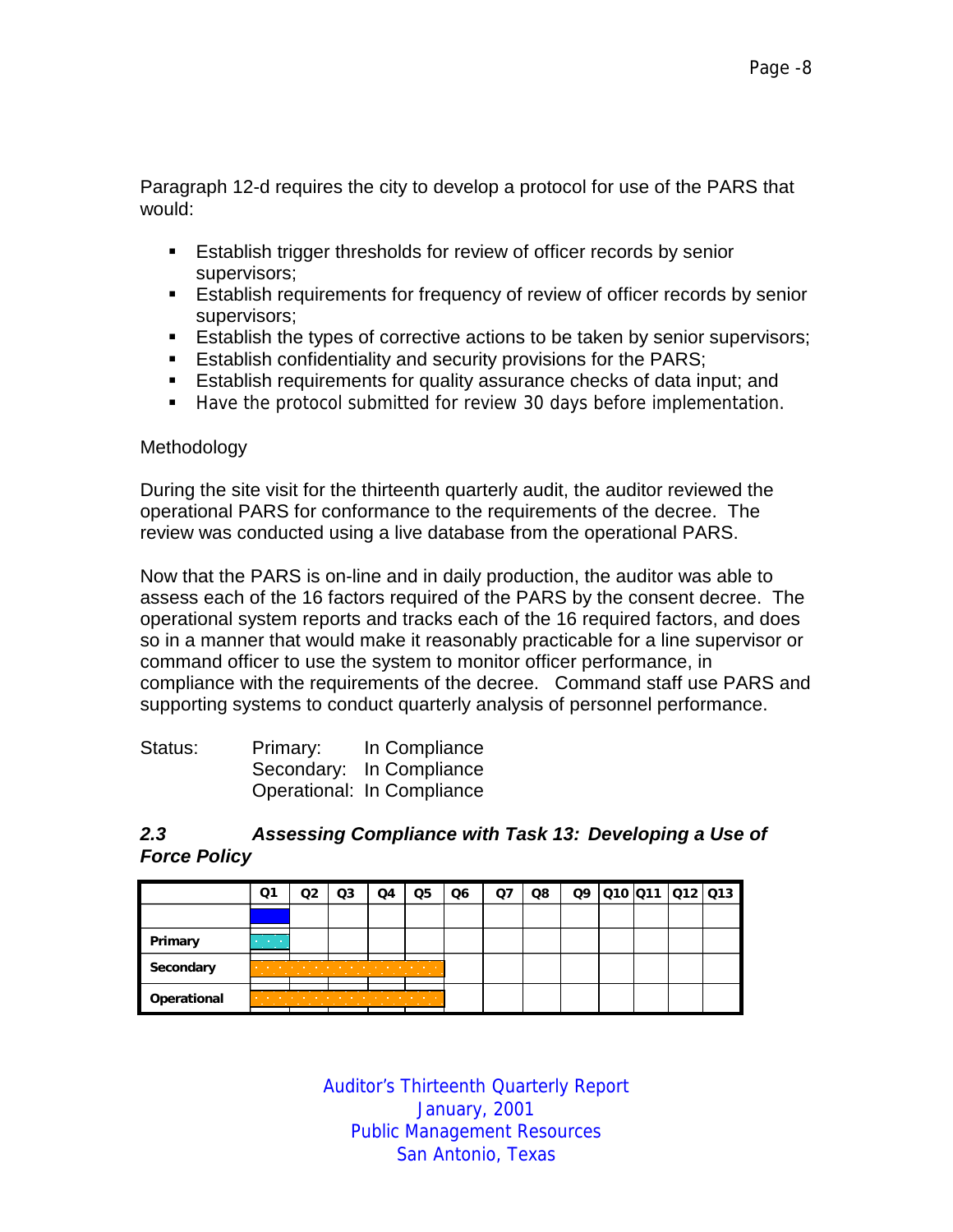Paragraph 13 requires the city to develop, within four months of entry of the decree, a use of force policy which conforms to professional standards and applicable state law. The paragraph further requires the city to submit the policy to justice for approval prior to implementation.

#### Methodology

Further, the auditor conducted a thorough review of a random sample of six percent of 146 Subject Resistance Reports generated by PBP personnel during the quarter. The review conducted by the auditor indicates an acceptable level of command review. Bureau SRRs were reviewed appropriately in 100 percent of the cases selected for review. This figure exceeds the required 95 percent compliance rate.

| Status: | Primary: | In Compliance              |
|---------|----------|----------------------------|
|         |          | Secondary: In Compliance   |
|         |          | Operational: In Compliance |

#### *2.4 Assessing Compliance with Task 14: Development of an Effective Strip Search Policy*

|             | Ο1                                            | O3 | Q4                                                                                       | Q5                             | Q6 | Ο7 | Q8 |  | 09 010 011 012 013 |  |
|-------------|-----------------------------------------------|----|------------------------------------------------------------------------------------------|--------------------------------|----|----|----|--|--------------------|--|
|             |                                               |    |                                                                                          |                                |    |    |    |  |                    |  |
| Primary     | <b>Contract Contract</b><br><b>CONTRACTOR</b> |    |                                                                                          |                                |    |    |    |  |                    |  |
| Secondary   |                                               |    | the company's company's company's company's company's company's company's company's<br>. | <b>STATE OF STATE OF STATE</b> |    |    |    |  |                    |  |
| Operational |                                               | .  | .                                                                                        |                                |    |    |    |  |                    |  |

Paragraph 14 requires the city to develop effective strip search policies, allowing PBP officers to conduct strip searches only when authorized by a supervisor, and then only if specifically trained to do so. The searches must be performed in conformance with hygienic procedures, in a room specially designated for strip searches, under specific controls. The policy further must preclude field strip searches in all but exigent circumstances.

# Methodology

In addition, the auditor reviewed **all** completed electronic records dealing with FCSSRs for the quarter, and found two that reported a strip search. Both of these searches were approved in advance by supervisory personnel, and were conducted in locations expressly approved for such procedures. Based on a review of the record, the searches complied with all aspects of this section of the decree. The bureau is judged to remain in operational compliance on this task, based on past performance.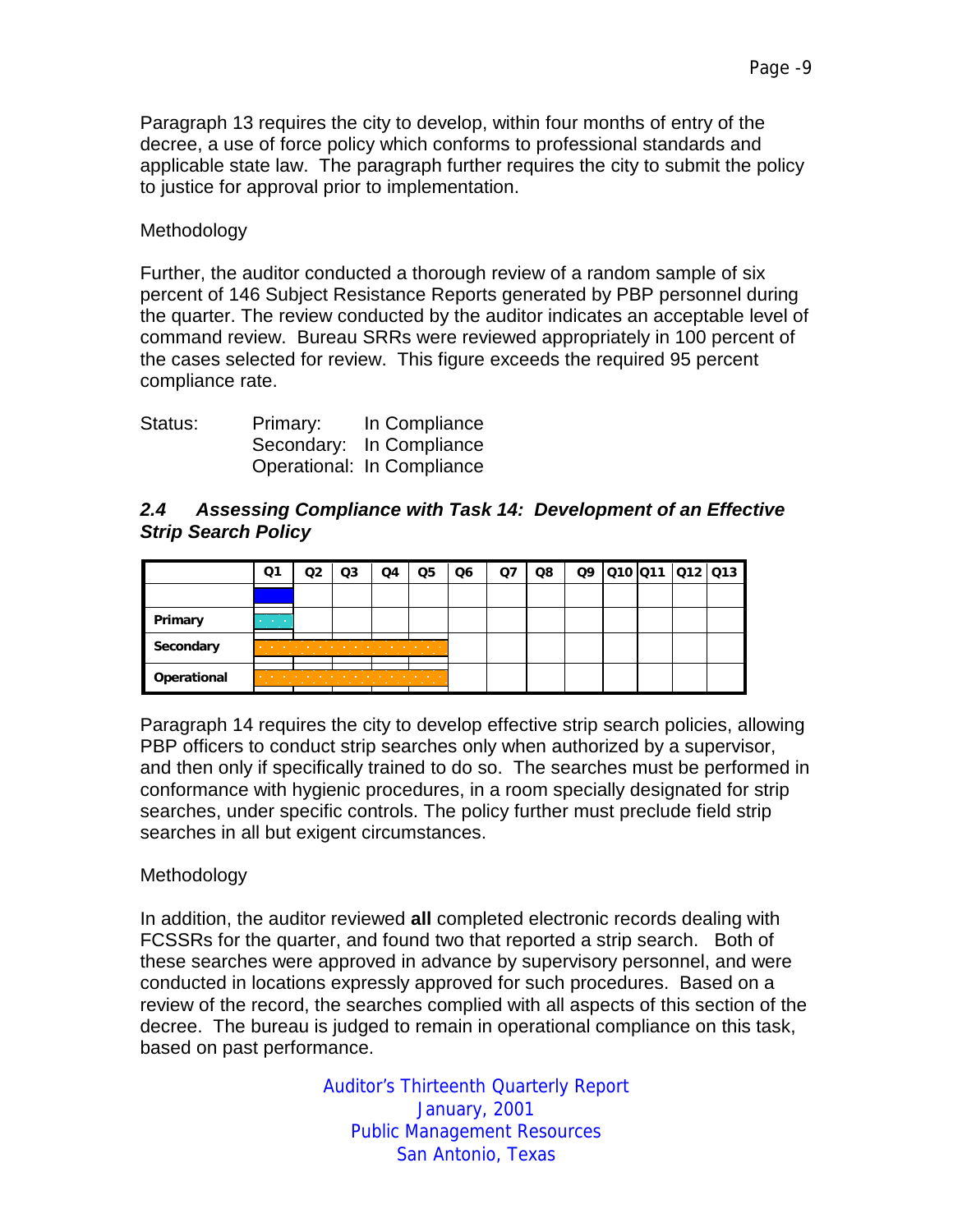| Status: | Primary: | In Compliance              |
|---------|----------|----------------------------|
|         |          | Secondary: In Compliance   |
|         |          | Operational: In Compliance |

#### *2.5 Assessing Compliance with Task 15: Written Reports of Specific Police Actions*

|             | ่ 1                                           | O3                                                                                                                | O4                                                                                                                   | Q5 | Q6 | O7 | Q8 | Q9 |  | 010 011 012 013 |
|-------------|-----------------------------------------------|-------------------------------------------------------------------------------------------------------------------|----------------------------------------------------------------------------------------------------------------------|----|----|----|----|----|--|-----------------|
|             |                                               |                                                                                                                   |                                                                                                                      |    |    |    |    |    |  |                 |
| Primary     | <b>Contract Contract</b><br><b>CONTRACTOR</b> |                                                                                                                   |                                                                                                                      |    |    |    |    |    |  |                 |
| Secondary   | <b>Contract Contract</b>                      |                                                                                                                   | the contract of the contract of the contract of the contract of the contract of the contract of the contract of<br>. |    |    |    |    |    |  |                 |
| Operational | <b>Contract Contract</b>                      | the company's company's company's company's company's company's company's company's company's company's company's |                                                                                                                      |    |    |    |    |    |  |                 |

Paragraph 15 requires the city to establish reporting requirements each time a police officer uses force, conducts a warrantless search or seizure, or conducts a body cavity search.

#### Methodology

The auditor reviewed a randomly selected sample of Subject Resistance Reports and Field Contact/Search/Seizure Reports to assess the level of accuracy of reporting and supervisory review for these reports. A six percent sample of 146 SRRs written during the thirteenth quarter was selected for review. In addition a six percent sample of 273 completed search and seizure reports was selected for review. While these samples are lower than in past audit cycles, this reflects six straight quarters of 100 percent compliance on these tasks. All of the reports reviewed this quarter were found to be compliant with the requirements for search and seizure and use of force reporting.

| Status: | Primary: | In Compliance              |
|---------|----------|----------------------------|
|         |          | Secondary: In Compliance   |
|         |          | Operational: In Compliance |

| 2.6 | <b>Assessing Compliance with Task 16: Reporting Traffic Stops</b> |  |
|-----|-------------------------------------------------------------------|--|
|-----|-------------------------------------------------------------------|--|

|             | Q1                                                | Q3 | Q4                                                                                        | Q5                                | Q <sub>6</sub> | Q7 | Q8 |  |  | Q9 010 011 012 013 |
|-------------|---------------------------------------------------|----|-------------------------------------------------------------------------------------------|-----------------------------------|----------------|----|----|--|--|--------------------|
|             |                                                   |    |                                                                                           |                                   |                |    |    |  |  |                    |
| Primary     | <b>All Contract Contract</b><br><b>CONTRACTOR</b> |    |                                                                                           |                                   |                |    |    |  |  |                    |
| Secondary   | <b>Contract</b><br>.                              | .  | the company of the company of the company of the company of the company of the company of |                                   |                |    |    |  |  |                    |
| Operational |                                                   | .  |                                                                                           | the company of the company of the |                |    |    |  |  |                    |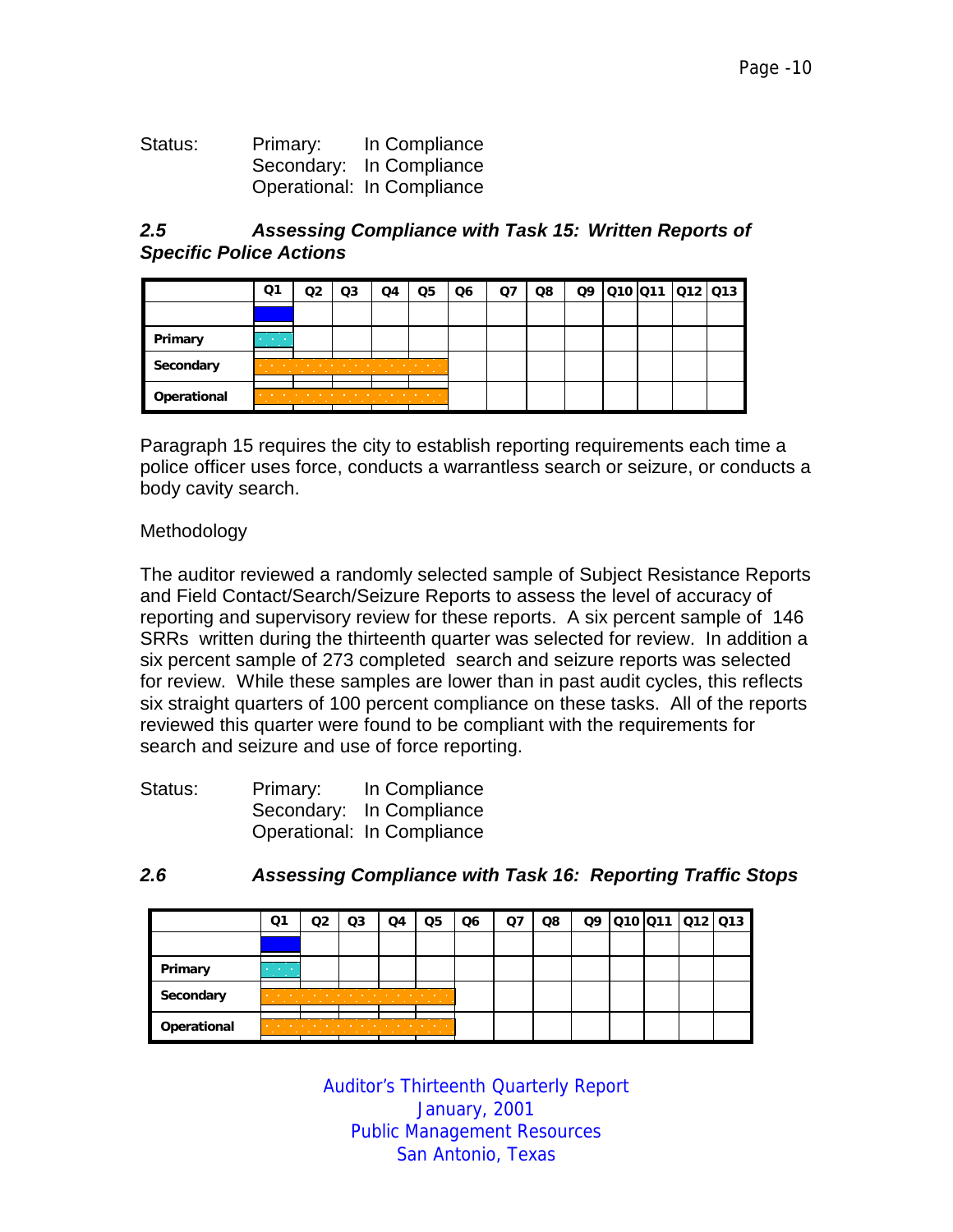Paragraph 16 requires the city to establish reporting requirements each time a police officer makes a traffic stop. The city has promulgated a protocol requiring officers to report traffic stops, and establishing a review function for these activities. Training for PBP personnel regarding reporting traffic stop information was completed during the third quarter. The bureau has begun collecting traffic stop data, using the form designed by the city. These data are available at the Zones, and have been entered into the PARS. The eighth quarter was the first quarter in which detailed assessment of traffic stop information was possible, as the tabular data from the PARS regarding traffic stops was available through the PARS as of this audit cycle.

#### Methodology

Traffic stop data for 35 officers were assessed by the monitoring team during the thirteenth quarter. The auditor found the traffic stop data to accurately reflect information included in the COMPSTAR review conducted by command staff. The bureau is judged to be in compliance with this task based on past performance.

| Status: | Primary: | In Compliance              |
|---------|----------|----------------------------|
|         |          | Secondary: In Compliance   |
|         |          | Operational: In Compliance |

|                | Q1                                            |   | Q3                                                                                                                                                                                                                            | Q4 | Q5 | Q6 | Ο7 | Q8 |  | Q9 010 011 012 013 |  |
|----------------|-----------------------------------------------|---|-------------------------------------------------------------------------------------------------------------------------------------------------------------------------------------------------------------------------------|----|----|----|----|----|--|--------------------|--|
|                |                                               |   |                                                                                                                                                                                                                               |    |    |    |    |    |  |                    |  |
| <b>Primary</b> | <b>Contract Contract</b><br><b>CONTRACTOR</b> |   |                                                                                                                                                                                                                               |    |    |    |    |    |  |                    |  |
| Secondary      |                                               |   | the contract of the contract of the contract of the contract of                                                                                                                                                               |    |    |    |    |    |  |                    |  |
| Operational    |                                               | . | the company of the company of the company of the company of the company of the company of the company of the company of the company of the company of the company of the company of the company of the company of the company |    |    |    |    |    |  |                    |  |

# *2.7 Assessing Compliance with Task 17: Entry of Data into the PARS*

Paragraph 17 requires the city to enter data regarding use of force, traffic stops, warrantless searches and seizures, and other indicators of police activity levels into the planned automated Early Warning System. The city has developed protocols requiring entry of data as required by the consent decree.

#### Methodology

The auditor has reviewed these protocols and found them to be acceptable. During his thirteenth quarterly site visit, the auditor tested data entry protocols by performing more than 100 individual tests of the system. The PARs and OMS reported accurately in each of these tests.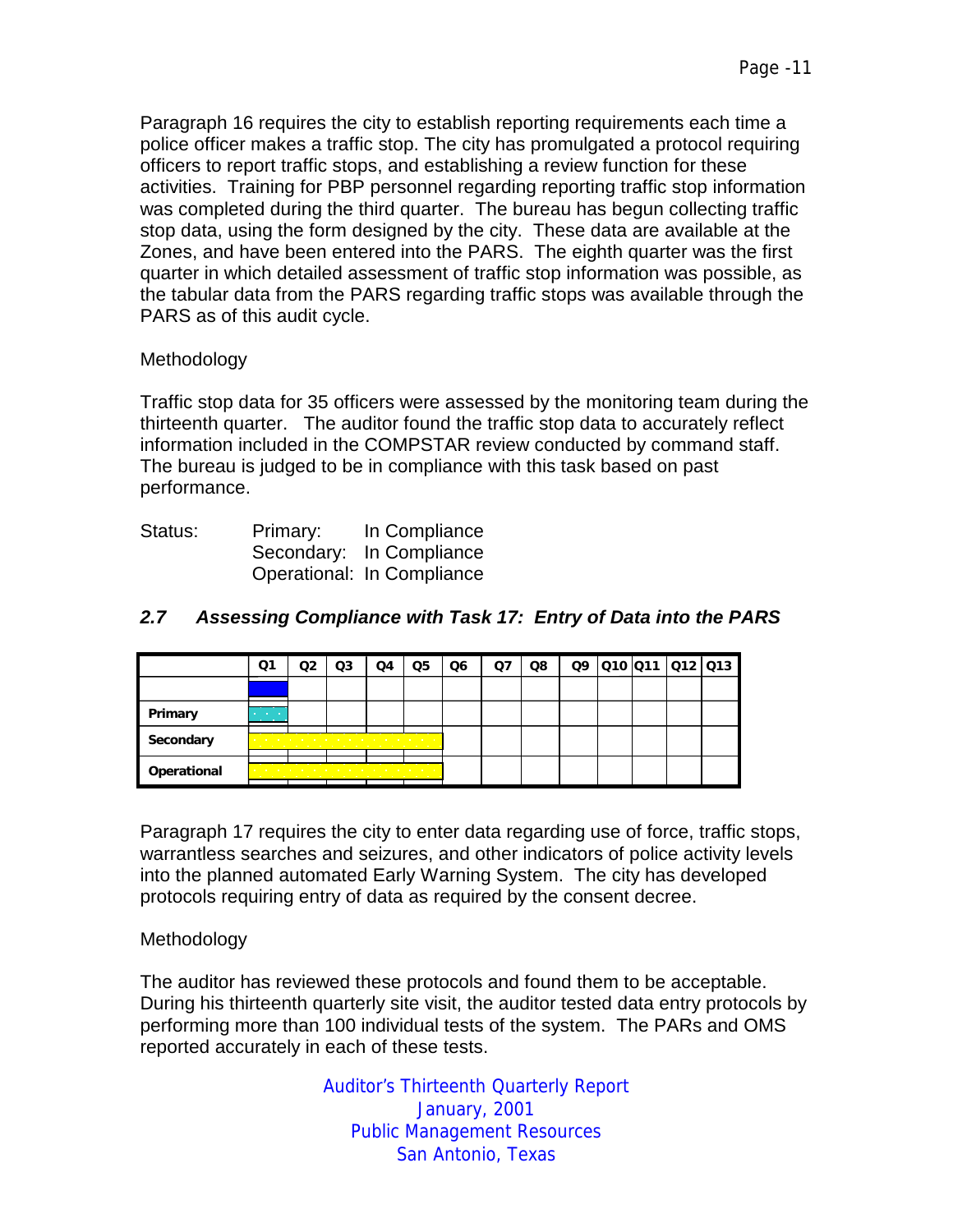Status: Primary: In Compliance Secondary: In Compliance Operational: In Compliance

#### *2.8 Assessing Compliance with Task 18: Audits of Use of Force*

|             | Q1                                                            | Q3                                         | Q4                                                                                                              | Q5 | Q6 | O7                                                                                                                                                                                                                            | Q8 |  | Q9 010 011 012 013 |  |
|-------------|---------------------------------------------------------------|--------------------------------------------|-----------------------------------------------------------------------------------------------------------------|----|----|-------------------------------------------------------------------------------------------------------------------------------------------------------------------------------------------------------------------------------|----|--|--------------------|--|
|             |                                                               |                                            |                                                                                                                 |    |    |                                                                                                                                                                                                                               |    |  |                    |  |
| Primary     | <b>Contract Contract Contract</b>                             | <b>Contract Contract Contract Contract</b> | <b>Contract Contract Contract</b>                                                                               |    |    |                                                                                                                                                                                                                               |    |  |                    |  |
| Secondary   | <b>Contract Contract</b><br><b>Contract Contract Contract</b> | .                                          | the contract of the contract of the contract of the contract of the contract of the contract of the contract of |    |    |                                                                                                                                                                                                                               |    |  |                    |  |
| Operational | <b>Contract Contract</b>                                      | the company of the company of the          |                                                                                                                 |    | .  | the company of the company of the company of the company of the company of the company of the company of the company of the company of the company of the company of the company of the company of the company of the company | .  |  |                    |  |

Paragraph 18 requires the city to cause supervisors and senior supervisors to conduct "regular audits" of PBP officers' use of force, and to act on information concerning the use of force with the goal of reducing or preventing use of excessive force.

Methodology

The auditor reviewed a five percent sample of all completed SRRs for the quarter. Each report was appropriately reviewed by command staff, and reports incorrectly completed were noted and re-routed for remediation. No errors were noted in the SRRs reviewed by the auditor.

| Status: | Primary: | In Compliance              |
|---------|----------|----------------------------|
|         |          | Secondary: In Compliance   |
|         |          | Operational: In Compliance |

#### *2.8.1 Compliance with Task 18-b: Analyze Use of Force Quarterly*

|             | Ο1                | Ο3 | $\Omega$ | Q5 | Q6 | Q8                                | Q9 |  | 010 011 012 013 |
|-------------|-------------------|----|----------|----|----|-----------------------------------|----|--|-----------------|
|             |                   |    |          |    |    |                                   |    |  |                 |
| Primary     | <b>CONTRACTOR</b> |    |          |    |    |                                   |    |  |                 |
| Secondary   | . .               |    |          |    |    | .                                 |    |  |                 |
| Operational |                   |    |          |    | .  | <b>Contract Contract Contract</b> |    |  |                 |

Paragraph 18-b requires senior supervisors to analyze use of force data quarterly. The bureau has completed its third quarterly analysis of use of force data, using the Officer Management System and PARS. The analysis identified use of force trends, as well as focusing on officers who recorded higher than average use-of-force rates. The command staff used the OMS and PARS to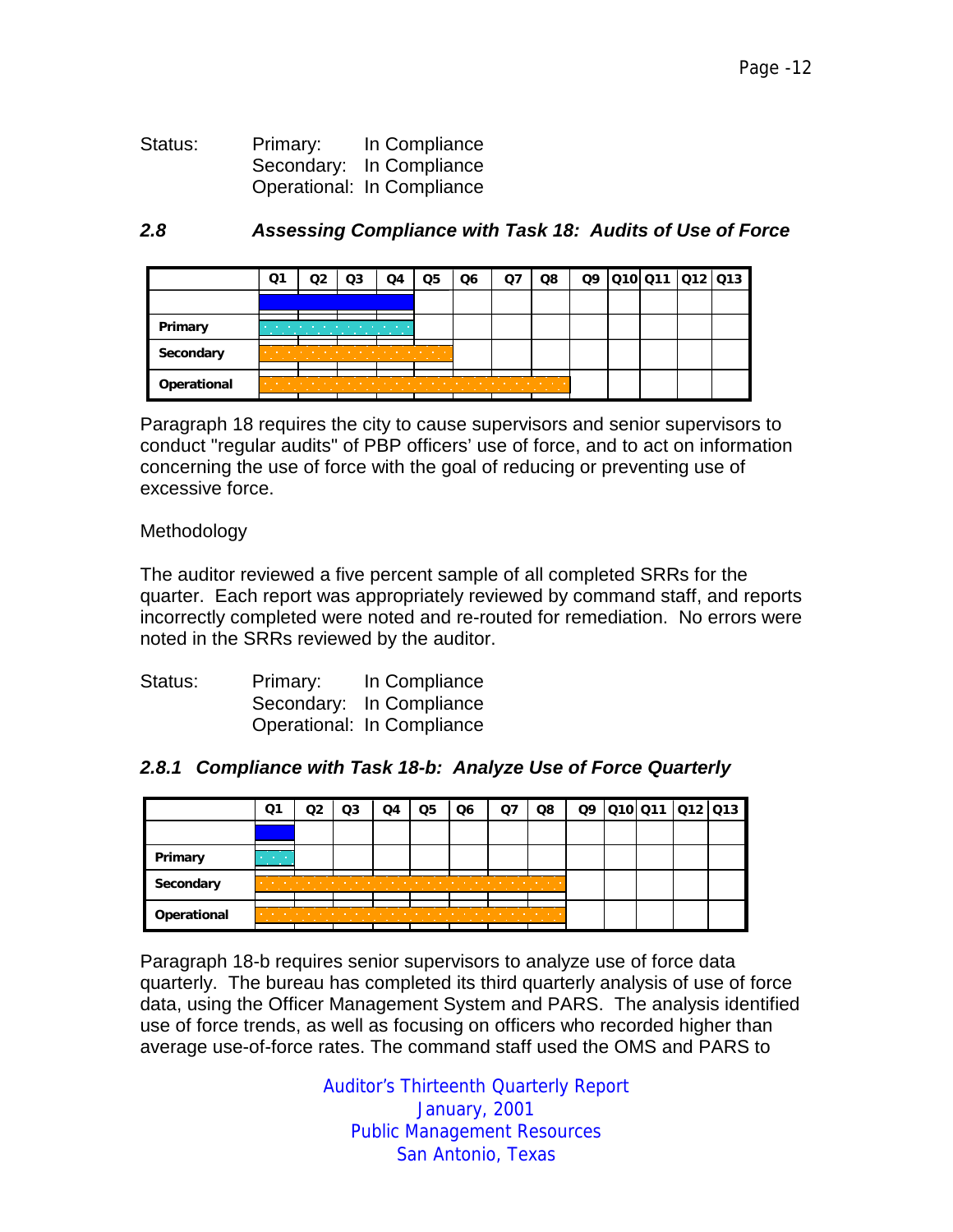identify officers receiving complaints of excessive force, officers who had higherthan average levels of use-of-force rates in any one of the past four quarters, and to assess overall trends in use of force. These assessments became part of the quarterly "Computer Statistical Trend Analysis and Review" (COMPSTAR) meeting minutes, along with recommendations for counseling, retraining or other solutions to issues raised with specific officers' use of force practices. Protocols require follow-up at the next quarterly PCS meeting to evaluate the effectiveness of these solutions.

#### **Methodology**

Using the PARS/OMS system, the auditor identified, during the thirteenth quarterly audit, 110 officers whose use of force statistics (or associated activity levels) were one or more standard deviations higher than their group norms, and who, in the auditor's opinion, required further scrutiny. All zone commanders checked subject resistance report data as part of their routine quarterly analysis, and all 110 of the officers identified by the auditor were also noted by zone commanders. The increase in the rate of officers noted by the auditor this quarter, over previous quarters is due to the fact that, during the thirteenth quarter, the auditor reviewed a 100 percent sample of SRR reports (electronically, using PARS data), rather than selecting a sample for review. Command staff selected 13 officers for increased scrutiny, based on their review of performance factors this quarter.

| Status: | Primary: | In Compliance              |
|---------|----------|----------------------------|
|         |          | Secondary: In Compliance   |
|         |          | Operational: In Compliance |

#### *2.9 Compliance with Task 19-a: Review Search and Seizure Reports through Chain of Command*

|             | Q1                                            | Q3 | Q4                                    | Q5                         | Q6 | Q8 |  |  | Q9 010 011 012 013 |
|-------------|-----------------------------------------------|----|---------------------------------------|----------------------------|----|----|--|--|--------------------|
|             |                                               |    |                                       |                            |    |    |  |  |                    |
| Primary     | <b>Contract Contract</b><br><b>CONTRACTOR</b> |    |                                       |                            |    |    |  |  |                    |
| Secondary   |                                               | .  | the company's company's company's and |                            |    |    |  |  |                    |
| Operational |                                               | .  |                                       | the company of the company |    |    |  |  |                    |

Paragraph 19-a requires the city to review search and seizure reports, through the officers' chains of command, within one week of the search or seizure. The protocol for searches and seizures has been approved, and training and implementation have been completed.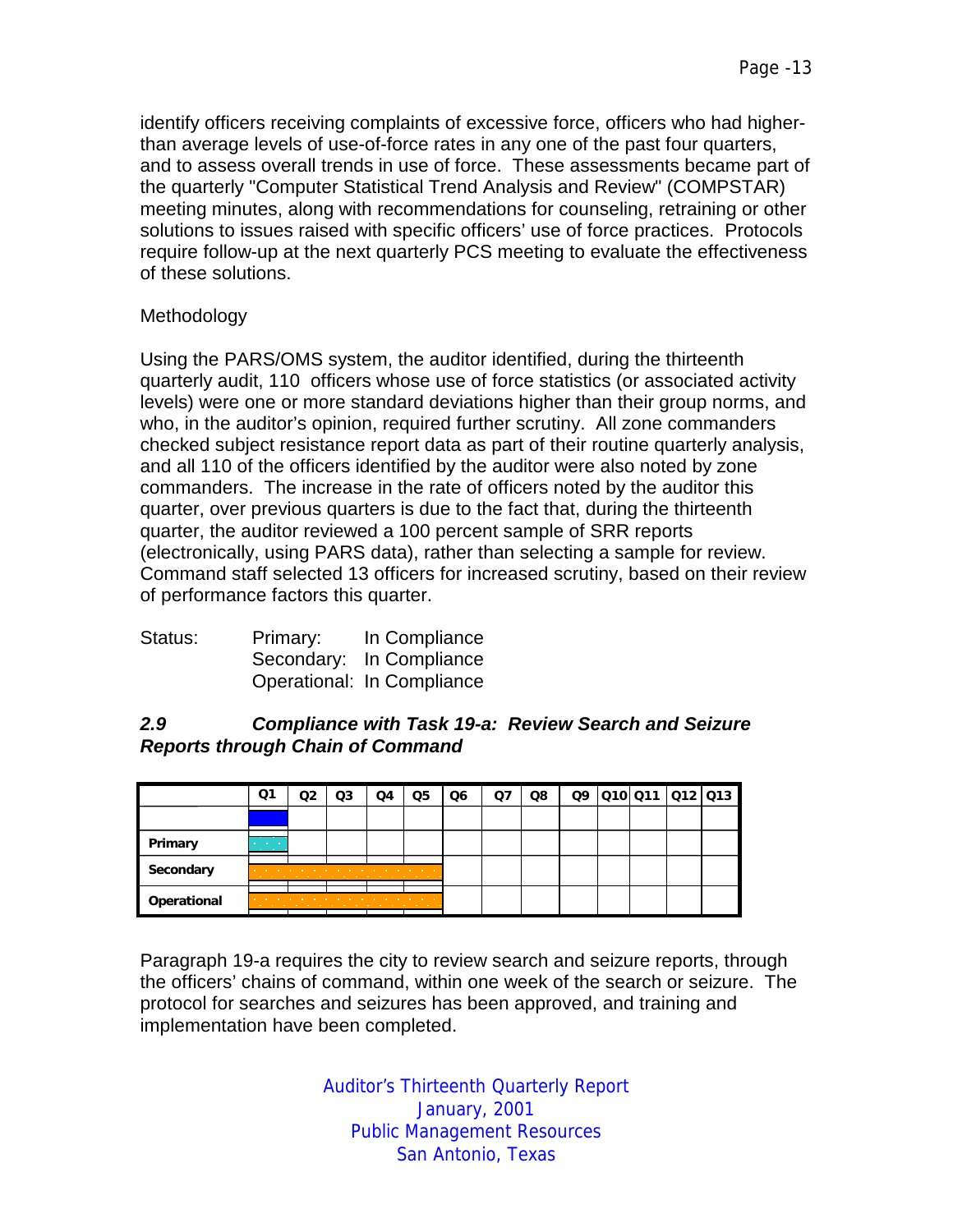Methodology

During the site visit for the thirteenth quarter, the auditor selected a random sample of six percent of 273 FCSSRs completed during the quarter. Each of these reports was analyzed to ensure the report met the requirements of task 19 a. Further, each of the selected reports was reviewed for probable cause (in the event of a search) or reason to suspect (in the event of a field stop and investigation). The narrative of each of the reports was assessed, and supporting documentation, where available, was reviewed.

Of the reports reviewed, none were judged to be problematic. The error rate for FCSSRs for the thirteenth quarter is zero. This is attributable, in part, to the internal review process established by the bureau.

| Status: | Primary: | In Compliance              |
|---------|----------|----------------------------|
|         |          | Secondary: In Compliance   |
|         |          | Operational: In Compliance |

# *2.9.1 Compliance with Task 19-b: Quarterly Analysis of Search and Seizure Data*

|             | Ο1                | O3 | Ω4                                                               | Q5 | Q6 | O7 | Q8                                         | Q9 | 010 011 012 013 |  |
|-------------|-------------------|----|------------------------------------------------------------------|----|----|----|--------------------------------------------|----|-----------------|--|
|             |                   |    |                                                                  |    |    |    |                                            |    |                 |  |
| Primary     |                   |    | the state of the control of<br>the company's company's company's |    |    |    |                                            |    |                 |  |
| Secondary   | . .               |    |                                                                  |    | .  | .  |                                            |    |                 |  |
| Operational | <b>CONTRACTOR</b> |    |                                                                  |    | .  |    | <b>Contract Contract Contract Contract</b> |    |                 |  |

Paragraph 19-b requires the city to analyze the search and seizure activity of its officers on a quarterly basis.

# Methodology

Command staff used search and seizure data, generated by PARS, to assess officers' performance, identifying officers who were above average in this category. These officers were noted to be of two types: those who were active in search and seizure processes, but whose reports indicated no problematic behavior, and those whose activities indicated additional training, counseling, or supervision. The command staff selected the first group of officers for potential commendation, and the second group for potential remediation.

Using the PARS/OMS, the auditor identified 86 officers whose FCSSR data fell one or more standard deviations above the mean for their work groups. All of the zone commanders reviewed each officer under their command whose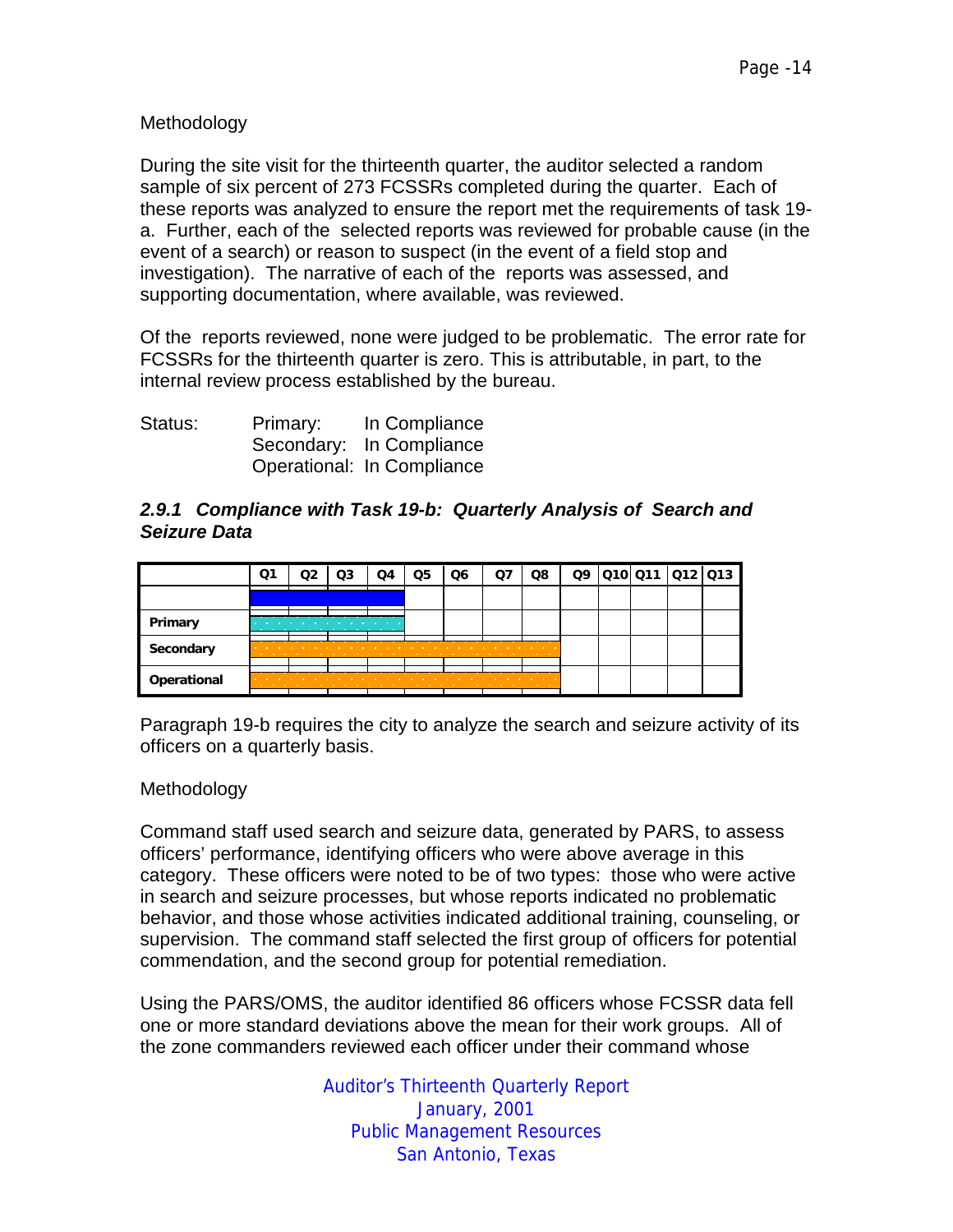FCSSR data exceeded work group norms by one or more standard deviation. This review included a thorough review of both electronic data, and a review of actual FCSSRs completed by these officers. The command staff review noted each of the 86 officers identified, independently, by the auditor as indicating a need for further scrutiny. The increase in numbers of officers identified by the auditor is due to the fact that, during the thirteenth quarter, the auditor drew a 100 percent sample of PARS FCSSR data for analysis. Command staff selected five officers for additional scrutiny, based on a review of their performance factors.

| Status: | Primary: | In Compliance              |
|---------|----------|----------------------------|
|         |          | Secondary: In Compliance   |
|         |          | Operational: In Compliance |

|             | Q1                                        | Q3                                                                                                                                                                                                                                                                                                                                                                                                                                                             | Q4 | Q5 | Q6 | Q8 | Q9 | 010 011 012 013 |  |
|-------------|-------------------------------------------|----------------------------------------------------------------------------------------------------------------------------------------------------------------------------------------------------------------------------------------------------------------------------------------------------------------------------------------------------------------------------------------------------------------------------------------------------------------|----|----|----|----|----|-----------------|--|
|             |                                           |                                                                                                                                                                                                                                                                                                                                                                                                                                                                |    |    |    |    |    |                 |  |
| Primary     | <b>Service Control</b><br><b>Contract</b> |                                                                                                                                                                                                                                                                                                                                                                                                                                                                |    |    |    |    |    |                 |  |
| Secondary   |                                           | the company of the company of the company of the company of the company of the company of the company of the company of the company of the company of the company of the company of the company of the company of the company<br>the company of the company of the company of the company of the company of the company of the company of the company of the company of the company of the company of the company of the company of the company of the company |    |    |    |    |    |                 |  |
| Operational |                                           | .<br>.                                                                                                                                                                                                                                                                                                                                                                                                                                                         |    |    |    |    |    |                 |  |

# *2.10 Compliance with Task 20-a: Review of Allegations of Racial Bias*

Paragraph 20-a requires the city to review all allegations of racial bias through the officers' chains of command within one week of completion of the investigation. The bureau currently relies on OMI for notice of allegations of racial bias and requires review after notification.

# Methodology

During the course of reviewing OMI completed investigations, the auditor screened these complaints for allegations of racial or gender bias. During the thirteenth quarter, fourteen allegations of gender bias on the part of bureau officers were completed by OMI, and forwarded to the bureau for review during the thirteenth quarter. None of the allegations were sustained as a result of the OMI investigations. Racial bias complaints are monitored closely by command staff, and each quarterly COMPSTAR review includes a discussion of the status of these complaints.

| Status: | Primary: | In Compliance              |
|---------|----------|----------------------------|
|         |          | Secondary: In Compliance   |
|         |          | Operational: In Compliance |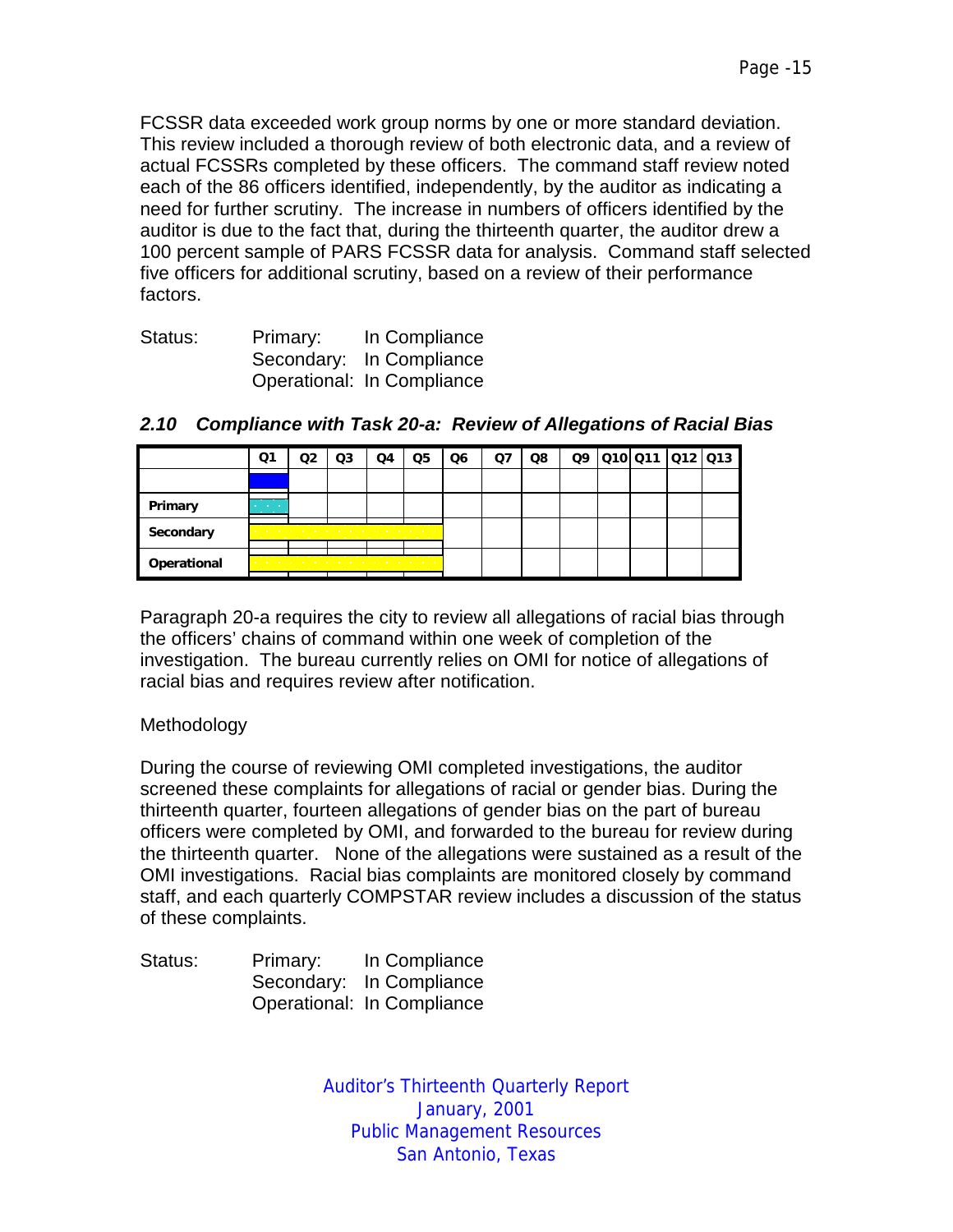|             | Q1                                                     | Q3 | Q4 | Q5 | Q6                                                                                                                                                                                                                            | O7 | Q8                                         | Q9 |  | 010 011  012  013 |
|-------------|--------------------------------------------------------|----|----|----|-------------------------------------------------------------------------------------------------------------------------------------------------------------------------------------------------------------------------------|----|--------------------------------------------|----|--|-------------------|
|             |                                                        |    |    |    |                                                                                                                                                                                                                               |    |                                            |    |  |                   |
| Primary     | <b>Contract Contract Contract</b><br><b>CONTRACTOR</b> |    |    |    |                                                                                                                                                                                                                               |    |                                            |    |  |                   |
| Secondary   | <b>STATE OF BUILDING</b>                               |    |    |    |                                                                                                                                                                                                                               |    | <b>Contract Contract Contract Contract</b> |    |  |                   |
| Operational | the company of the company                             |    |    |    | the company of the company of the company of the company of the company of the company of the company of the company of the company of the company of the company of the company of the company of the company of the company |    | <b><i>Contract Contract Contract</i></b>   |    |  |                   |

# *2.10.1 Compliance with Task 20-b: Quarterly Analysis of Racial Bias*

Paragraph 20-b requires supervisors to use the PARS on a quarterly basis to assess allegations of racial bias for patterns or irregularities. The bureau, during the week of August 2, 1999, developed a specific protocol for quarterly analysis of potential indicators of racial bias. The protocol requires the command staff to review an officer's complete PARS file if any of eight events involving the officer occur during any given quarter.

These events include:

- Notation on the Supervisor's Daily Activity Report (SDAR) of any indication of racial or gender bias on the part of a given officer;
- A complaint by a supervisor of racial or gender bias against an officer;
- A peer compliant of racial or gender bias;
- An OMI complaint of racial or gender bias;
- Filing of a lawsuit, in which the officer is named, contending racial or gender bias;
- Any indication, during a normal review of routine police reports (offense reports, arrest reports, search and seizure reports, subject resistance reports, etc.) that an officer indicates potential racial or gender bias;
- Comments made by an officer indicating racial or gender bias; or
- A non-OMI complaint of gender or racial bias.

The quarterly analysis conducted by command staff during the week of November 6, 2000 identified 26 officers with at least one of these "trigger" events.

| Status: | Primary: | In Compliance              |
|---------|----------|----------------------------|
|         |          | Secondary: In Compliance   |
|         |          | Operational: In Compliance |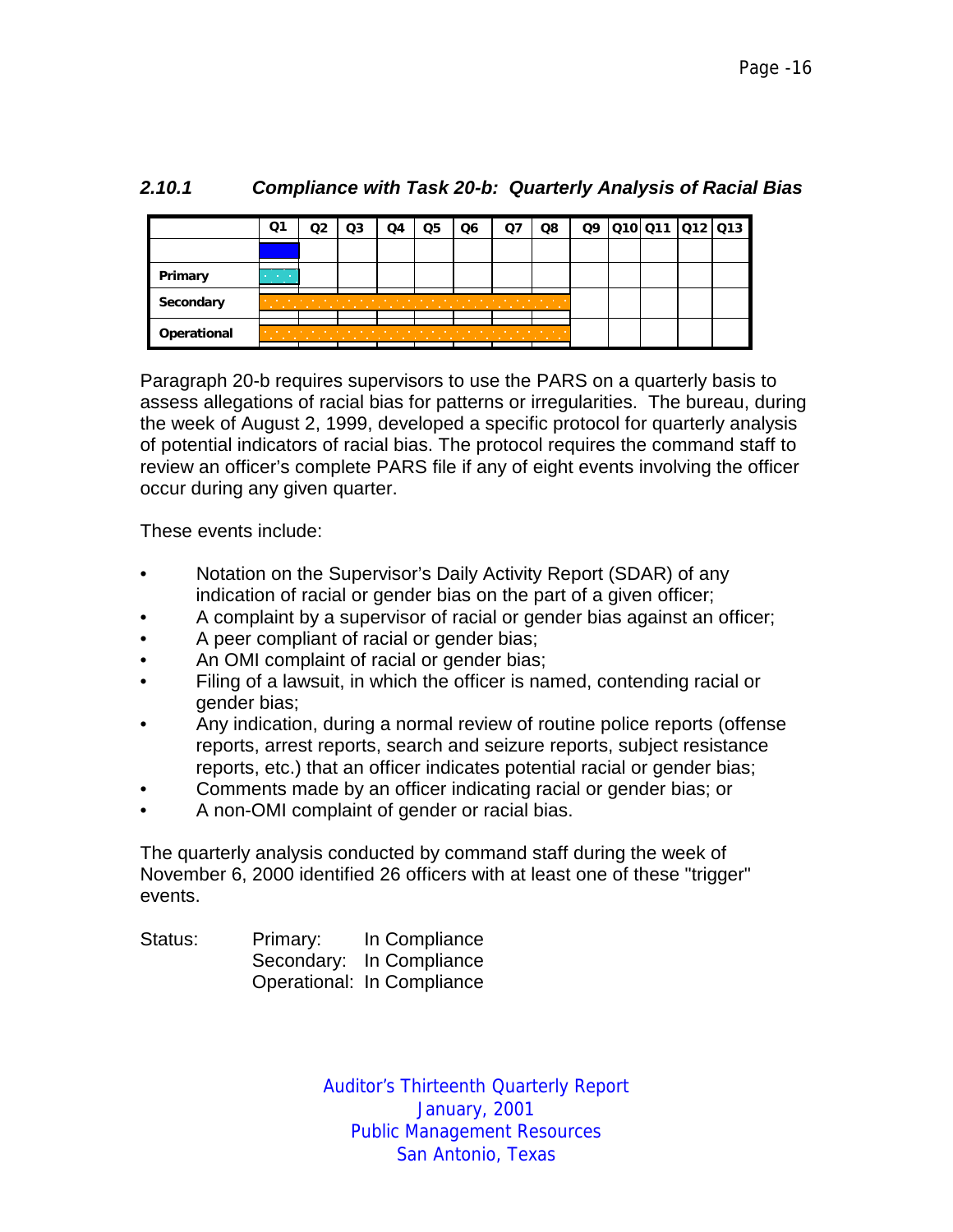# *Action*

| Q <sub>1</sub>           | Q2 | Q3 | Q4 | Q5 | Q6                                 | Q7 | Q8 | Q9 |  |                |
|--------------------------|----|----|----|----|------------------------------------|----|----|----|--|----------------|
|                          |    |    |    |    |                                    |    |    |    |  |                |
| <b>Contract Contract</b> |    |    |    |    |                                    |    |    |    |  |                |
|                          |    |    |    |    |                                    |    |    |    |  |                |
|                          |    |    |    |    | the company of the company of<br>. |    |    |    |  | Q10Q11 Q12 Q13 |

Paragraph 21-a requires the city to impose appropriate remedial action after evaluating officer behavior, and to take appropriate action for officers who have received three or more similar citizens' complaints in a three-year period, or five or more complaints in a two-year period.

#### Methodology

**Operational** 

The auditor reviewed all discipline imposed by the bureau for the thirteenth quarter. Based on records obtained from the office of the chief of police, 16 individual disciplinary actions, involving citizens' complaints, were taken by the bureau during the period of time covered by this report. The auditor reviewed all disciplinary actions reported for the thirteenth quarter, and found the decisions of the command staff to be reasonable, based on the tenets of progressive discipline.

Based on the protocols of progressive discipline, the bureau is responding within its anticipated range of responses in delivering discipline. Offenses recorded for these 16 disciplinary actions included:

- !"Failure to report a traffic accident;
- !"Violation of the law enforcement code of ethics;
- **Neglect of duty;**
- **EXECT** Failure to safeguard a prisoner's personal property;
- Obedience to laws and orders;
- **EXECOMOUTE:** Conduct unbecoming a member or employee;
- **Truthfulness:**
- Conduct toward the public; and
- !"Failure to provide notification of a civil suit.

Discipline for the 16 incidents involving interactions with the public included:

Auditor's Thirteenth Quarterly Report January, 2001 Public Management Resources San Antonio, Texas

# *2.11 Compliance with Task 21-a: Imposing Appropriate Remedial*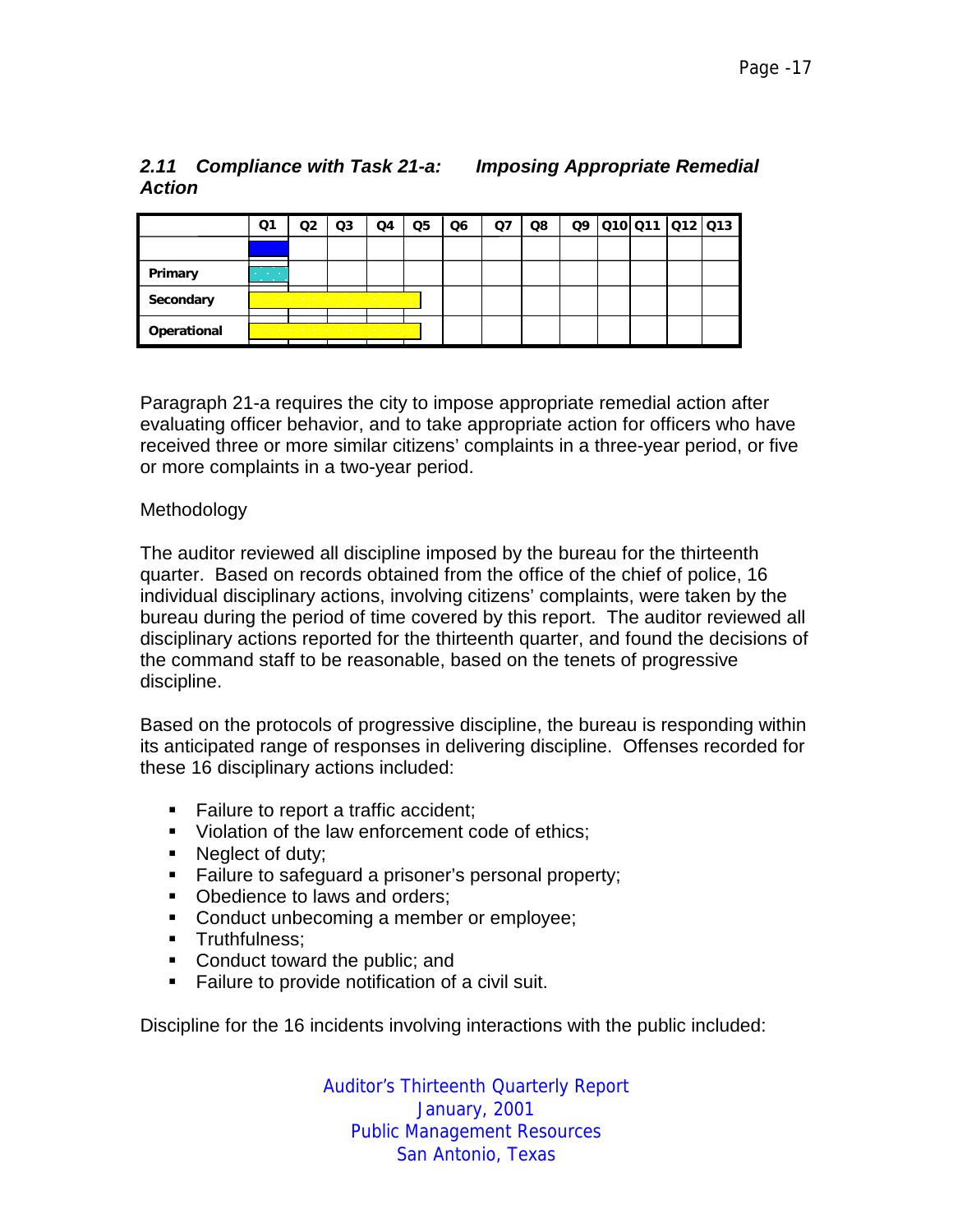- Oral reprimands;
- **"** Written reprimands;
- **Extensive Track III counseling;**
- **EXECUTE:** Anger management training;
- **Example 2** Five-day suspensions pending termination;
- 3-day suspensions; and
- **Dide-day suspensions.**

| Status: | Primary: | In Compliance              |
|---------|----------|----------------------------|
|         |          | Secondary: In Compliance   |
|         |          | Operational: In Compliance |

#### *2.11.1 Compliance with Task 21-b: Imposing Retraining and Counseling*

|             | Ο1                                            | Q3                                                                                                                                                                                                                                                                                                   | Q4 | Q5 | Q6 | Ο7 | Q8 | Q9 | 010 011 012 013 |  |
|-------------|-----------------------------------------------|------------------------------------------------------------------------------------------------------------------------------------------------------------------------------------------------------------------------------------------------------------------------------------------------------|----|----|----|----|----|----|-----------------|--|
|             |                                               |                                                                                                                                                                                                                                                                                                      |    |    |    |    |    |    |                 |  |
| Primary     | <b>Contract Contract</b><br><b>CONTRACTOR</b> |                                                                                                                                                                                                                                                                                                      |    |    |    |    |    |    |                 |  |
| Secondary   |                                               | a construction of the construction of the construction of the construction of the construction of the construction of the construction of the construction of the construction of the construction of the construction of the<br>the contract of the contract of the contract of the contract of     |    |    |    |    |    |    |                 |  |
| Operational |                                               | a construction of the construction of the construction of the construction of the construction of the construction of the construction of the construction of the construction of the construction of the construction of the<br>the contract of the contract of the contract of the contract of the |    |    |    |    |    |    |                 |  |

Paragraph 21-b requires the city to also impose retraining or counseling in all cases in which a citizen's complaint has been sustained, except those resulting in termination, based on review of officer behavior.

#### Methodology

The auditor reviewed the bureau's disciplinary processes for August 16, 2000 to November 15, 2000. The bureau's disciplinary process was reviewed in detail in Section 2.11, above. In addition to a review of the data included in that section, the audit team reviewed disciplinary action reports for all officers disciplined during the quarter. Disciplinary action taken by the bureau included retraining, counseling, one-on-one discussions with the legal advisor, and other appropriate forms of "retraining" and "counseling."

| Status: | Primary: | In Compliance              |
|---------|----------|----------------------------|
|         |          | Secondary: In Compliance   |
|         |          | Operational: In Compliance |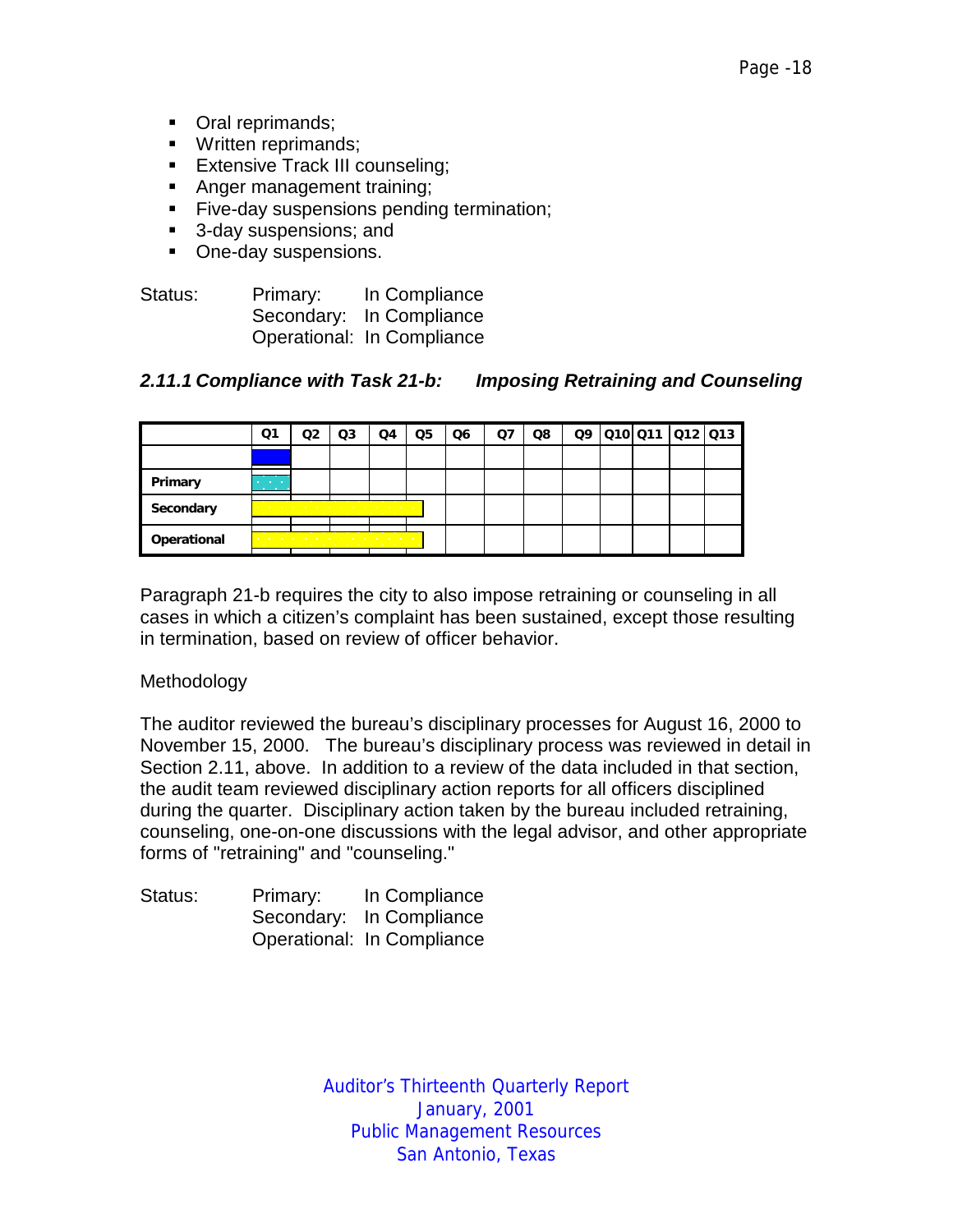# *2.11.2 Compliance with Task 21-c: Consider Prior Record in Determining Discipline*

|             | Ο1                                     |                                                                               | Q3 | Q4 | Q5 | Q6 | Ο7 | Q8 | Q9 |  | 010 011 012 013 |
|-------------|----------------------------------------|-------------------------------------------------------------------------------|----|----|----|----|----|----|----|--|-----------------|
|             |                                        |                                                                               |    |    |    |    |    |    |    |  |                 |
| Primary     | <b>Contractor</b><br><b>CONTRACTOR</b> |                                                                               |    |    |    |    |    |    |    |  |                 |
| Secondary   |                                        | the company's company's company's<br>the company of the company of the com-   |    |    |    |    |    |    |    |  |                 |
| Operational |                                        | the contract of the contract of the con-<br>the company of the company of the |    |    |    |    |    |    |    |  |                 |

Paragraph 21-c requires the city to consider an officer's prior record in determining discipline.

#### Methodology

According to records provided by the bureau and the Office of Municipal Investigations, 16 individual disciplinary actions were taken by the bureau this quarter. Each of the 16 disciplinary actions taken by the bureau was reviewed for evidence that prior disciplinary records were considered when imposing discipline. Three of the disciplinary actions taken this quarter indicated a modification to discipline based on past record.

| Status: | Primary: | In Compliance              |
|---------|----------|----------------------------|
|         |          | Secondary: In Compliance   |
|         |          | Operational: In Compliance |

# *2.12 Compliance with Task 22: Disciplinary Files at the Zone Level*

|             | Q1                                                                  |                   | Q3 | O4 | Q5 | Q6                                | Ο7 | Q8 |  | Q9 010 011 012 013 |  |
|-------------|---------------------------------------------------------------------|-------------------|----|----|----|-----------------------------------|----|----|--|--------------------|--|
|             |                                                                     |                   |    |    |    |                                   |    |    |  |                    |  |
| Primary     | and the company of the company<br><b>Contract Contract Contract</b> |                   |    |    |    |                                   |    |    |  |                    |  |
| Secondary   |                                                                     |                   |    |    | .  | .                                 |    |    |  |                    |  |
| Operational |                                                                     | <b>CONTRACTOR</b> | .  |    |    | <b>Contract Contract Contract</b> |    |    |  |                    |  |

Paragraph 22 requires the PBP to establish disciplinary action files, or "performance files" at the zone level.

Methodology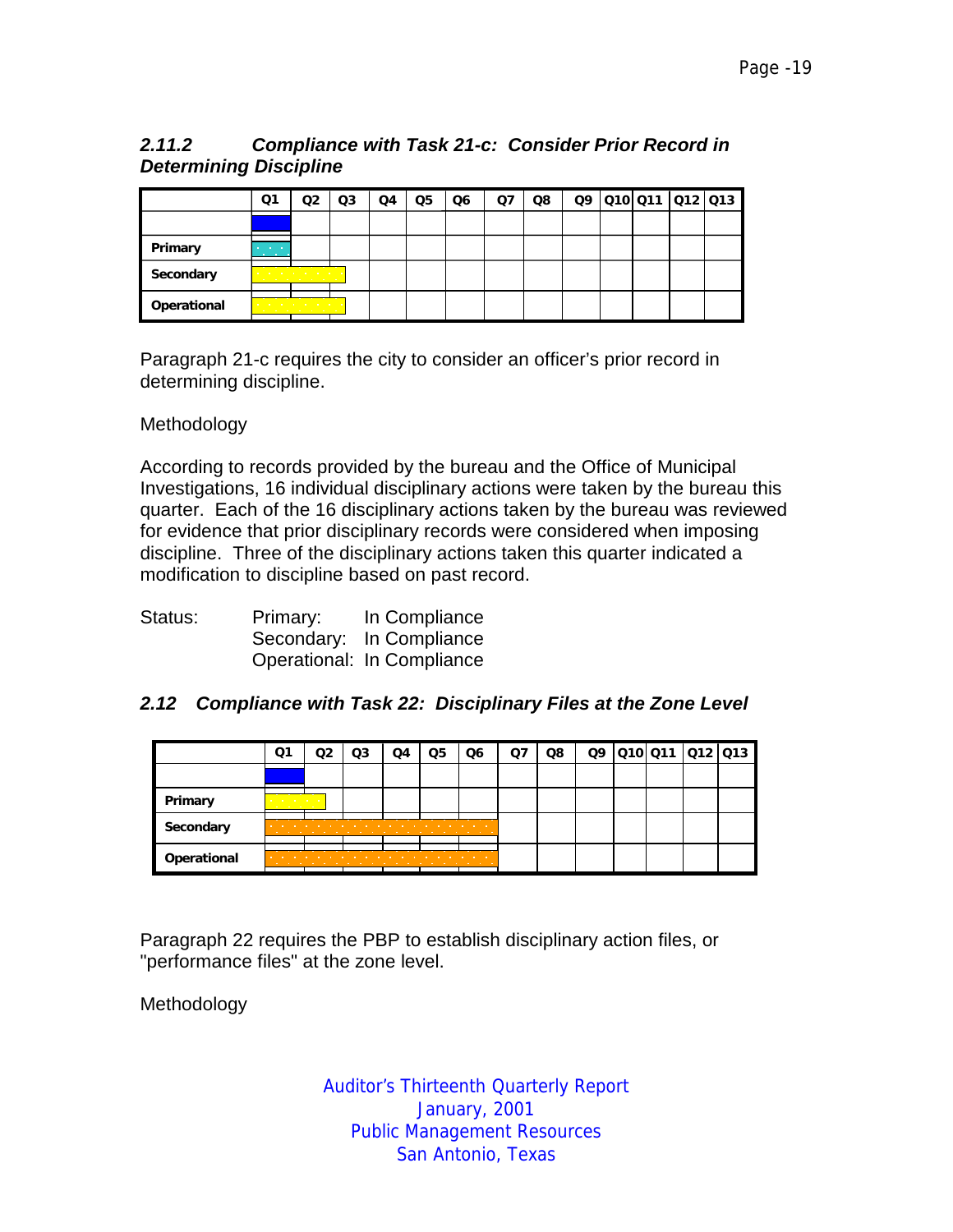No on-site audit of zone performance files were conducted this quarter, as a full audit was instead conducted of all zones' supervisory daily activity systems. Based on past performance, however, the bureau is judged to remain in compliance with this task. Partial audits of both the supervisory daily activity reporting systems and the performance file systems will be conducted during the fourteenth site visit.

| Status: | Primary: | In compliance              |
|---------|----------|----------------------------|
|         |          | Secondary: In Compliance   |
|         |          | Operational: In Compliance |

# *2.13 Compliance with Task 23: Annual Performance Evaluation*

|             | Ο1 | Q3                                                                                                                                                                                                                                                                                                                                   | O4 | 25 | Q6 | O7 | Q8 |  | Q9 010 011 012 013 |  |
|-------------|----|--------------------------------------------------------------------------------------------------------------------------------------------------------------------------------------------------------------------------------------------------------------------------------------------------------------------------------------|----|----|----|----|----|--|--------------------|--|
|             |    |                                                                                                                                                                                                                                                                                                                                      |    |    |    |    |    |  |                    |  |
| Primary     |    | the contract of the contract of the contract of the contract of the contract of the contract of the contract of                                                                                                                                                                                                                      |    |    |    |    |    |  |                    |  |
| Secondary   |    | the company of the company of the company of the company of the company of the company of the company of the company of the company of the company of the company of the company of the company of the company of the company<br>the contract of the contract of the contract of the contract of the contract of the contract of the |    |    |    |    |    |  |                    |  |
| Operational |    | the contract of the contract of the contract of the contract of the contract of the contract of the contract of                                                                                                                                                                                                                      |    |    |    |    |    |  |                    |  |

Paragraph 23 requires the city to implement an annual performance evaluation process for all officers, supervisors and senior supervisors. Further, it requires supervisors and senior supervisors to be evaluated based on their ability to prevent and address misconduct by officers. In addition, paragraph 23 requires officers to be evaluated, in part, on their complaint history.

# Methodology

During the course of the thirteenth quarterly audit, a total of seven police officers' files were reviewed in detail. Each contained performance evaluations completed in accordance with established policy. This 100 percent compliance follows similar audits during previous site visits in which the performance assessment forms were present in all files reviewed.

| Status: | Primary: | In Compliance              |
|---------|----------|----------------------------|
|         |          | Secondary: In Compliance   |
|         |          | Operational: In Compliance |

# *2.14 Compliance with Task 24: Performance Based Promotion*

|             | Q1                                                | מח | Q3                                                                                                                                                                                                                                                                                                                                               | Q4 | Q5 | Q6                       | Q7 | Q8 |  | Q9 010 011 012 013 |  |
|-------------|---------------------------------------------------|----|--------------------------------------------------------------------------------------------------------------------------------------------------------------------------------------------------------------------------------------------------------------------------------------------------------------------------------------------------|----|----|--------------------------|----|----|--|--------------------|--|
|             |                                                   |    |                                                                                                                                                                                                                                                                                                                                                  |    |    |                          |    |    |  |                    |  |
| Primary     | <b>All Contract Contract</b><br><b>CONTRACTOR</b> |    |                                                                                                                                                                                                                                                                                                                                                  |    |    |                          |    |    |  |                    |  |
| Secondary   |                                                   |    | a construction of the construction of the construction of the construction of the construction of the construction of the construction of the construction of the construction of the construction of the construction of the<br>the contract of the contract of the contract of the contract of the contract of the contract of the contract of |    |    |                          |    |    |  |                    |  |
| Operational |                                                   |    | the contract of the contract of the contract of the contract of the contract of the contract of the contract of<br>the company of the company of the company of the company of the company of the company of the company of the company of the company of the company of the company of the company of the company of the company of the company |    |    |                          |    |    |  |                    |  |
|             |                                                   |    |                                                                                                                                                                                                                                                                                                                                                  |    |    | <del>Jahuary, 2001</del> |    |    |  |                    |  |

Public Management Resources San Antonio, Texas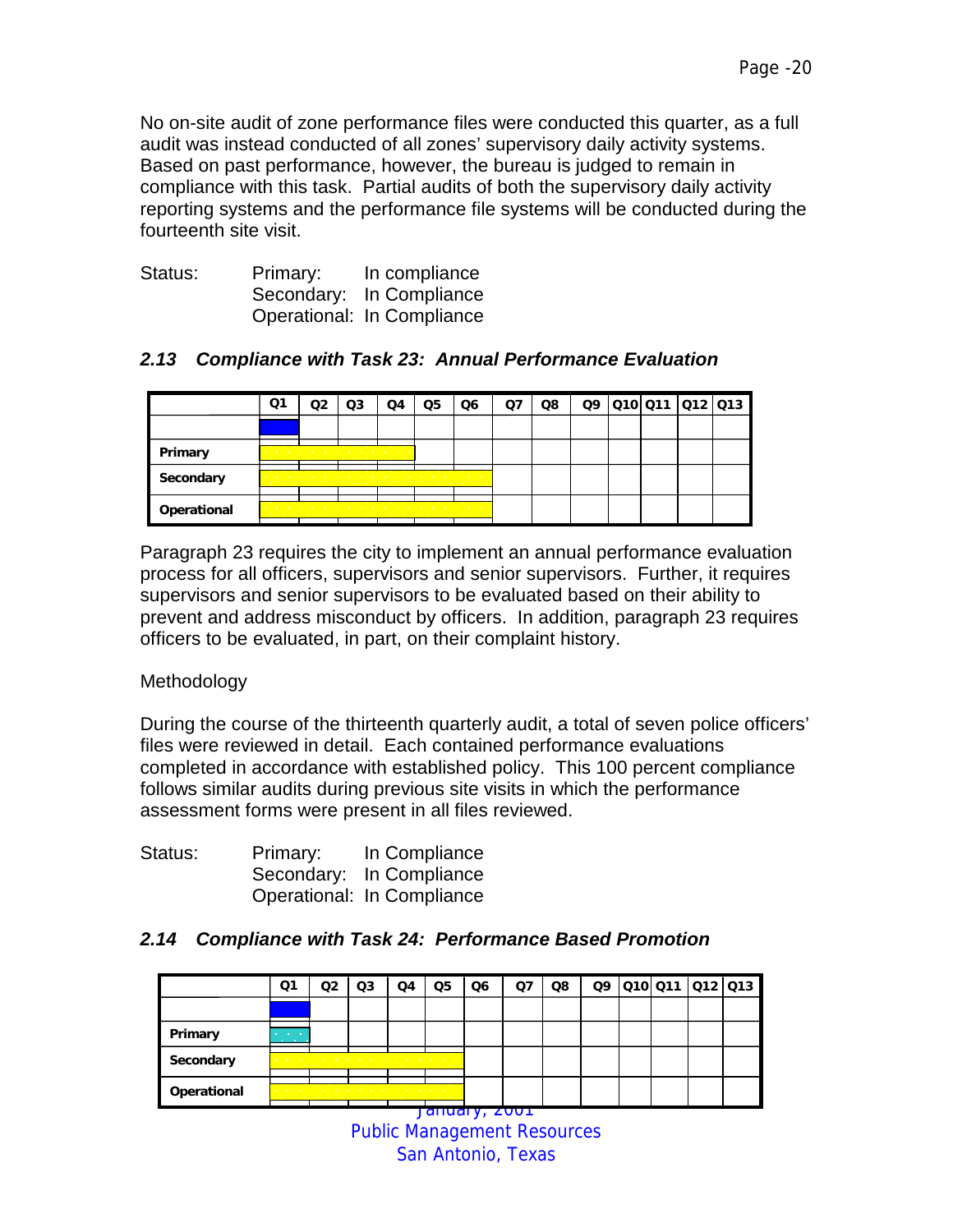Paragraph 24 requires the city to use performance evaluations as a factor in promotional decisions.

**Methodology** 

Eight promotions were made this quarter, with the bureau promoting three commanders and five sergeants. The auditor reviewed the personnel files for all eight individuals promoted, and found their files to be exemplary. The bureau remains in compliance based on this review.

| Status: | Primary: | In Compliance              |
|---------|----------|----------------------------|
|         |          | Secondary: In Compliance   |
|         |          | Operational: In Compliance |

#### *2.15 Compliance with Task 25: Provision of an Employee Assistance Program*

|             | Q1                                     | Q2                                                                           | Q3 | Q4 | Q5 | Q6 | Q7 | Q8 |  | Q9 010 011 012 013 |  |
|-------------|----------------------------------------|------------------------------------------------------------------------------|----|----|----|----|----|----|--|--------------------|--|
|             |                                        |                                                                              |    |    |    |    |    |    |  |                    |  |
| Primary     | <b>Contractor</b><br><b>CONTRACTOR</b> |                                                                              |    |    |    |    |    |    |  |                    |  |
| Secondary   |                                        | a contract and a contract of<br>the company of the company of                |    |    |    |    |    |    |  |                    |  |
| Operational |                                        | and the control of the control of the<br>the contract of the contract of the |    |    |    |    |    |    |  |                    |  |

Paragraph 25 requires the city to continue to provide PBP employees with an Employee Assistance Program, including counseling and stress management services for officers, offered by certified, trained and experienced counselors, and supported by department-wide publicity of EAP availability, non-retributive attendance for employees, and non-binding referrals to the EAP.

#### Methodology

Evidence continues to exist to support the bureau's operational compliance with paragraph 25. Past reviews of zone "performance files" indicate that the EAP is being used by departmental personnel and departmental managers. Bureau discipline continues to use the EAP as part of its progressive discipline campaign. The city continues to sponsor EAP-related forums and to advertise the availability of EAP offerings.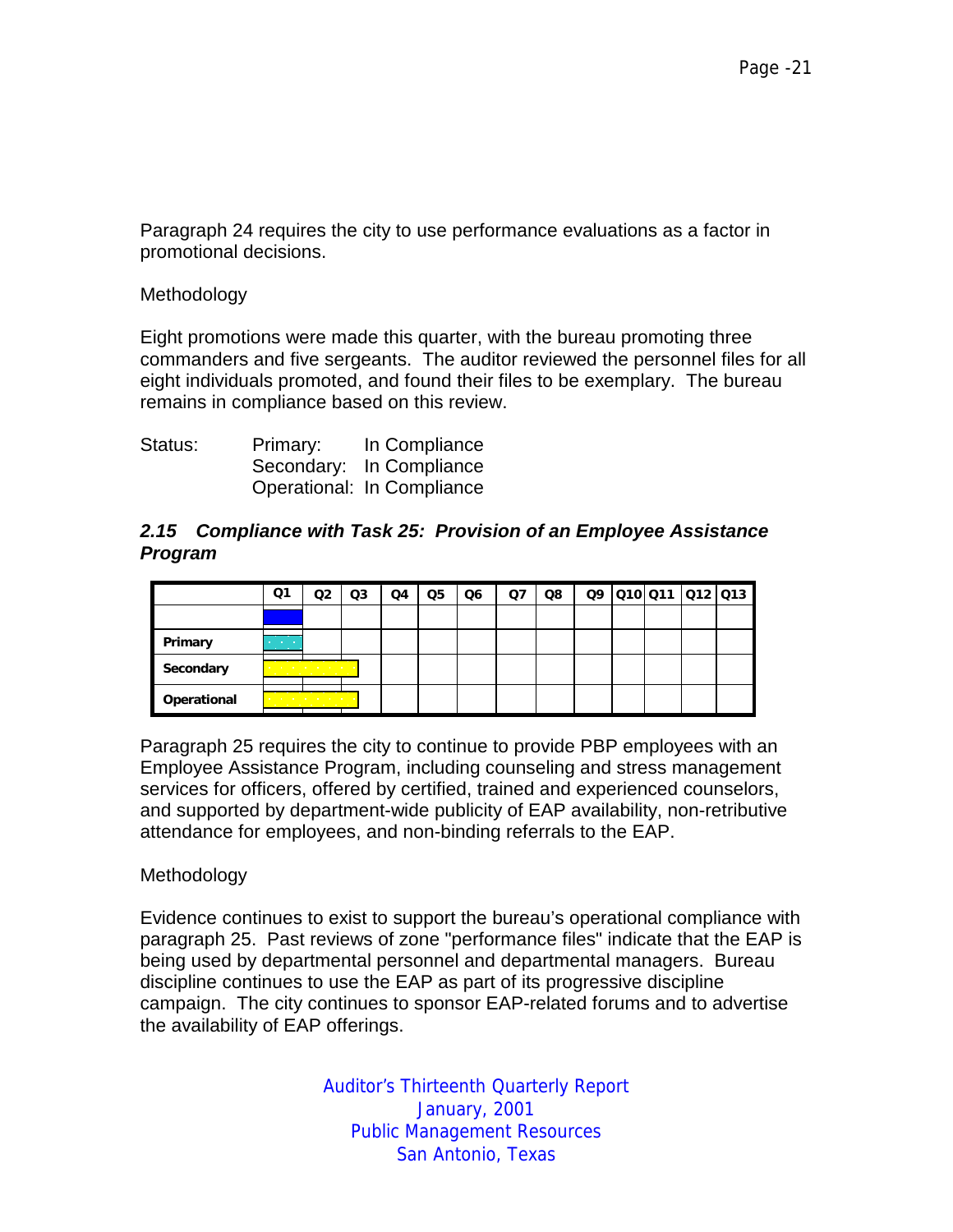| Status: | Primary: | In Compliance              |
|---------|----------|----------------------------|
|         |          | Secondary: In Compliance   |
|         |          | Operational: In Compliance |

|             | Q1                                                     | Q2                                                                                       | Q3 | Q4 | Q5 | Q6 | Q7 | Q8 |  | Q9 010 011 012 013 |  |
|-------------|--------------------------------------------------------|------------------------------------------------------------------------------------------|----|----|----|----|----|----|--|--------------------|--|
|             |                                                        |                                                                                          |    |    |    |    |    |    |  |                    |  |
| Primary     | <b>Contractor</b><br><b>Contract Contract Contract</b> |                                                                                          |    |    |    |    |    |    |  |                    |  |
| Secondary   |                                                        | the company's company's company's company's<br>the company of the company of the company |    |    |    |    |    |    |  |                    |  |
| Operational |                                                        | a construction of the construction of<br>the contract of the contract of the             |    |    |    |    |    |    |  |                    |  |

#### *2.16 Compliance with Task 26: Notification of Adverse Involvement*

Paragraph 26 requires the city to obtain notice of adverse involvement from its officers any time they are arrested, criminally charged, or named as a party to a civil suit. In addition, the paragraph requires the city to discipline or retrain officers found guilty or liable by a court. Further, the paragraph requires OMI to conduct investigations of such events.

Methodology

A review of Bureau records indicates that the bureau continues to monitor its officers' activities for adverse involvement. The bureau's records included notice regarding pending civil litigation (not related to duty incidents), and filed civil court orders. Discipline this quarter involved one incident of disciplinary action for failure to provide notice of adverse involvement.

| Status: | Primary: | In compliance              |
|---------|----------|----------------------------|
|         |          | Secondary: In Compliance   |
|         |          | Operational: In Compliance |

# *2.17 Compliance with Task 27: OMI to Monitor Criminal Proceedings*

|             | Q1                                   | Q2                                                                     | Q3 | Q4 | Q5 | Q6 | Q7 | Q8 |  | Q9 010 011 012 013 |  |
|-------------|--------------------------------------|------------------------------------------------------------------------|----|----|----|----|----|----|--|--------------------|--|
|             |                                      |                                                                        |    |    |    |    |    |    |  |                    |  |
| Primary     | and the company<br><b>CONTRACTOR</b> |                                                                        |    |    |    |    |    |    |  |                    |  |
| Secondary   |                                      | the company's company's com-<br>.                                      |    |    |    |    |    |    |  |                    |  |
| Operational |                                      | <b>Contract Contract</b><br><b>Contract Contract Contract Contract</b> |    |    |    |    |    |    |  |                    |  |

Paragraph 27 requires the Office of Municipal Investigations to monitor all criminal proceedings containing allegations of false arrest or improper search and seizure by PBP officers. This paragraph also requires the bureau to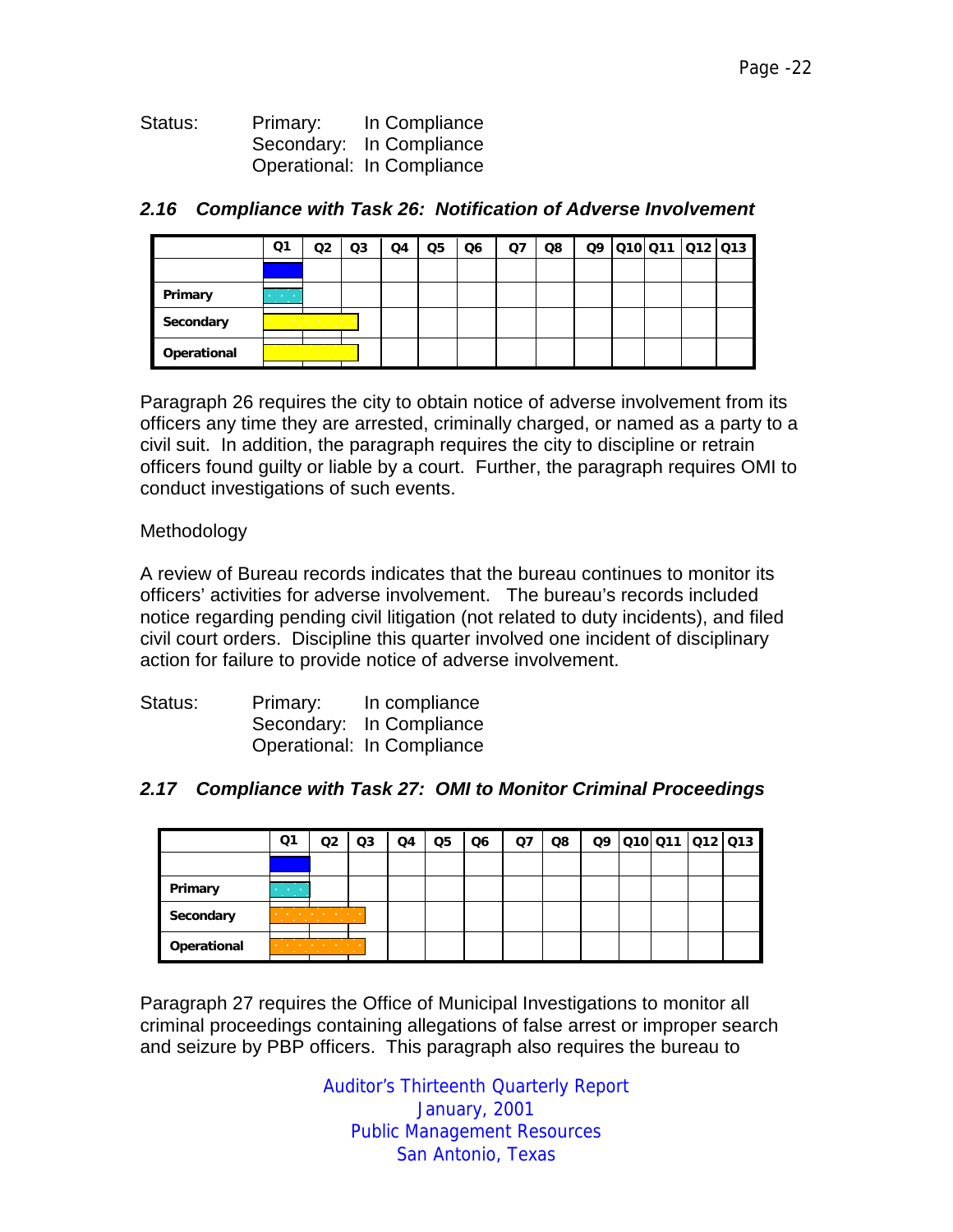implement appropriate discipline for officers who are found to have committed misconduct as a result of these reviews.

#### Methodology

The bureau has established an agreement with the district attorney in which the DA will notify the PBP in the event that criminal charges are filed, at the county level, against any PBP personnel. This agreement includes notice of suppression hearings lost as a result of illegal activity. Further refinement of this process was achieved during the sixth quarter, with publication of deputy chief's memo DCOP 98-309, requiring officers who have arrested PBP officers for any criminal charge to file a memorandum "detailing the results of the hearing."

PBP policy calls for these memoranda to be forwarded to OMI for their review. Based on concerns expressed by the auditor that the DA's office has forwarded no notifications of lost suppression hearings, etc., the chief of police has modified the reporting practice between the district attorney and the bureau. Court liaison personnel have begun to specifically inquire monthly, about lost suppression hearings, and allegations of false arrest or improper searches on the part of PBP officers. During the thirteenth quarter, three such inquiries were made of the DA's staff. The auditor reviewed reports of these inquiries, which noted no lost suppression hearings due to poor probable cause, etc.

| Status: | Primary: | In Compliance              |
|---------|----------|----------------------------|
|         |          | Secondary: In Compliance   |
|         |          | Operational: In Compliance |

# *2.18 Compliance with Task 28: Sanctions for Officers Involved in Settled Litigation*

|             | Q1                                     | Q2                                                                                 | Q3 | Q4 | Q5 | Q6 | Q7 | Q8 |  | 09 010 011 012 013 |  |
|-------------|----------------------------------------|------------------------------------------------------------------------------------|----|----|----|----|----|----|--|--------------------|--|
|             |                                        |                                                                                    |    |    |    |    |    |    |  |                    |  |
| Primary     | <b>Contractor</b><br><b>CONTRACTOR</b> |                                                                                    |    |    |    |    |    |    |  |                    |  |
| Secondary   |                                        | and a straightful control of the state of<br><b>State of the State State State</b> |    |    |    |    |    |    |  |                    |  |
| Operational |                                        | and the contract of the contract of the<br>the control of the control of the con-  |    |    |    |    |    |    |  |                    |  |

Paragraph 28 requires the city to implement appropriate discipline "as the circumstances and OMI investigation warrant," in all instances in which PBP officers are the subject of civil litigation.

Methodology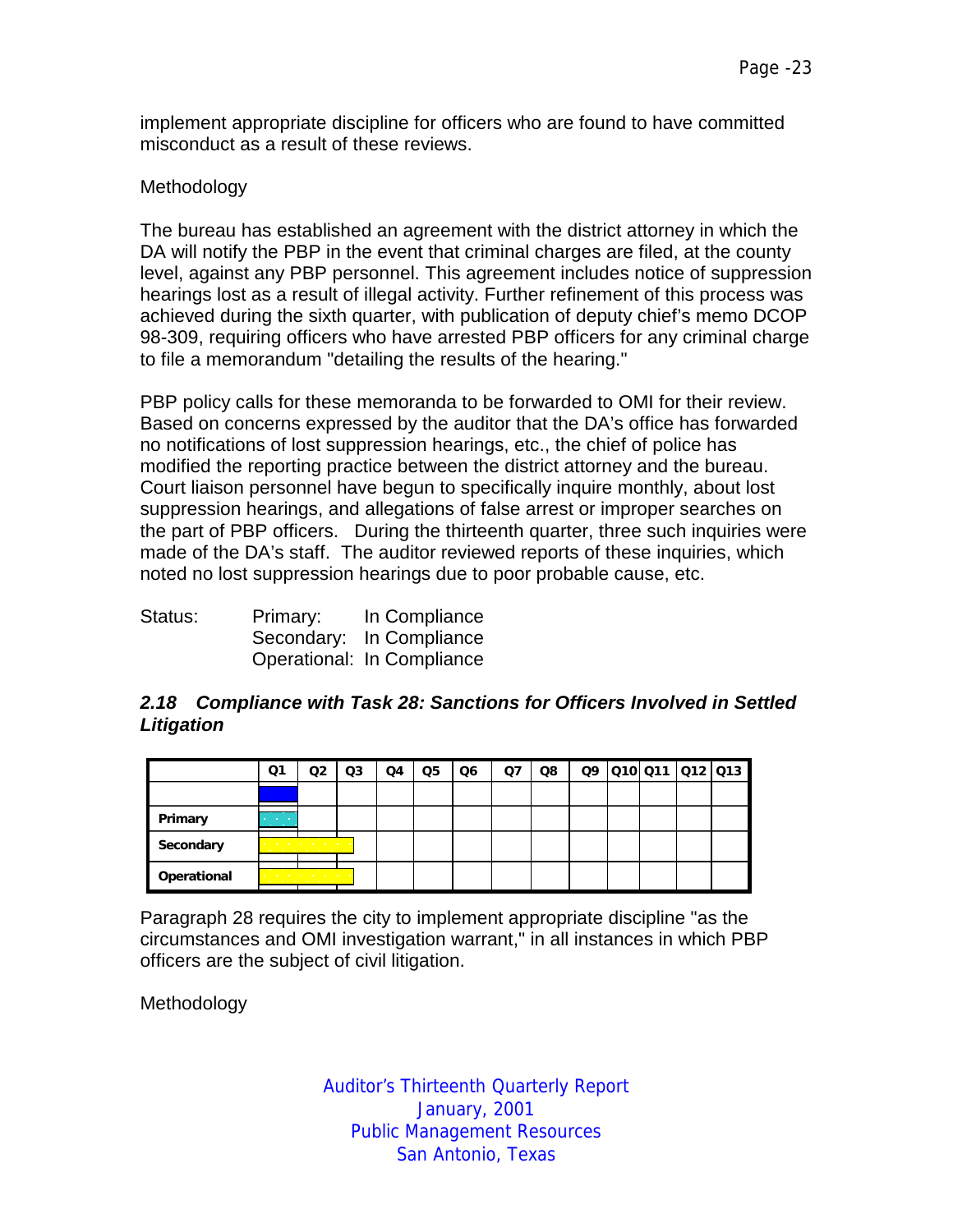Personnel files were reviewed for evidence of PBP officers involved in settled civil litigation settled litigation noted during the thirteenth quarter, and one was found. This case was settled late in the quarter, and the bureau had not yet taken action on the settlement. Action was taken during the thirteenth quarter. During the sixth quarterly audit, however, the department received notification of settled litigation involving two Bureau officers. During the seventh quarter, this case was reviewed by command staff, and disciplinary action was taken in April, 1999. It is clear from the review that the bureau continues to be in compliance with this task.

| Status: | Primary: | In Compliance              |
|---------|----------|----------------------------|
|         |          | Secondary: In Compliance   |
|         |          | Operational: In Compliance |

|             | Q1                                            | Q2                                                                            | Q3 | Q4 | Q5 | Q <sub>6</sub> | Q7 | Q8 |  | Q9 010 011 012 013 |  |
|-------------|-----------------------------------------------|-------------------------------------------------------------------------------|----|----|----|----------------|----|----|--|--------------------|--|
|             |                                               |                                                                               |    |    |    |                |    |    |  |                    |  |
| Primary     | <b>Contract Contract</b><br><b>CONTRACTOR</b> |                                                                               |    |    |    |                |    |    |  |                    |  |
| Secondary   |                                               | the contract of the contract of the con-<br>the company's company's company's |    |    |    |                |    |    |  |                    |  |
| Operational |                                               | the contract of the contract of the<br>the contract of the contract of the    |    |    |    |                |    |    |  |                    |  |

# *2.19 Compliance with Task 29: Provision of Legal Advisor Services*

Paragraph 29 requires the city to provide PBP officers with legal advice on a 24/7 basis. Further the paragraph requires the legal advisor to provide training regarding legal aspects of search and seizure, use of force, and racial bias.

# Methodology

The auditor has interviewed the police legal advisor, assessed the degree to which his legal bulletins are available to police personnel, and assessed the viability of the policy which announces and controls his availability. Chief's Memo 97-245 announces the availability of a police legal advisor on a 24-hour basis, seven days per week, providing a pager number, and a home telephone number. Further, the policy provides a back-up process for those occasions when the legal advisor is not available. The legal advisor continues to provide support for the bureau, publishing legal bulletins, and providing in-service training and remedial training for Bureau officers. The legal advisor is also active in reviewing Field Contact/Search and Seizure reports filed by Bureau officers. The bureau continues its compliance with this task.

Status: Primary: In compliance Secondary: In Compliance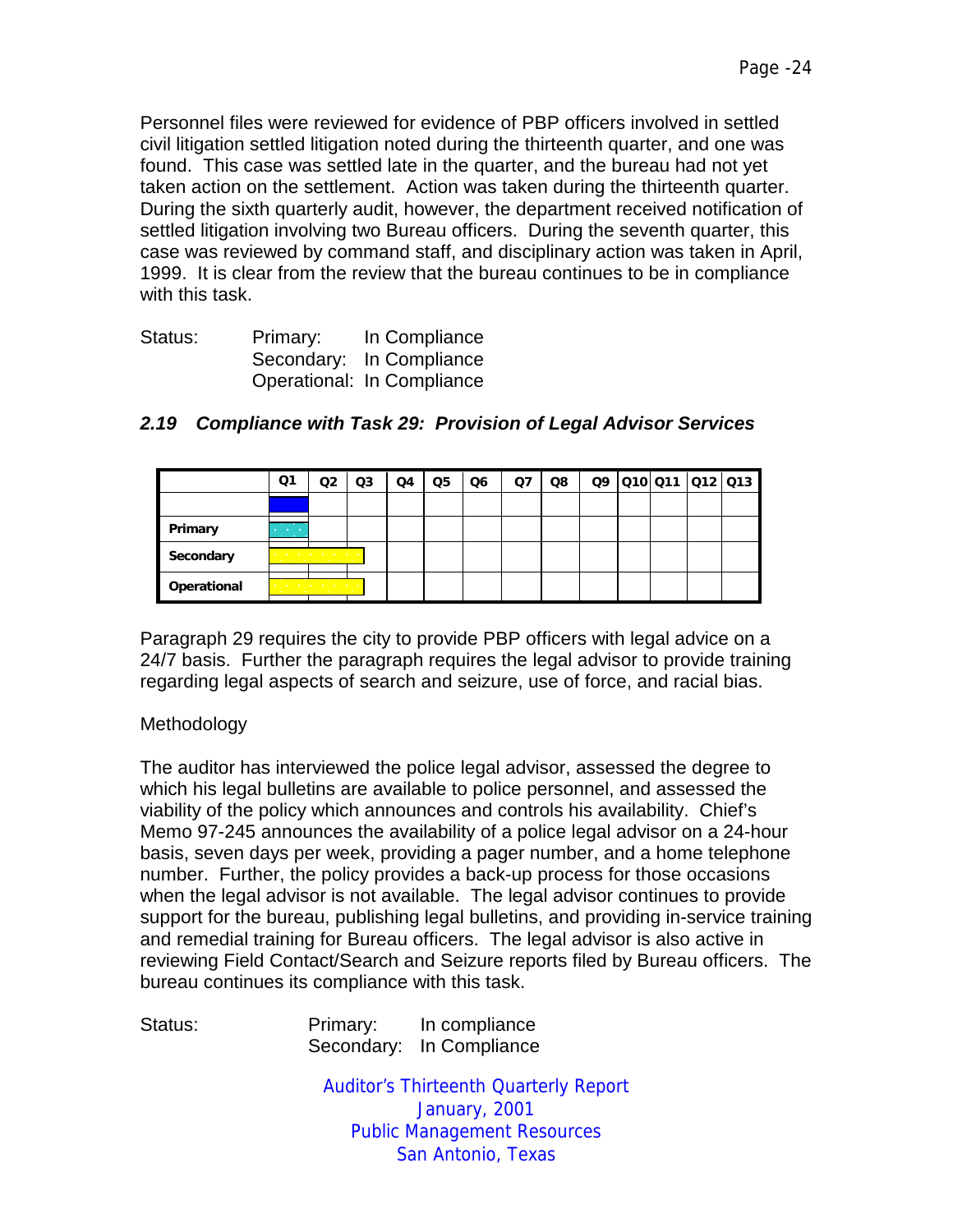#### Operational: In Compliance

|             | O.                                            | Q2 | Q3                                                                                                                                                                                                                                                                                                                                                      | Q4 | Q5 | Q6 | Q7 | Q8 |  | 09 010 011 012 013 |  |
|-------------|-----------------------------------------------|----|---------------------------------------------------------------------------------------------------------------------------------------------------------------------------------------------------------------------------------------------------------------------------------------------------------------------------------------------------------|----|----|----|----|----|--|--------------------|--|
|             |                                               |    |                                                                                                                                                                                                                                                                                                                                                         |    |    |    |    |    |  |                    |  |
| Primary     | <b>Contractor</b><br><b>Contract Contract</b> |    |                                                                                                                                                                                                                                                                                                                                                         |    |    |    |    |    |  |                    |  |
| Secondary   |                                               |    | the contract of the contract of the contract of the contract of the contract of the contract of the contract of<br><u>in the company's company's company's company's company's company's company's company's company's company's company's company's company's company's company's company's company's company's company's company's company's comp</u> |    |    |    |    |    |  |                    |  |
| Operational |                                               |    | the contract of the contract of the con-<br>.                                                                                                                                                                                                                                                                                                           |    |    |    |    |    |  |                    |  |

#### *2.20 Compliance with Task 30: Develop a Rotation Schedule*

Paragraph 30 requires the PBP to develop a department-wide rotation schedule to ensure that officers are regularly supervised by different sergeants and lieutenants and that they regularly work with different officers.

#### Methodology

The PBP continues to implement its rotation plan. The plan, supported by Chief's Memo 97-550, requires routine consent-decree transfers in January of each year. Each January since implementation of this policy, the bureau has transferred sufficient numbers of personnel to remain in compliance with this task. In addition, during the thirteenth quarter, the bureau transferred all but two of its commanders, assigning each to new duties.

| Status: | Primary: | In Compliance              |
|---------|----------|----------------------------|
|         |          | Secondary: In Compliance   |
|         |          | Operational: In Compliance |

# *2.21 Compliance with Task 31: PBP Attendance at Community Meetings*

|             | Q1                                     | Q2 | Q3                                                                         | Q4 | Q5 | Q6 | Q7 | Q8 |  |  | 09 010 011 012 013 |
|-------------|----------------------------------------|----|----------------------------------------------------------------------------|----|----|----|----|----|--|--|--------------------|
|             |                                        |    |                                                                            |    |    |    |    |    |  |  |                    |
| Primary     | <b>Contractor</b><br><b>CONTRACTOR</b> |    |                                                                            |    |    |    |    |    |  |  |                    |
| Secondary   |                                        |    | the company's company's company's company's<br>.                           |    |    |    |    |    |  |  |                    |
| Operational |                                        |    | . <del>.</del><br>the contract of the contract of the contract of the con- |    |    |    |    |    |  |  |                    |

Paragraph 31 requires the PBP to "make every effort" to participate in community meetings, including those oriented toward minority groups.

Methodology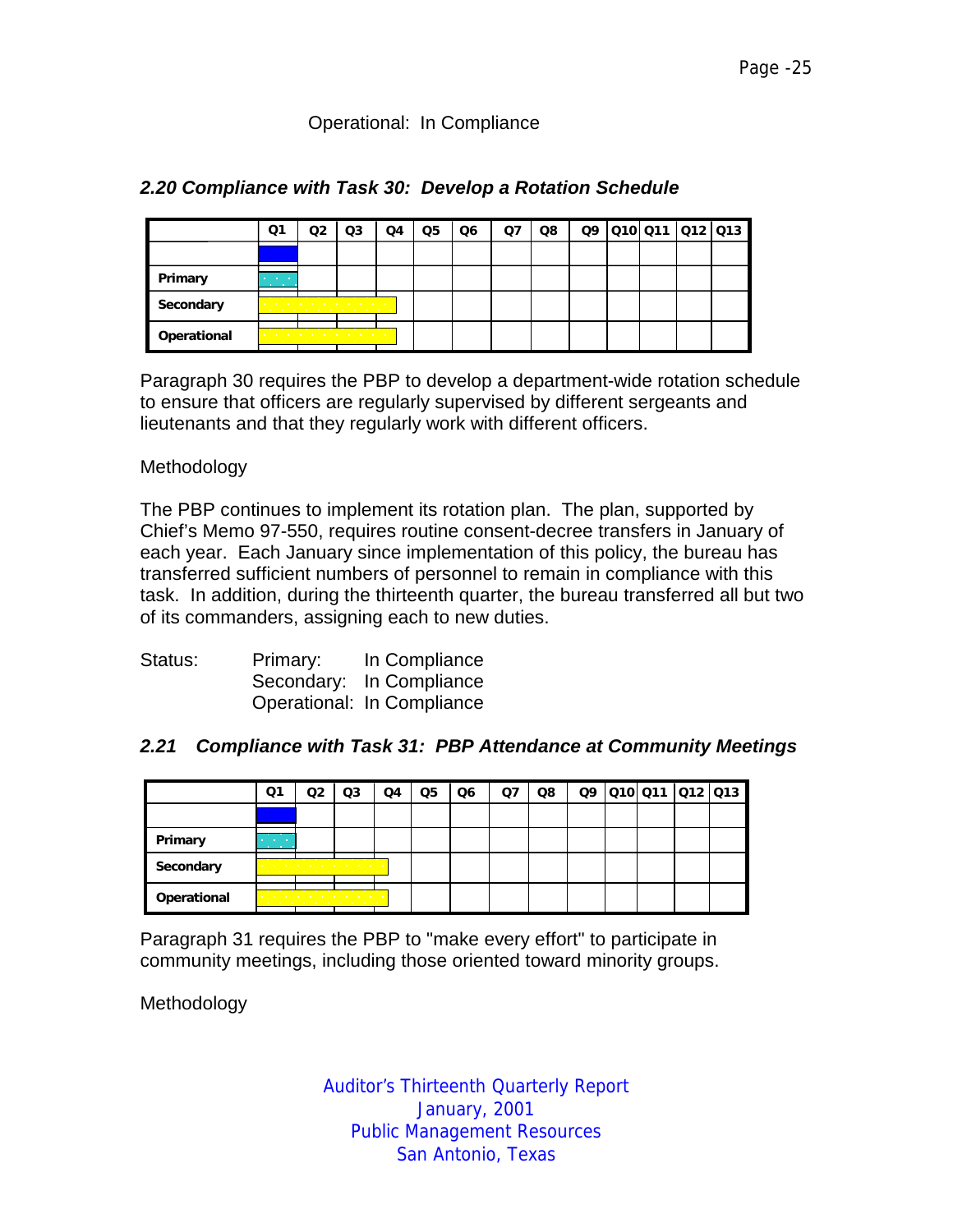The auditor reviewed monthly attendance logs for police zones for the months of August 16, 2000 to November 15, 2000. The logs show multiple community meetings attended by PBP personnel. The meetings were attended by command level personnel, line personnel, OMI personnel and supervisory personnel. No agendas for these meetings are available.

| Status: | Primary: | In Compliance              |
|---------|----------|----------------------------|
|         |          | Secondary: In Compliance   |
|         |          | Operational: In Compliance |

# *2.22 Compliance with Task 32: Televise OMI's Function*

|             | Q1                                                   | Q2 | Q3                                                                                                                                                                                                                                                                                                                                               | Q4 | Q5 | Q6 | O7 | Q8 |  | Q9 010 011 012 013 |  |
|-------------|------------------------------------------------------|----|--------------------------------------------------------------------------------------------------------------------------------------------------------------------------------------------------------------------------------------------------------------------------------------------------------------------------------------------------|----|----|----|----|----|--|--------------------|--|
|             |                                                      |    |                                                                                                                                                                                                                                                                                                                                                  |    |    |    |    |    |  |                    |  |
| Primary     | <b>Contract Contract</b><br><b>Contract Contract</b> |    |                                                                                                                                                                                                                                                                                                                                                  |    |    |    |    |    |  |                    |  |
| Secondary   |                                                      |    | the contract of the contract of the contract of the contract of the contract of the contract of the contract of<br>the company of the company of the company of the company of the company of the company of the company of the company of the company of the company of the company of the company of the company of the company of the company |    |    |    |    |    |  |                    |  |
| Operational |                                                      |    | the contract of the contract of the contract of the contract of the contract of the contract of the contract of                                                                                                                                                                                                                                  |    |    |    |    |    |  |                    |  |

Paragraph 32 requires the city to televise to the public information concerning OMI's function, location, etc. The paragraph also requires the city to have PBP personnel present at community meetings, and to publish and distribute pamphlets describing the OMI complaint process.

# Methodology

The auditor reviewed community meeting logs maintained by OMI staff, and determined that personnel from the unit are in attendance at community meetings. The city continues to air television "spots" highlighting the function and process of the Office of Municipal Integrity. The city has also printed a brochure explaining the OMI function and has distributed the brochure to all of the city's community organizations and placed these brochures in all city buildings. Plans are currently under way to revise the television PSAs to keep them current with existing city focus.

| Status: | Primary: | In Compliance              |
|---------|----------|----------------------------|
|         |          | Secondary: In Compliance   |
|         |          | Operational: In Compliance |

# *2.23 Compliance with Task 33: Provision of Training in Cultural Diversity*

|             | Q1                                          | Q2 | Q3 | Q4 | Q5 | Q6 | Q7 | Q8 |  | Q9 010 011 012 013 |  |
|-------------|---------------------------------------------|----|----|----|----|----|----|----|--|--------------------|--|
|             |                                             |    |    |    |    |    |    |    |  |                    |  |
| Primary     | and the company<br><b>Contract Contract</b> |    |    |    |    |    |    |    |  |                    |  |
| Secondary   |                                             |    |    |    |    |    |    |    |  |                    |  |
| Operational |                                             |    |    |    |    |    |    |    |  |                    |  |

Public Management Resources San Antonio, Texas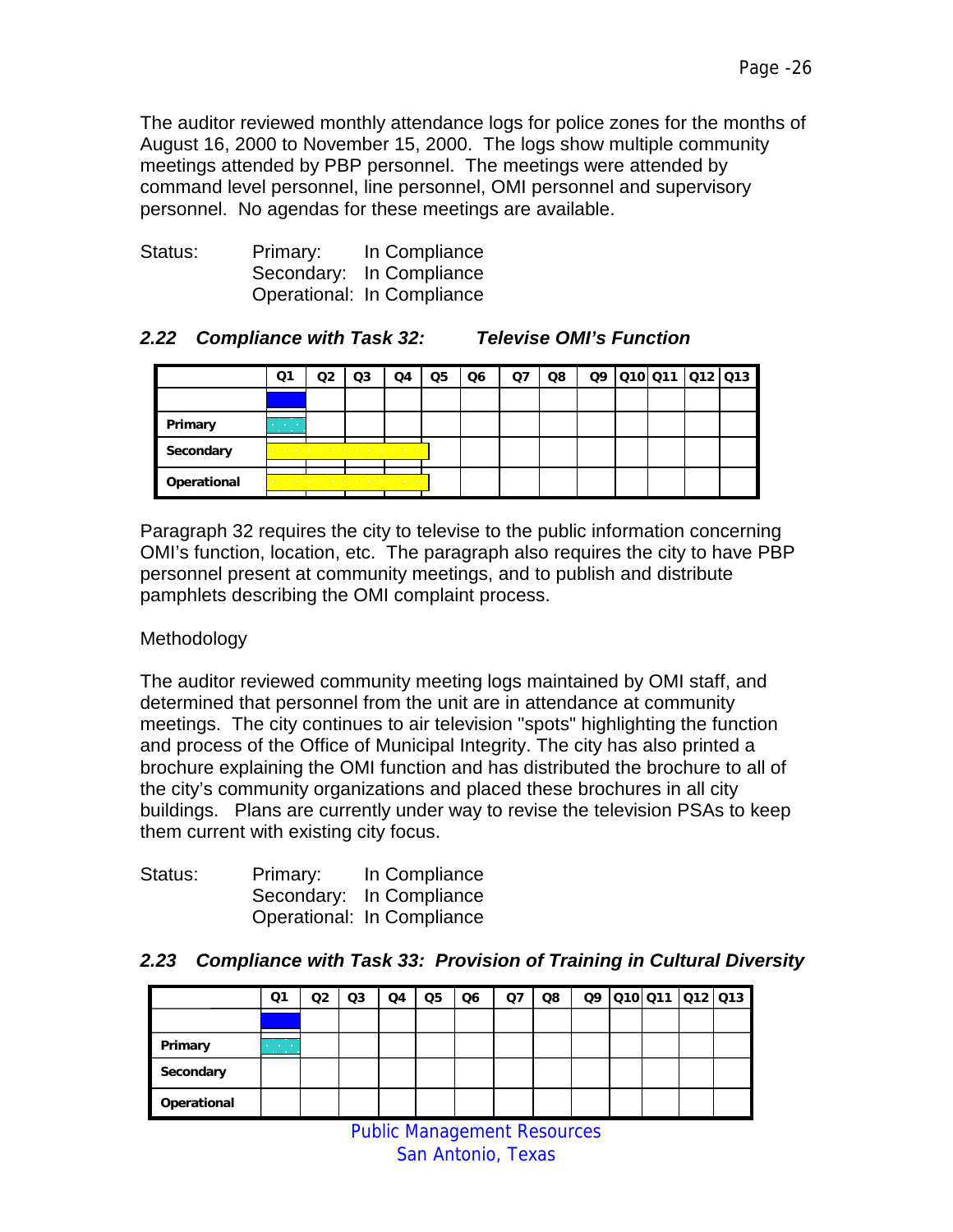Paragraph 33 requires the city to provide cultural diversity training to all PBP officers, with the training covering: relating to persons of different groups, relating to persons of the opposite gender, and communications skills.

#### Methodology

The auditor and the auditor's staff have reviewed the PBP's training curricula for in-service training, have conducted two site-visits of the training academy, and have interviewed many of the personnel assigned to the training academy. The bureau has developed (through contract) curricula for the cultural diversity training, and has begun implementation. Throughout 2000, the bureau has continued to train its officers in the topics of cultural diversity, "effective communication" and ethics. To date, according to the training academy's records, all but eleven bureau personnel have received training in cultural diversity for the 1999-00 training cycle. Plans for the 2000-2001 training cycle include provision of training to all personnel regarding police service to disabled populations.

| Status: | Primary: | In Compliance<br>Secondary: In Compliance |
|---------|----------|-------------------------------------------|
|         |          | Operational: In Compliance                |

#### *2.24 Compliance with Task 34: Monitoring Citizen Complaints for Training Indicators*

|             | Q1                                                                                                                                         |   | Q3                                                  | Q4 | Q5                | Q6 | Q7                       | Q8 |  | 09 010 011 012 013 |  |
|-------------|--------------------------------------------------------------------------------------------------------------------------------------------|---|-----------------------------------------------------|----|-------------------|----|--------------------------|----|--|--------------------|--|
|             |                                                                                                                                            |   |                                                     |    |                   |    |                          |    |  |                    |  |
| Primary     | An and the second state of the second state of the second state of the second state of the second state of the<br><b>Contract Contract</b> |   |                                                     |    |                   |    |                          |    |  |                    |  |
| Secondary   |                                                                                                                                            |   | the company of the company of the<br>. <del>.</del> |    |                   |    |                          |    |  |                    |  |
| Operational |                                                                                                                                            | . |                                                     |    | <b>CONTRACTOR</b> | .  | <b>Contract Contract</b> |    |  |                    |  |

Paragraph 34 requires the city to establish monitoring systems which will assess citizen's complaints for indicators of needs in training or re-training. The bureau has established a system in which OMI forwards a copy of a summary of all citizen complaints to the Chief of Police, who also provides a copy to the Deputy Chief for Operations. Additional copies are also sent to the training academy for review.

Methodology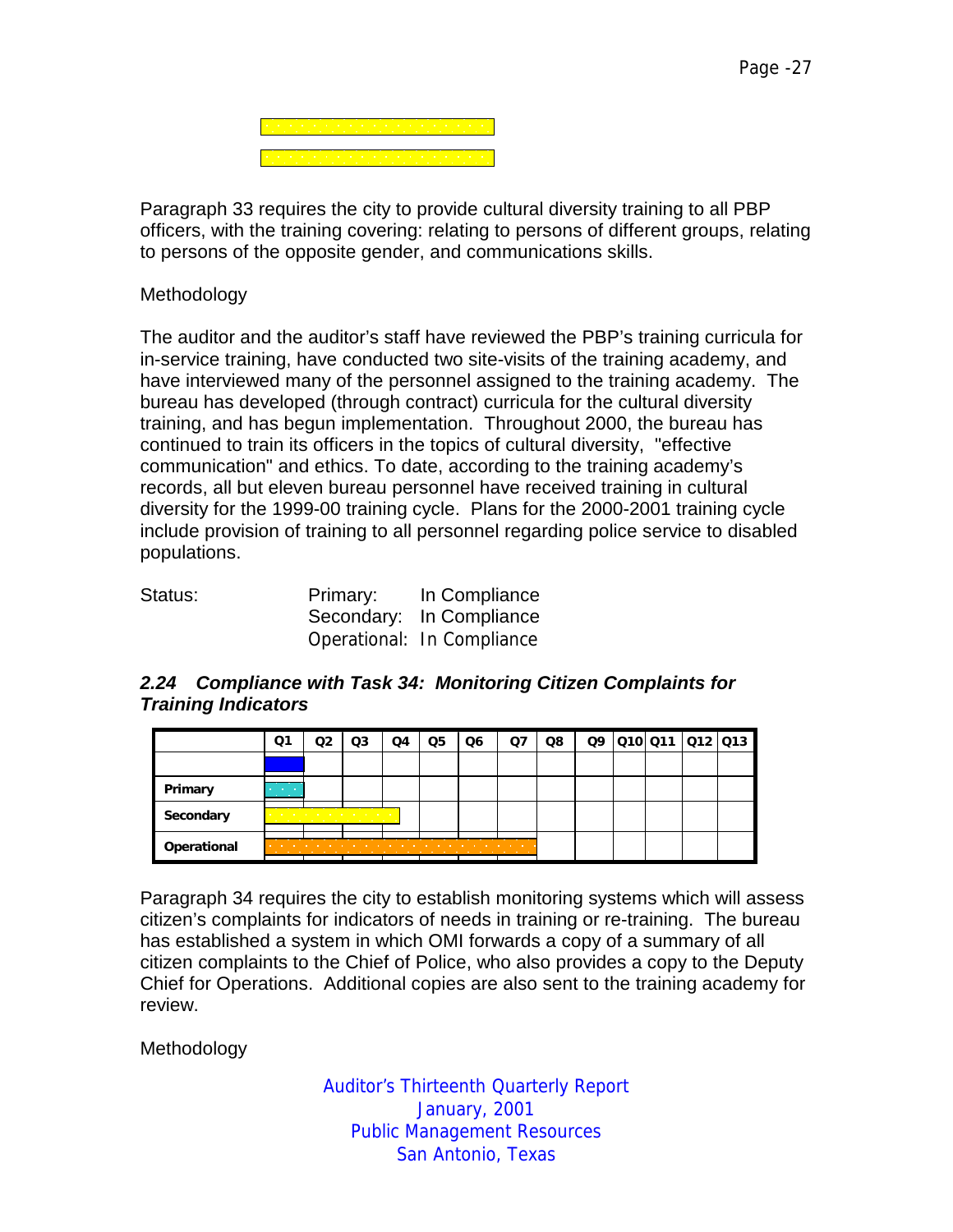In order to assess this requirement, the auditor reviewed Training Academy records, reviewed the notes of PBP command staff meetings, and reviewed OMI monthly and quarterly reports. In addition, the auditor reviewed the academy's quarterly training assessment report.

It continues to be clear that the command staff is reviewing citizen complaints and reports of infractions and communicating that review to subordinates. Discipline, based on internal infractions, often involves retraining. During the past six quarters, training academy staff completed a review of citizen's complaints and use of force reports with the aim of improving, where applicable, training curricula. Reports from the academy continue to be reviewed, assessed and critiqued by command staff.

| Status: | Primary: | In Compliance              |
|---------|----------|----------------------------|
|         |          | Secondary: In Compliance   |
|         |          | Operational: In Compliance |

|             | Ο1                                            | റാ | Q3 | Q4                                                               | Q5                          | Q6                                | O7 | Q8 | Q9 | 010 011 012 013 |  |
|-------------|-----------------------------------------------|----|----|------------------------------------------------------------------|-----------------------------|-----------------------------------|----|----|----|-----------------|--|
|             |                                               |    |    |                                                                  |                             |                                   |    |    |    |                 |  |
| Primary     | <b>Contract Contract</b><br><b>CONTRACTOR</b> |    |    |                                                                  |                             |                                   |    |    |    |                 |  |
| Secondary   | and the contract of the con-                  |    |    |                                                                  | <b>Service Control</b><br>. | the company's company's company's |    |    |    |                 |  |
| Operational | <b>Contract Contract</b>                      |    |    | <b>Contract</b><br><b>CONTRACTOR</b><br><b>STATE OF BUILDING</b> |                             | <b>Contract Contract</b>          |    |    |    |                 |  |

#### **2.25 Compliance with Task 35: Training in Verbal De-Escalation**

Paragraph 35 requires the city to train all officers in the use of verbal deescalation techniques as an alternative to the use of force and to incorporate verbal de escalation training "into all other training that implicates the use of force."

#### Methodology

To date, for the training year 2000, the bureau has trained all of its eligible officers (excluding fourteen officers on extended medical or similar leave, and thus not performing police duties) in "verbal judo" and/or tactical communications. The bureau-wide process of reviewing all use-of-force curricula has been completed, and a new "use of force" training curriculum has been implemented by the bureau.

Status: Primary: In Compliance Secondary: In Compliance Operational: In Compliance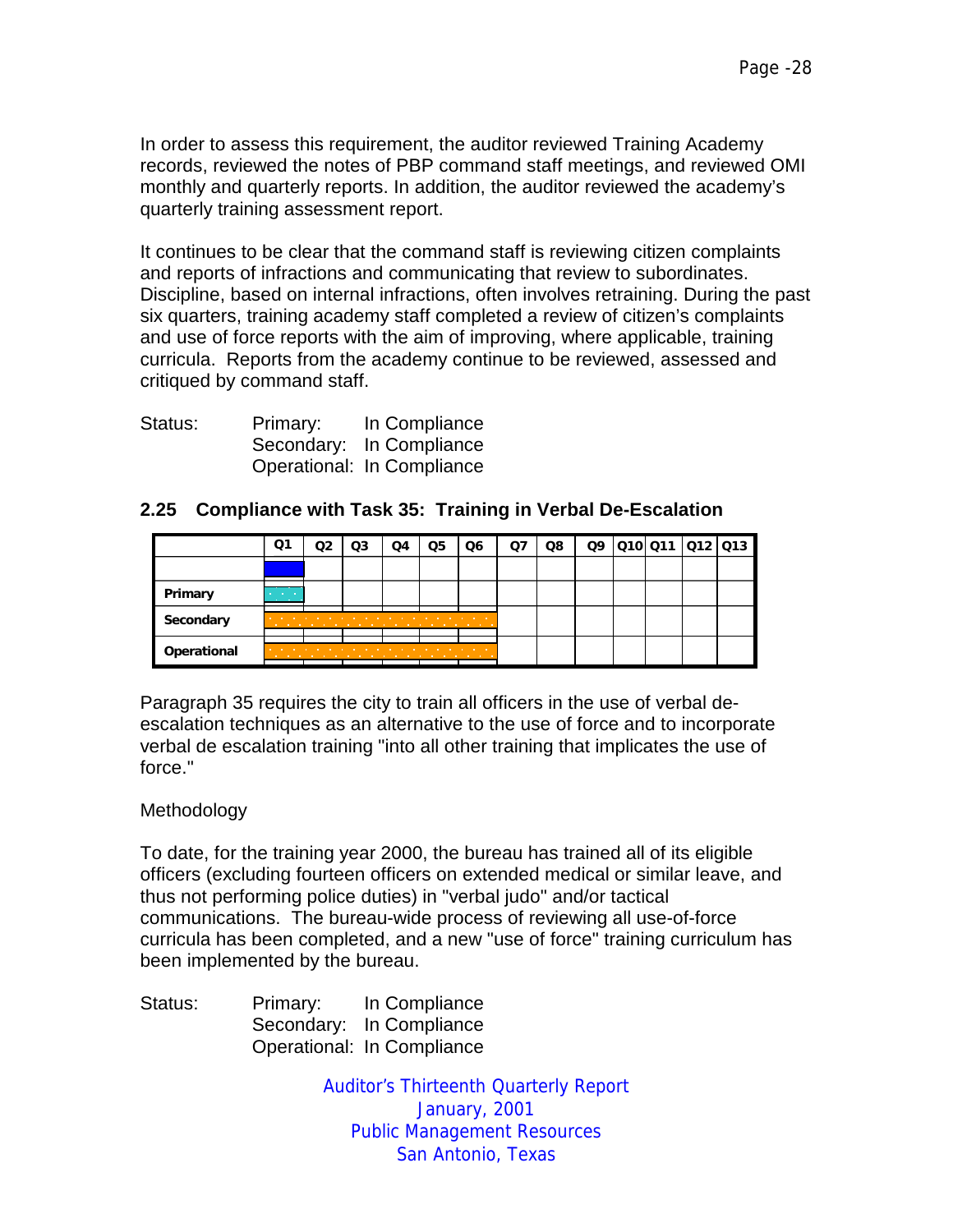# *2.26 Compliance with Task 36: Training in Ethics and Integrity for Recruits*

|             | Q1                                   | O2                                     | Q3 | Q4 | Q5 | Q6 | Q7 | Q8 |  |  | 09 010 011 012 013 |
|-------------|--------------------------------------|----------------------------------------|----|----|----|----|----|----|--|--|--------------------|
|             |                                      |                                        |    |    |    |    |    |    |  |  |                    |
| Primary     | and the control<br><b>CONTRACTOR</b> |                                        |    |    |    |    |    |    |  |  |                    |
| Secondary   | <b>COLLECTION</b><br>.               | <b>Contract Contract Contract</b><br>. |    |    |    |    |    |    |  |  |                    |
| Operational |                                      | <b>Contract Contract Contract</b><br>. |    |    |    |    |    |    |  |  |                    |

Paragraph 36 requires the city to provide training for recruits in integrity, ethics, cultural diversity and verbal de-escalation "at the beginning of the training curriculum to serve as a foundation for all other classes The recruit curriculum offered "ethics" training and "verbal judo" in week one, and cultural diversity in week two. Additional training in weeks 21 and 23 cover additional topics in cultural diversity and verbal judo. The auditor has reviewed the curriculum outlines for cultural diversity and ethics, and finds the curricula to be appropriate and responsive to the decree.

| Status: | Primary: | In Compliance              |
|---------|----------|----------------------------|
|         |          | Secondary: In Compliance   |
|         |          | Operational: In Compliance |

# *2.27 Compliance with Task 37: In-Service Training in Ethics and Integrity*

|             | Q1 | O3                                                                                                                                                                                                                                  | Q4 | Q5 | Q <sub>6</sub> | Ο7 | Q8 |  | Q9 010 011 012 013 |  |
|-------------|----|-------------------------------------------------------------------------------------------------------------------------------------------------------------------------------------------------------------------------------------|----|----|----------------|----|----|--|--------------------|--|
|             |    |                                                                                                                                                                                                                                     |    |    |                |    |    |  |                    |  |
| Primary     |    | <b>Contract Contract</b><br><b>Contract Contract Contract</b>                                                                                                                                                                       |    |    |                |    |    |  |                    |  |
| Secondary   |    | the contract of the contract of the contract of the contract of the contract of the contract of the contract of the contract of the contract of the contract of the contract of the contract of the contract of the contract o<br>. |    |    |                |    |    |  |                    |  |
| Operational |    | the contract of the contract of the contract of the contract of the contract of the contract of                                                                                                                                     |    |    |                |    |    |  |                    |  |

Paragraph 37 requires the city to train all officers in integrity, ethics, the PBP's mission and values, and cultural diversity. The training requires inclusion of the topics of truthfulness, reporting misconduct by fellow officers, the importance of avoiding misconduct, and professionalism.

#### Methodology

The auditor has reviewed the bureau's curriculum outlines for cultural diversity and ethics. According to academy records, all of the department's sworn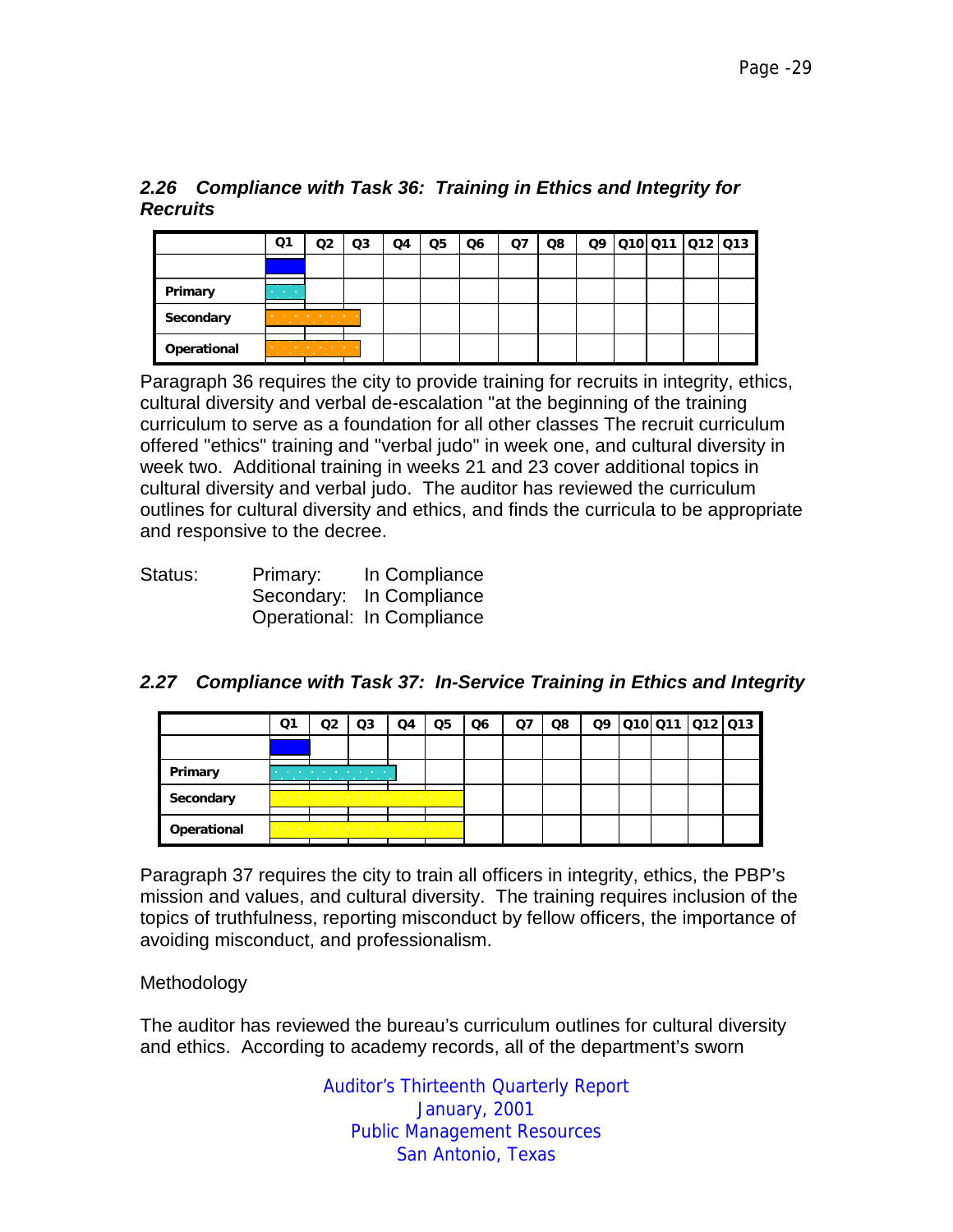personnel have received training in ethics through the bureau's new "career and personal survival" training component. The bureau has contracted with a nationally-recognized provider of training in police ethics, and has substantially revised the curriculum for the 2000 calendar year. The latest ethics training was conducted as part of the State of Pennsylvania's mandatory training cycle. During the tenth quarter, the bureau received accreditation from the National Institute of Ethics. All but ten of the agency's eligible officers (excluding fourteen officers on extended leave) have received the state's mandated "Leadership and Integrity" class during the 2000 training year.

| Status: | Primary: | In Compliance              |
|---------|----------|----------------------------|
|         |          | Secondary: In Compliance   |
|         |          | Operational: In Compliance |

#### *2.28 Compliance with Task 38: Train all Officers re OMI Complaint Process*

|             | Ο1                       | O3             | Q4                                                                                                              | Q5                       | Q6 | Ο7 | Q8 |  | Q9 010 011 012 013 |  |
|-------------|--------------------------|----------------|-----------------------------------------------------------------------------------------------------------------|--------------------------|----|----|----|--|--------------------|--|
|             |                          |                |                                                                                                                 |                          |    |    |    |  |                    |  |
| Primary     |                          | . <del>.</del> |                                                                                                                 |                          |    |    |    |  |                    |  |
| Secondary   | <b>STATE OF BUILDING</b> |                | the contract of the contract of the contract of the contract of the contract of the contract of the contract of |                          |    |    |    |  |                    |  |
| Operational |                          |                |                                                                                                                 | <b>Contract Contract</b> |    |    |    |  |                    |  |

Paragraph 38 requires the city to train all police officers regarding the OMI complaint process, and their obligation to cooperate with OMI investigations.

#### **Methodology**

Based on a review of the training records, the department has trained all of its officers in the OMI process, with the exception of officers who are on extended leave.

| Status: | Primary: | In Compliance              |
|---------|----------|----------------------------|
|         |          | Secondary: In Compliance   |
|         |          | Operational: In Compliance |

# *2.29 Compliance with Task 39: Encourage Qualified FTO*

|             | Q1                                       | O2 | Q3                                                                                                                                                                                                                                   | Q4                                                                                                              | Q5 | Q <sub>6</sub> | Q7 | Q8 |  | 09 010 011 012 013 |  |
|-------------|------------------------------------------|----|--------------------------------------------------------------------------------------------------------------------------------------------------------------------------------------------------------------------------------------|-----------------------------------------------------------------------------------------------------------------|----|----------------|----|----|--|--------------------|--|
|             |                                          |    |                                                                                                                                                                                                                                      |                                                                                                                 |    |                |    |    |  |                    |  |
| Primary     |                                          |    | <u>in the company's property and the company's property of the company's property of the company's property of the company's property of the company's property of the company's property of the company's property of the compa</u> | the contract of the contract of the contract of the contract of the contract of the contract of the contract of |    |                |    |    |  |                    |  |
| Secondary   | urun                                     |    |                                                                                                                                                                                                                                      |                                                                                                                 |    |                |    |    |  |                    |  |
| Operational | <b>All Carolina</b><br><b>CONTRACTOR</b> |    |                                                                                                                                                                                                                                      |                                                                                                                 |    |                |    |    |  |                    |  |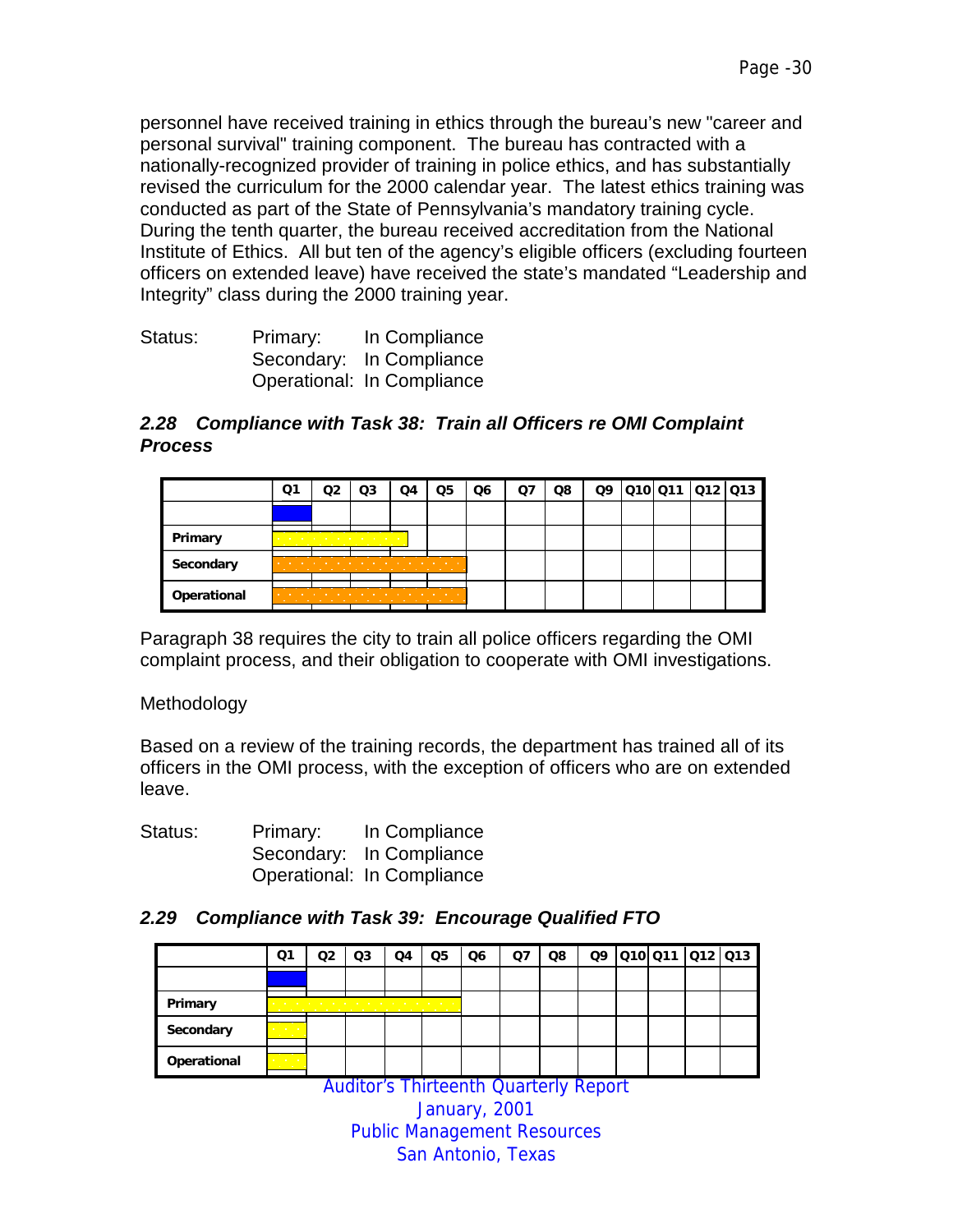Paragraph 39 requires the city to recruit "highly qualified" Field Training Officers and instructors by establishing formal eligibility requirements, basing selection on performance evaluations and superior performance as police officers. The paragraph further requires the city to disqualify any FTO or instructor (or candidates for the positions) with a poor disciplinary record or complaint history.

#### Methodology

The bureau has added 25 new FTOs to its complement of training officers in order to provide field training for two sections of recruits currently working through the training process. Discussion at the last quarterly COMPSTAR meeting addressed methods for ensuring that quality FTOs are recruited, trained and deployed. No assessment was made of the personnel records of those selected as FTOs during the site visit for the thirteenth quarter; however, a detailed review of these records will be made during the next site visit. The agency remains in compliance with this task based on a thorough review of FTO records conducted by the audit team during the eleventh quarterly site visit.

| Status: | Primary: | In Compliance              |
|---------|----------|----------------------------|
|         |          | Secondary: In Compliance   |
|         |          | Operational: In Compliance |

|             | Ο1                                  | O2                                                                                                                                                                 | Q3 | Q4 | Q5 | Q6 | Q7 | Q8 | Q9 | 010 011 012 013 |  |
|-------------|-------------------------------------|--------------------------------------------------------------------------------------------------------------------------------------------------------------------|----|----|----|----|----|----|----|-----------------|--|
|             |                                     |                                                                                                                                                                    |    |    |    |    |    |    |    |                 |  |
| Primary     | the contract of the contract of the |                                                                                                                                                                    |    |    |    |    |    |    |    |                 |  |
| Secondary   |                                     | the contract of the contract of the contract of the con-<br>the contract of the contract of the contract of                                                        |    |    |    |    |    |    |    |                 |  |
| Operational |                                     | the contract of the contract of the contract of the contract of the contract of the contract of the contract of<br>the contract of the contract of the contract of |    |    |    |    |    |    |    |                 |  |

# *2.30 Compliance with Task 40: Train all FTOs and Instructors*

Paragraph 40 requires the city to ensure that all FTOs and instructors receive adequate training to ensure that they are capable of meeting their job expectations. Further, the paragraph requires that the city require FTOs and instructors to "demonstrate on a regular basis, their proficiency in their areas of instruction."

#### **Methodology**

The bureau has trained an additional 25 officers as instructors/FTOs, using its five-day "Instructor Development" training syllabus previously approved by the audit team. The academy has made no changes in its evaluation processes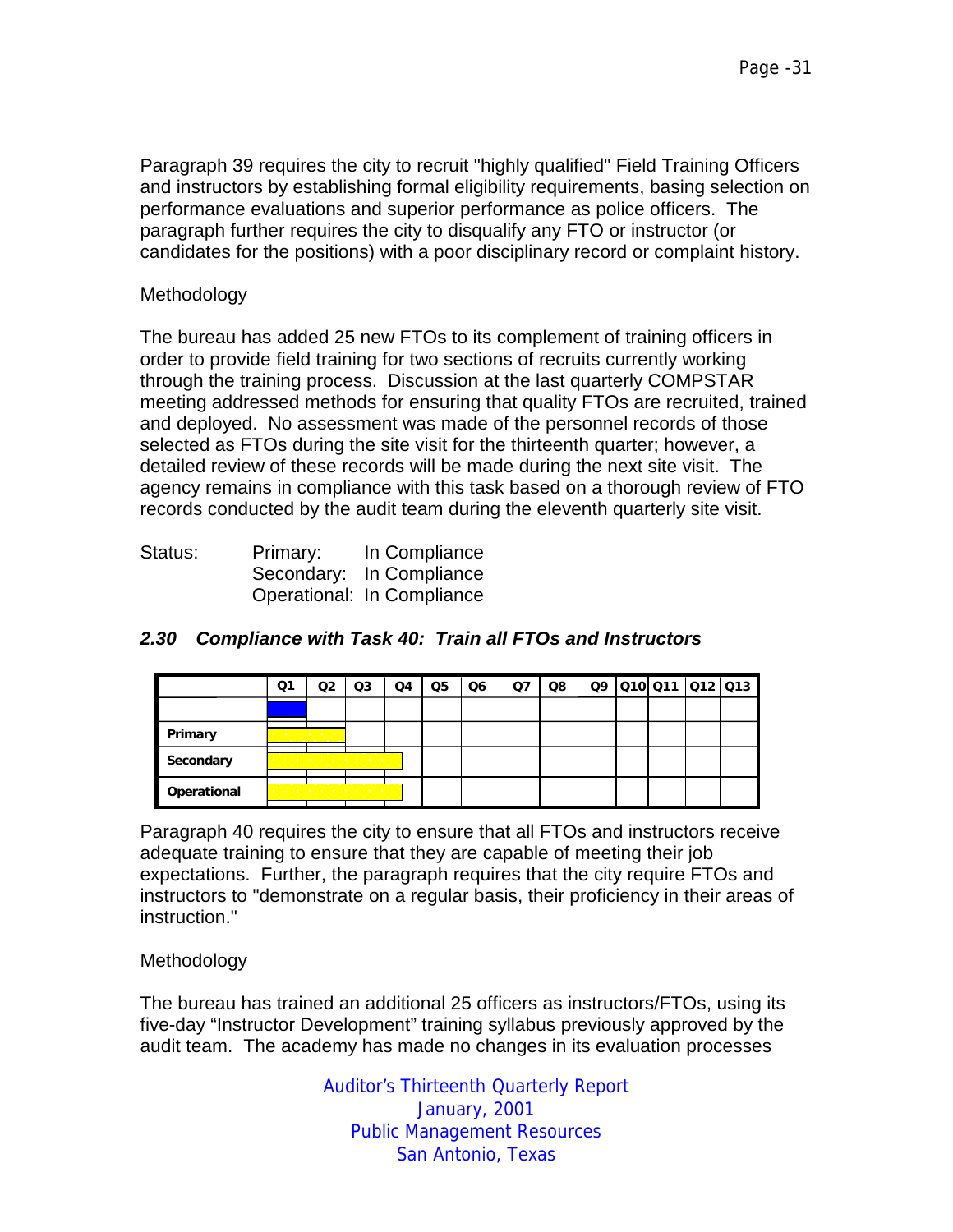used to assess the effectiveness of the FTO program, which has been previously approved by the audit team.

Status: Primary: In Compliance Secondary: In Compliance Operational: In Compliance

#### *2.31 Compliance with Task 41: Maintenance of Training Records*

|             | Q1                                            | O2 | Q3                                                                                                                             | Q4 | Q5 | Q6 | Ω7 | Q8 |  |  | 09 010 011 012 013 |
|-------------|-----------------------------------------------|----|--------------------------------------------------------------------------------------------------------------------------------|----|----|----|----|----|--|--|--------------------|
|             |                                               |    |                                                                                                                                |    |    |    |    |    |  |  |                    |
| Primary     | <b>Contract Contract</b><br><b>CONTRACTOR</b> |    |                                                                                                                                |    |    |    |    |    |  |  |                    |
| Secondary   |                                               |    | the company's company's company's<br>the company of the company of the company of the company of the company of the company of |    |    |    |    |    |  |  |                    |
| Operational | .                                             |    | the company's company's company's company's company's company's company's company's company's company's company's<br>.         |    |    |    |    |    |  |  |                    |

training of officers, including the officers' names, dates of training, reasons for mandatory training, subject matter, and "whether the training was completed satisfactorily."

#### Methodology

A review of training records for the thirteenth quarter indicates the academy has continued its established processes for maintenance of training records. A full on-site review of training records is scheduled for the next site visit.

| Status: | Primary: | In Compliance              |
|---------|----------|----------------------------|
|         |          | Secondary: In Compliance   |
|         |          | Operational: In Compliance |

#### *2.32 Compliance with Task 42: Document Mandatory Counselings*

|             | Q1                                            | Q3                                                                                                                                                                                                                                  | Q4 | Q5 | Q <sub>6</sub> | Q7 | Q8 |  | Q9 010 011 012 013 |  |
|-------------|-----------------------------------------------|-------------------------------------------------------------------------------------------------------------------------------------------------------------------------------------------------------------------------------------|----|----|----------------|----|----|--|--------------------|--|
|             |                                               |                                                                                                                                                                                                                                     |    |    |                |    |    |  |                    |  |
| Primary     | <b>Contract Contract</b><br><b>CONTRACTOR</b> |                                                                                                                                                                                                                                     |    |    |                |    |    |  |                    |  |
| Secondary   |                                               | and a series of the control of the con-<br>the company's company's company's company's                                                                                                                                              |    |    |                |    |    |  |                    |  |
| Operational |                                               | the contract of the contract of the contract of the contract of the contract of the contract of the contract of the contract of the contract of the contract of the contract of the contract of the contract of the contract o<br>. |    |    |                |    |    |  |                    |  |

Paragraph 42 requires the city to document in writing all mandatory counselings by name of officer, reasons for the referral, OMI file number, related cross index number, the subject matter of the counseling, and the status of the officer's attendance.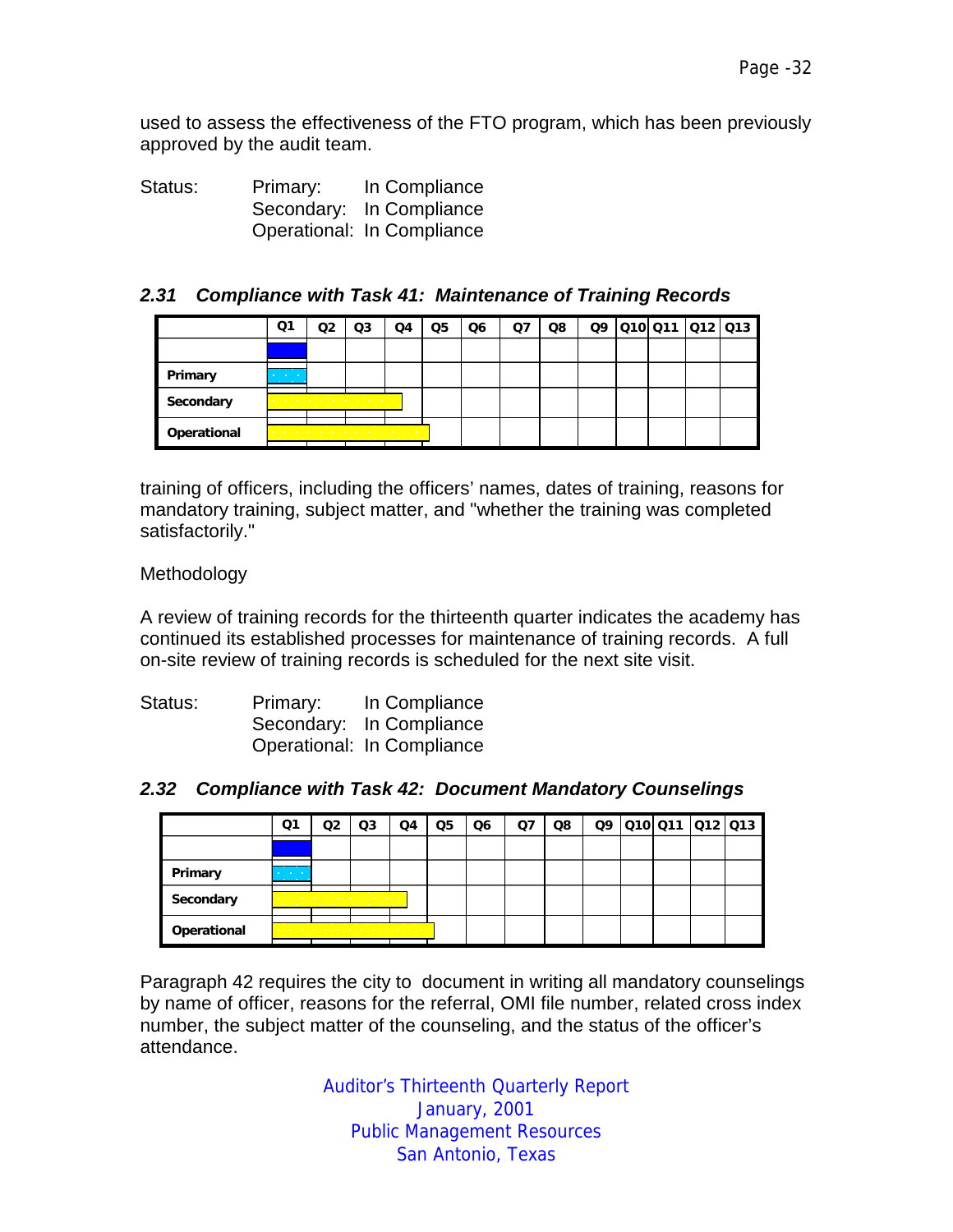# Methodology

During the auditor's review of data for the thirteenth quarterly report, the department's centralized file that is used to document mandatory counseling sessions were ordered this quarter for PBP personnel. The Bureau continues to use, and document, mandatory counseling as part of its disciplinary processes, and documents these counselings in files maintained in the office of the chief of police.

| Status: | Primary: | In Compliance              |
|---------|----------|----------------------------|
|         |          | Secondary: In Compliance   |
|         |          | Operational: In Compliance |

#### *2.33 Compliance with Task 43: Annual Supervisory and Leadership Training*

|             | Q1                                            | Q3                                                | Q4                         | Q5 | Q6 | Q7 | Q8 |  |  | Q9 010 011 012 013 |
|-------------|-----------------------------------------------|---------------------------------------------------|----------------------------|----|----|----|----|--|--|--------------------|
|             |                                               |                                                   |                            |    |    |    |    |  |  |                    |
| Primary     | <b>Contract Contract</b><br><b>CONTRACTOR</b> |                                                   |                            |    |    |    |    |  |  |                    |
| Secondary   |                                               | the company of the company of the company of<br>. |                            |    |    |    |    |  |  |                    |
| Operational |                                               | <b>Contract Contract</b><br>.                     | the company of the company |    |    |    |    |  |  |                    |

Paragraph 43 requires the city to provide mandatory annual in-service training for senior supervisors in the topics of command accountability, integrity, and cultural diversity.

#### Methodology

The auditor assessed the training records for PBP senior supervisors (commanders and above). Command staff continue to receive training in integrity, command accountability, and cultural diversity through a series of courses offered by the training academy and the "POLEX" program. In addition, all command staff have received specialized training in managing organizational conflict. To date, 15 of 20 command staff personnel have attended classes on integrity and command responsibility. The mixture of training provided for command staff meets, in the opinion of the auditor, the requirements of this task.

| Status: | Primary: | In Compliance              |
|---------|----------|----------------------------|
|         |          | Secondary: In Compliance   |
|         |          | Operational: In Compliance |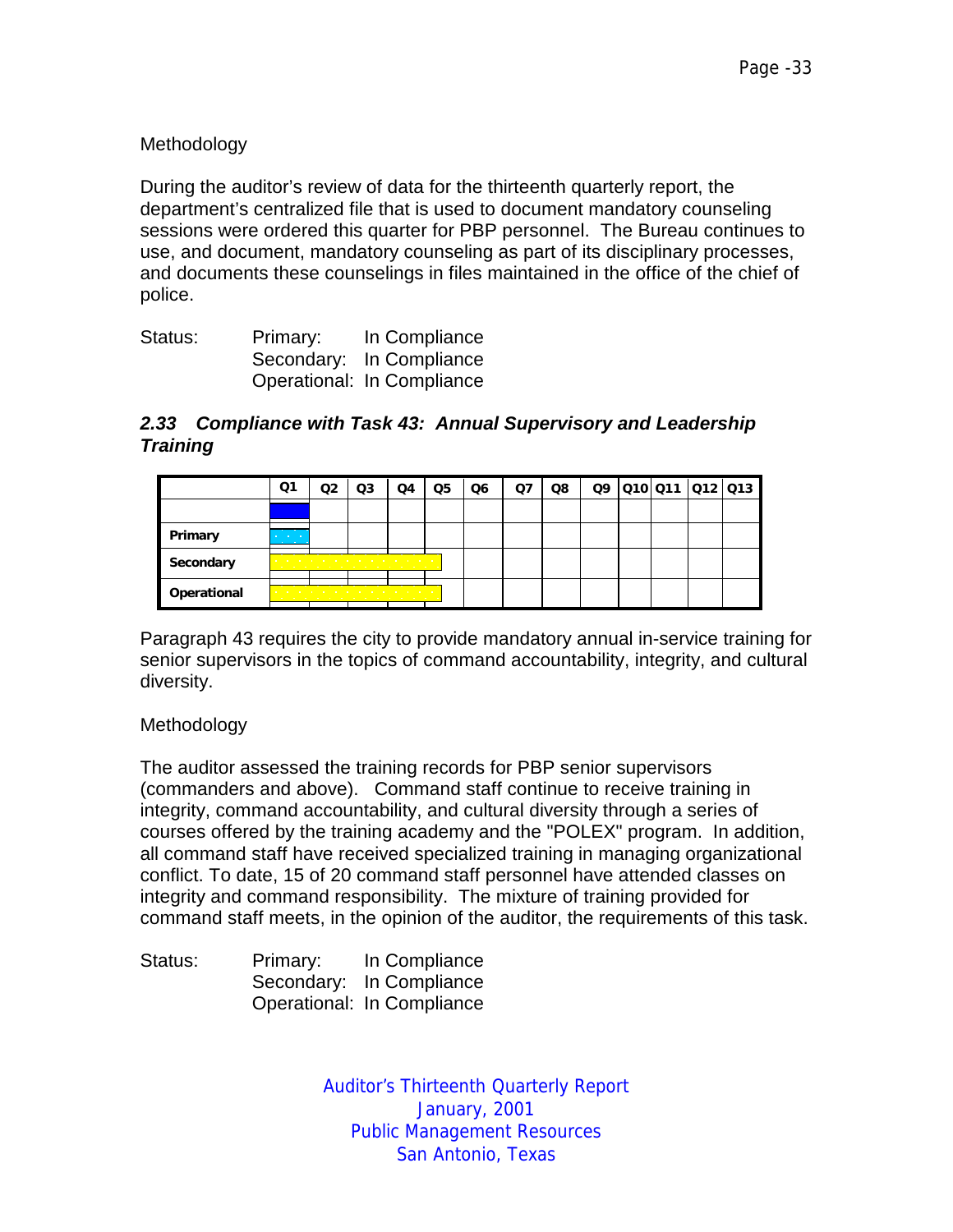|             | Q1                                                   | Q3 | Q5 | Q6 |   | Q8 | Q9 | 010 011  012  013        |  |
|-------------|------------------------------------------------------|----|----|----|---|----|----|--------------------------|--|
|             |                                                      |    |    |    |   |    |    |                          |  |
| Primary     | <b>Contract Contract</b><br><b>THE REAL PROPERTY</b> |    |    |    |   |    |    |                          |  |
| Secondary   |                                                      |    |    |    | . |    |    | .                        |  |
| Operational | .                                                    |    |    |    |   |    |    | <b>STATE OF BUILDING</b> |  |

# *2.34 Compliance with Task 44: OMI Quality Assurance*

Paragraph 44 requires the city to update the existing OMI database to serve as an interim management tool. The paragraph also stipulates records retention schedules and develops specification for preparing complaint histories.

#### Methodology

The auditor and the auditor's team assessed the records management systems and electronic databases currently in place within the OMI office. They observed OMI personnel as they worked with the databases, and reviewed output from the databases.

Current OMI databases have been brought up to date, through the assignment of a temporary data entry clerk. At present, data are available for OMI investigations from 1986 through 1999. Effective last quarter, a new OMI Management Information System is on-line and distributed (through distributed computing processes) to the OMI manager, investigators, and personnel with oversight responsibilities for OMI. The system is effective, and the auditor's observations of personnel using the system indicates that training in system use is effective, and that management personnel are using the system as it was designed. Upgrades are currently underway for the system, which should make it even more effective in managing OMI caseload.

| Status: | Primary: | In Compliance              |
|---------|----------|----------------------------|
|         |          | Secondary: In Compliance   |
|         |          | Operational: In Compliance |

#### *2.35 Compliance with Task 45: Chain of Command Access to Disciplinary Records*

|             | Ο1                                                  | O2 | Q3                                                                                                  | Q4 | Q5 | Q <sub>6</sub> | Ο7 | Q8 |  | Q9 010 011 012 013 |  |
|-------------|-----------------------------------------------------|----|-----------------------------------------------------------------------------------------------------|----|----|----------------|----|----|--|--------------------|--|
|             |                                                     |    |                                                                                                     |    |    |                |    |    |  |                    |  |
| Primary     | <b>Contract Contract Contract</b><br><b>SELLING</b> |    |                                                                                                     |    |    |                |    |    |  |                    |  |
| Secondary   |                                                     |    | the contract of the contract of the contract of the contract of the contract of the contract of the |    |    |                |    |    |  |                    |  |
| Operational |                                                     |    |                                                                                                     |    |    |                |    |    |  |                    |  |

January, 2001 Public Management Resources San Antonio, Texas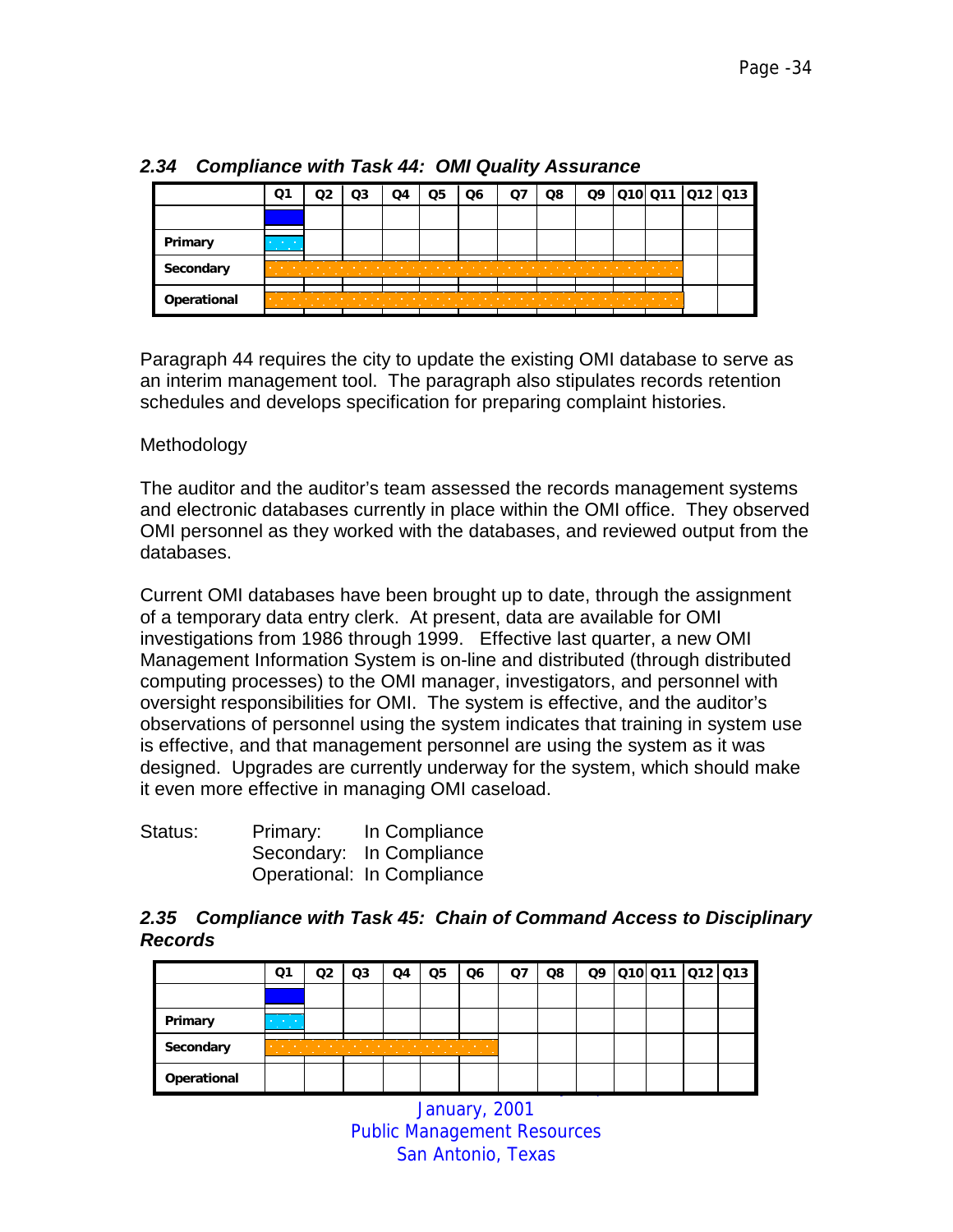Paragraph 45 requires the city to make OMI files and records relating to a particular officer available to personnel within that officer's chain of command who are responsible for officers' training, counseling and discipline.

#### **Methodology**

Members of the audit team reviewed disciplinary actions of the PBP command staff, and observed discussions among command personnel regarding disciplinary actions at the quarterly COMPSTAR personnel assessment. In addition, members of the audit team assessed DARs for evidence that past record and past performance is considered in assigning discipline. During the twelfth and thirteenth quarters, members of the command staff, using PARS and OMS, identified several members of the bureau for commendations based on their review, in part, of officers' disciplinary records available in PARS. All records and actions observed by the members of the audit team indicate that the supervisory and command staff routinely access PARS in making disciplinary and performance decisions. The bureau is judged to continue to be in compliance with this task.

| Status: | Primary: | In Compliance              |
|---------|----------|----------------------------|
|         |          | Secondary: In Compliance   |
|         |          | Operational: In Compliance |

|             | Ο1 | O2 | Q3                                                                                                                                                                                                                                                                                                                                                 | Q4 | Q5 | Q6 | Q7 | Q8 | Q9 | 010 011 012 013 |  |
|-------------|----|----|----------------------------------------------------------------------------------------------------------------------------------------------------------------------------------------------------------------------------------------------------------------------------------------------------------------------------------------------------|----|----|----|----|----|----|-----------------|--|
|             |    |    |                                                                                                                                                                                                                                                                                                                                                    |    |    |    |    |    |    |                 |  |
| Primary     |    | .  | the company's company's company's com-                                                                                                                                                                                                                                                                                                             |    |    |    |    |    |    |                 |  |
| Secondary   |    |    | the contract of the contract of the contract of the contract of the contract of the contract of the contract of<br>.                                                                                                                                                                                                                               |    |    |    |    |    |    |                 |  |
| Operational |    |    | the company's company's company's company's company's company's company's company's company's company's company's<br>the company of the company of the company of the company of the company of the company of the company of the company of the company of the company of the company of the company of the company of the company of the company |    |    |    |    |    |    |                 |  |

#### *2.36 Compliance with Task 46: Maintenance of OMI Manuals and Training*

Paragraph 46 requires the city maintain an OMI manual, detailing OMI investigative policies and procedures, and to ensure that all OMI investigators receive adequate training. This paragraph also requires the city to provide OMI civilian investigators with police academy training on 15 specific topics related to police operations, conduct and processes. The paragraph stipulates that the training provided to OMI civilian investigators will be "identical" to that received by OMI police investigators. The paragraph further requires that the city make the OMI manual available for inspection at PBP facilities and at the OMI office.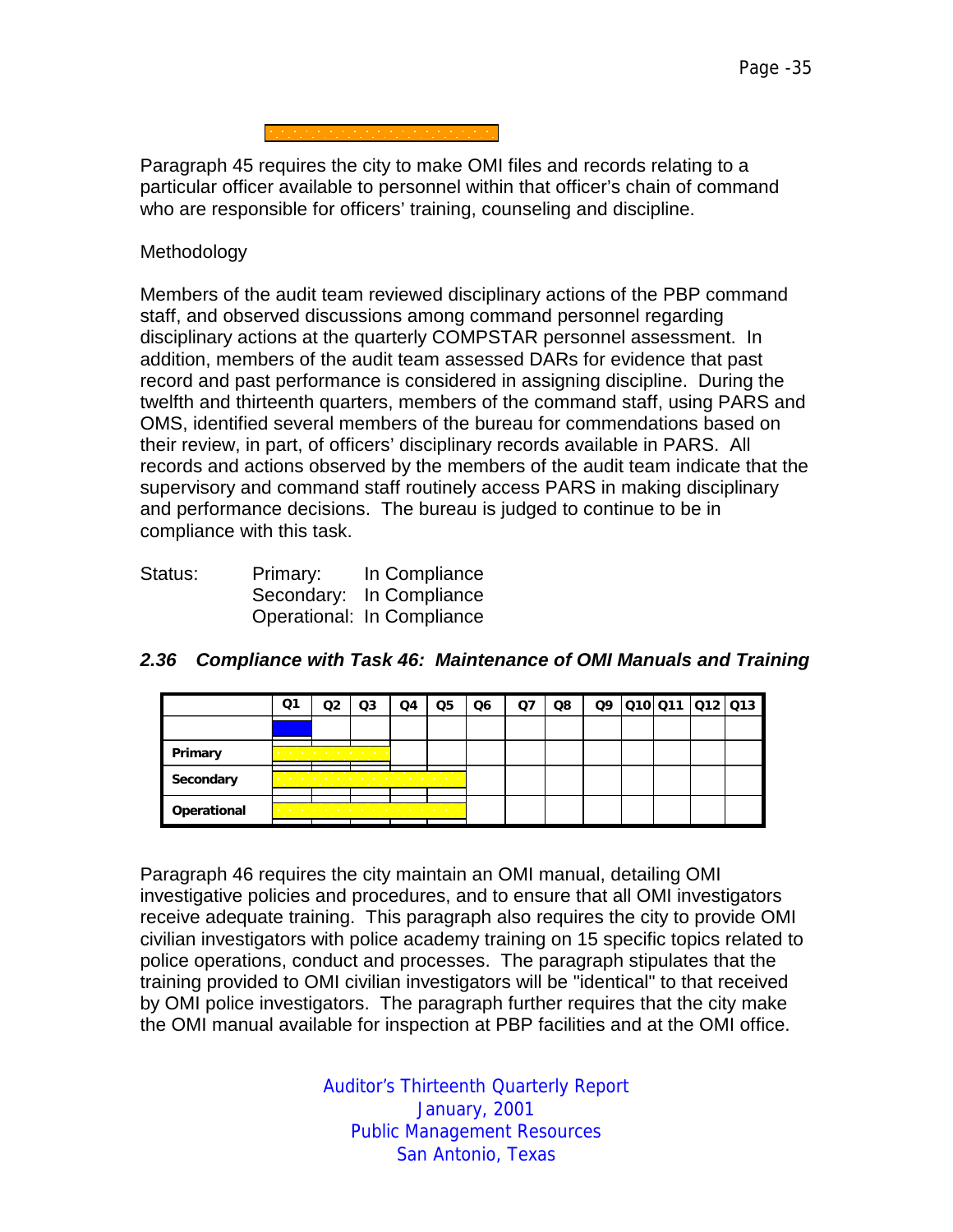#### Methodology

During the site visit for the thirteenth quarter, the auditor reviewed the training records for OMI personnel. All new civilian personnel who have not received training at the academy have been scheduled for, or are currently attending, the recruit training process currently underway at the police academy. Also during the thirteenth quarter OMI published its updated investigative manual. This update was completed during the site visit for the twelfth quarter, and was reviewed by the audit team during the thirteenth quarter. All revisions to the manual conform to reasonably accepted practice in the conduct of internal investigations.

| Status: | Primary: | In Compliance              |
|---------|----------|----------------------------|
|         |          | Secondary: In Compliance   |
|         |          | Operational: In Compliance |

|             | Ο1                                     | റാ | Q3                                                                                                                                                                                                                                                                                                                                                | O4 | Q5 | Q6 | Q7 | Q8 |  |  | 09 010 011 012 013 |
|-------------|----------------------------------------|----|---------------------------------------------------------------------------------------------------------------------------------------------------------------------------------------------------------------------------------------------------------------------------------------------------------------------------------------------------|----|----|----|----|----|--|--|--------------------|
|             |                                        |    |                                                                                                                                                                                                                                                                                                                                                   |    |    |    |    |    |  |  |                    |
| Primary     | <b>Service Control Control Control</b> | .  |                                                                                                                                                                                                                                                                                                                                                   |    |    |    |    |    |  |  |                    |
| Secondary   |                                        |    | and a series of the control of the con-<br>the contract of the contract of the contract of the contract of the contract of the contract of the contract of                                                                                                                                                                                        |    |    |    |    |    |  |  |                    |
| Operational |                                        |    | and a series of the control of the control of the control of the control of the control of the control of the control of the control of the control of the control of the control of the control of the control of the control<br>the contract of the contract of the contract of the contract of the contract of the contract of the contract of |    |    |    |    |    |  |  |                    |

#### *2.37 Compliance with Task 47: Receipt of Complaints*

Paragraph 47 requires the city to accept citizen complaints at OMI via telephone, mail, facsimile, or in person, and that no complainant be required to complete a complaint form to initiate an investigation.

#### **Methodology**

The auditor reviewed 47 of 93 final reports of completed OMI investigations of citizens' complaints to assess the method of receipt and to determine if any complainants were "required" to complete any OMI form prior to receipt of the complaint and initiation of the investigation. None of the 47 files reviewed included any form completed by a complainant. Further, ample evidence exists to support the fact that complaints are received by telephone, letter and facsimile.

| Status: | Primary: | In Compliance              |
|---------|----------|----------------------------|
|         |          | Secondary: In Compliance   |
|         |          | Operational: In Compliance |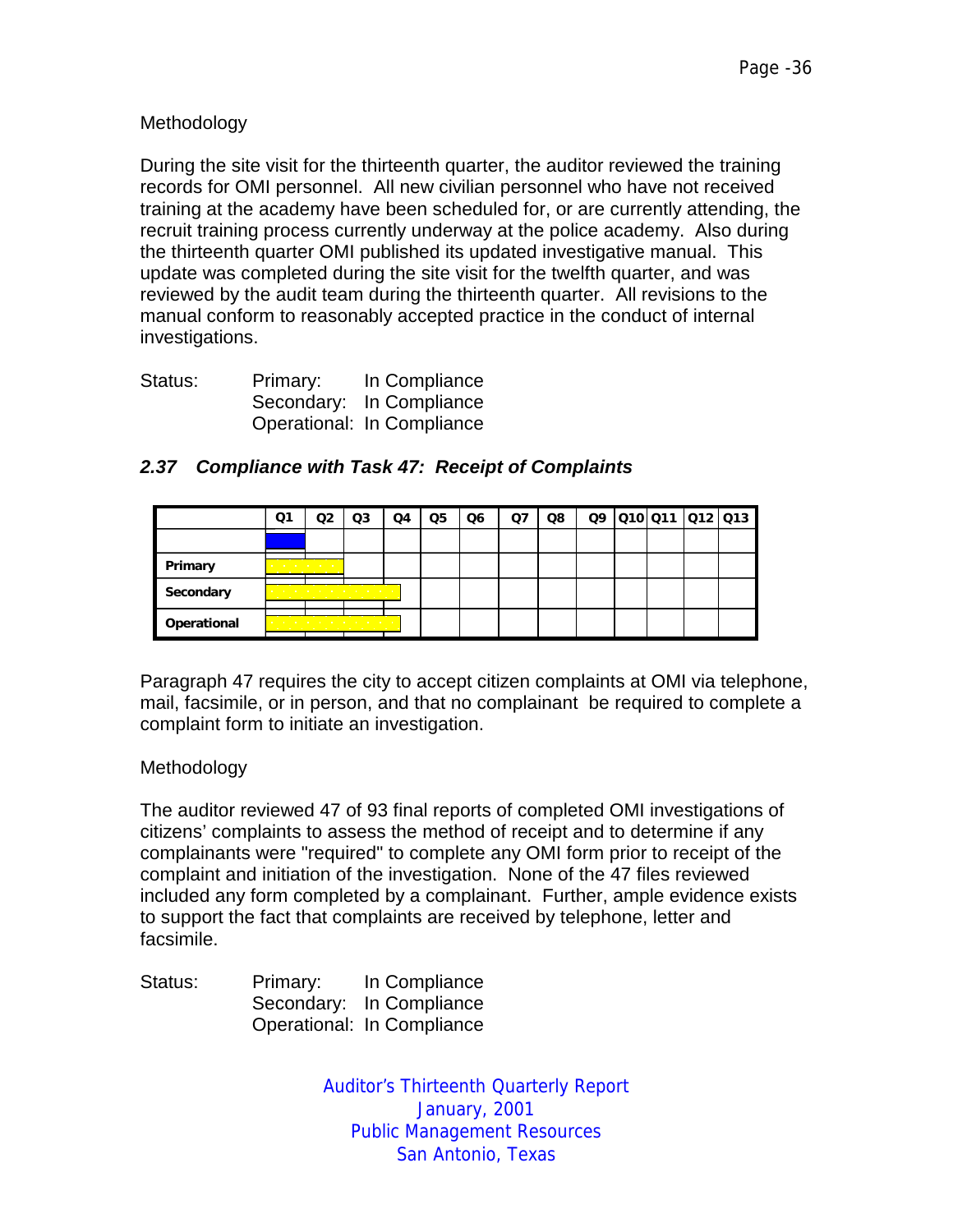|             | Q1                                |   | Q3                                                                                                                                                                                                                                                                                                          | O4 | Q5 | Q6 | Q7 | Q8 |  |  | Q9 010 011 012 013 |
|-------------|-----------------------------------|---|-------------------------------------------------------------------------------------------------------------------------------------------------------------------------------------------------------------------------------------------------------------------------------------------------------------|----|----|----|----|----|--|--|--------------------|
|             |                                   |   |                                                                                                                                                                                                                                                                                                             |    |    |    |    |    |  |  |                    |
| Primary     | and the company of the company of | . |                                                                                                                                                                                                                                                                                                             |    |    |    |    |    |  |  |                    |
| Secondary   |                                   |   | the contract of the contract of the contract of the con-<br>. <del>.</del> .                                                                                                                                                                                                                                |    |    |    |    |    |  |  |                    |
| Operational |                                   |   | the company of the company of the company of the company of the company of the company of the company of the company of the company of the company of the company of the company of the company of the company of the company<br>the company of the company of the company of the company of the company of |    |    |    |    |    |  |  |                    |

# *2.38 Compliance with Task 48: Receipt of Anonymous Complaints*

Paragraph 48 requires that the city accept anonymous and third party complaints through the OMI process, and to investigate these complaints thoroughly. This paragraph also allows the OMI unit to require corroborating information or evidence from complainants.

#### Methodology

Completed OMI complaints were assessed for the source of the complaint. Although no anonymous complaints were resolved this quarter, the city is judged to remain in operational compliance with task 48, based on past performance..

| Status: | Primary: | In Compliance              |
|---------|----------|----------------------------|
|         |          | Secondary: In Compliance   |
|         |          | Operational: In Compliance |

#### *2.39 Compliance with Task 49: Closure of OMI Investigations*

|             | Q1                                | าว:                                                                                                                                                                             | Q3 | Q4 | Q5 | Q6 | Q7 | Q8 |  | Q9 010 011 012 013 |  |
|-------------|-----------------------------------|---------------------------------------------------------------------------------------------------------------------------------------------------------------------------------|----|----|----|----|----|----|--|--------------------|--|
|             |                                   |                                                                                                                                                                                 |    |    |    |    |    |    |  |                    |  |
| Primary     | the company's company's company's | the company of the company of the                                                                                                                                               |    |    |    |    |    |    |  |                    |  |
| Secondary   |                                   | and the company of the company of the company of the company of the company of the company of the company of the<br>the company of the company of the company of the company of |    |    |    |    |    |    |  |                    |  |
| Operational |                                   | the contract of the contract of the contract of the contract of the contract of the contract of the contract of<br>.                                                            |    |    |    |    |    |    |  |                    |  |

Paragraph 49 of the consent decree requires OMI to refrain from closing an investigation without rendering a disposition solely because a complainant withdraws the complaint or is unavailable to make a statement.

#### Methodology

The auditor reviewed the OMI Policy and Procedures Manual, which states in section 6-11 that withdrawal of complaints will not cause OMI to cease its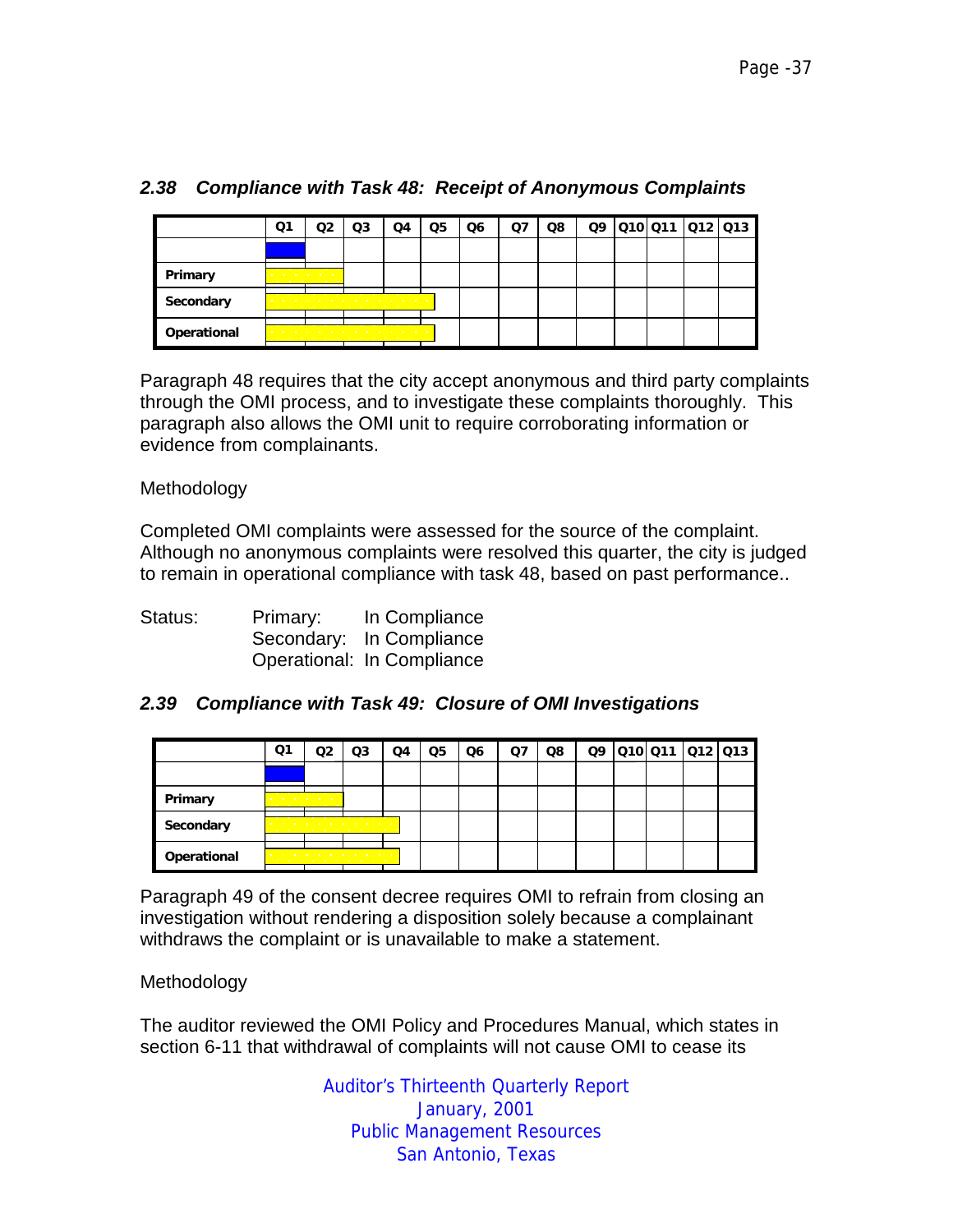investigation. Interviews with OMI staff indicate that it is customary not to terminate investigations upon the complainant's withdrawal of same. During the thirteenth quarterly review, the auditor found six complaints filed with the Office of Municipal Investigations which were either "officially" withdrawn by the complainant filing the complaint, or in which the complainant refused further cooperation with the Office. All of these complaints were investigated to completion by the Office.

| Status: | Primary: | In Compliance              |
|---------|----------|----------------------------|
|         |          | Secondary: In Compliance   |
|         |          | Operational: In Compliance |

#### *2.40 Compliance with Task 50: Relocate OMI*

|             | Q1                                     | מח                                           | Q3                                                                                                                                                                                                                                 | Q4 | Q5 | Q6 | Ω7 | Q8 |  | Q9 010 011 012 013 |  |
|-------------|----------------------------------------|----------------------------------------------|------------------------------------------------------------------------------------------------------------------------------------------------------------------------------------------------------------------------------------|----|----|----|----|----|--|--------------------|--|
|             |                                        |                                              |                                                                                                                                                                                                                                    |    |    |    |    |    |  |                    |  |
| Primary     | the company's company's company's com- | the company of the company of the company of |                                                                                                                                                                                                                                    |    |    |    |    |    |  |                    |  |
| Secondary   |                                        |                                              | the company of the company of the company of the company of the company of the company of the company of the company of the company of the company of the company of the company of the company of the company of the company<br>. |    |    |    |    |    |  |                    |  |
| Operational |                                        |                                              | and the company of the company of the company of the company of the company of the company of the company of the<br>the contract of the contract of the contract of the con-                                                       |    |    |    |    |    |  |                    |  |

Paragraph 50 requires the city to relocate the Office of Municipal Investigations to an office that is separate from any building occupied by PBP personnel. It further requires that the new facility be convenient to public transportation, and that the city publicize the new OMI location.

Methodology

No change in compliance status was noted for this task during the thirteenth quarter.

| Status: | Primary: | In Compliance              |
|---------|----------|----------------------------|
|         |          | Secondary: In Compliance   |
|         |          | Operational: In Compliance |

#### *2.41 Compliance with Task 51: Reporting and Receipt of Citizens' Complaints*

|             | Q1                              | าว                            | Q3                                                                                                              | Q4 | Q5 | Q6 | Ο7 | Q8 |  | Q9 010 011 012 013 |  |
|-------------|---------------------------------|-------------------------------|-----------------------------------------------------------------------------------------------------------------|----|----|----|----|----|--|--------------------|--|
|             |                                 |                               |                                                                                                                 |    |    |    |    |    |  |                    |  |
| Primary     | and the company's company's and | the company of the company of |                                                                                                                 |    |    |    |    |    |  |                    |  |
| Secondary   |                                 |                               | the contract of the contract of the contract of the con-<br>. <del>. .</del>                                    |    |    |    |    |    |  |                    |  |
| Operational |                                 |                               | the contract of the contract of the contract of the contract of the contract of the contract of the contract of |    |    |    |    |    |  |                    |  |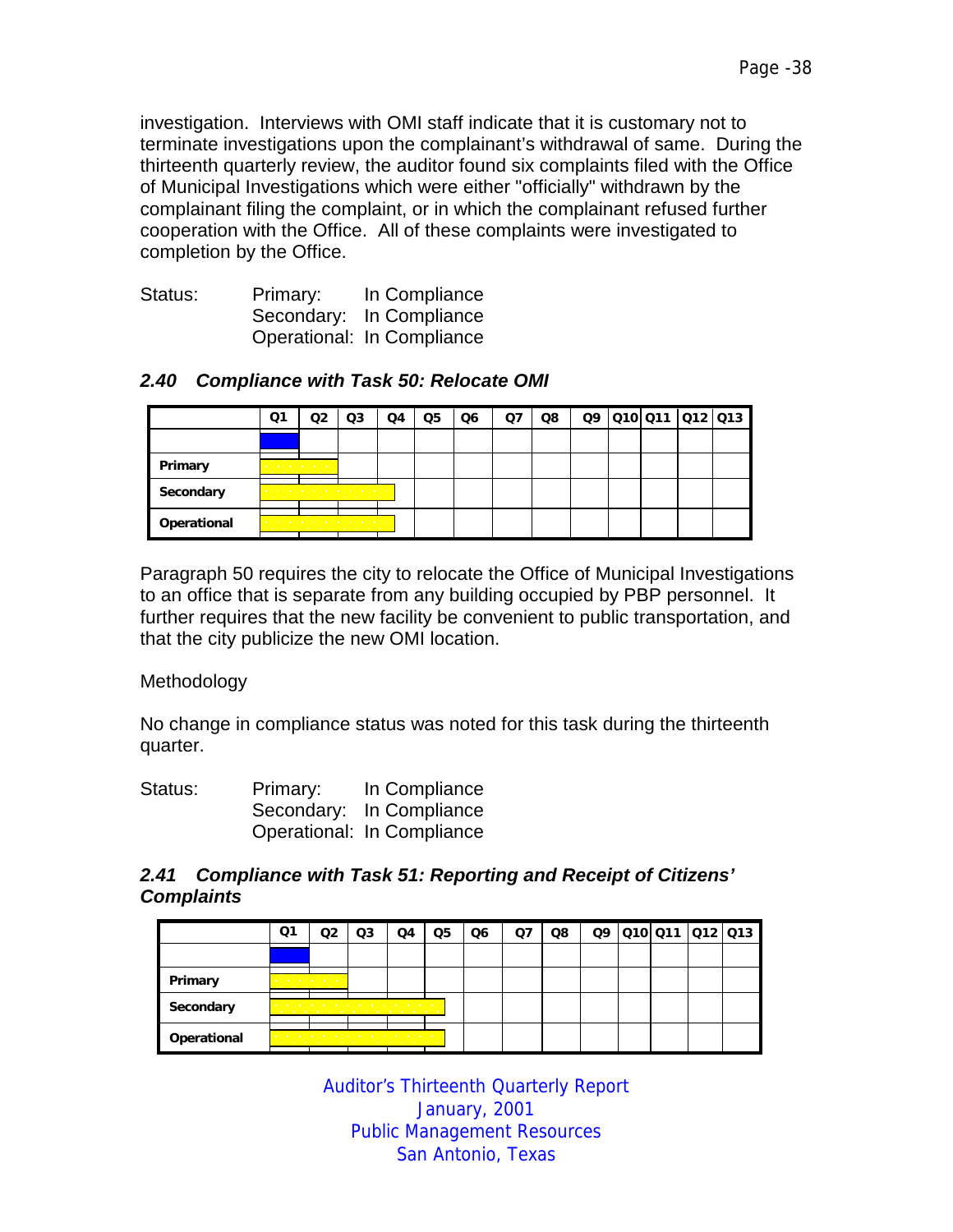Paragraph 51 precludes the city from requiring any complainant to come to PBP facilities to file a complaint or provide a statement. In addition, the paragraph requires the city to hold quarterly open meetings in rotating zones to educate the public about proper police functions, misconduct and other topics. The city is further required to accept complaints at the quarterly meetings, and to publicize the location and time of the quarterly meetings "in all city buildings."

#### Methodology

The auditor reviewed supporting documentation for 47 of the 93 citizens' complaint investigations completed during this quarter to determine if OMI personnel or police personnel required any complainant to come to a city facility to file a complaint or provide a statement. Ample evidence existed, in the Case Investigation Checklist, to indicate that OMI personnel conduct interviews at complainants' and witnesses' homes, over the telephone, and by meeting individuals at locations convenient to them. Of the 47 cases reviewed this quarter, evidence existed in five cases suggesting that the office routinely makes itself available to citizens "in the field," either at alternative sites, the complainant's home, or over the telephone. The auditor reviewed attendance logs for OMI's quarterly meetings (August 16, 2000 through November 15, 2000), and reviewed the OMI manual to determine policy or procedural guidance relative to attendance at quarterly community meetings.

Records maintained by OMI reflect that the office continues to attend public meetings.

| Status: | Primary: | In Compliance              |
|---------|----------|----------------------------|
|         |          | Secondary: In Compliance   |
|         |          | Operational: In Compliance |

#### *2.42 Compliance with Task 52: Notification to Senior Supervisors of Citizens' Complaints*

|             | Q1                                            | O2 | Q3                                                                                                                                                                                                                                                                                         | Q4 | Q5 | Q6 | Ο7 | Q8 | Q9 | Q10 Q11 Q12 Q13 |  |
|-------------|-----------------------------------------------|----|--------------------------------------------------------------------------------------------------------------------------------------------------------------------------------------------------------------------------------------------------------------------------------------------|----|----|----|----|----|----|-----------------|--|
|             |                                               |    |                                                                                                                                                                                                                                                                                            |    |    |    |    |    |    |                 |  |
| Primary     | <b>Contract Contract</b><br><b>CONTRACTOR</b> |    |                                                                                                                                                                                                                                                                                            |    |    |    |    |    |    |                 |  |
| Secondary   |                                               |    | and the contract of the contract of the contract of the contract of the contract of the contract of the contract of the contract of the contract of the contract of the contract of the contract of the contract of the contra<br>the contract of the contract of the contract of the con- |    |    |    |    |    |    |                 |  |
| Operational |                                               |    | the contract of the contract of the contract of the<br>the contract of the contract of the contract of                                                                                                                                                                                     |    |    |    |    |    |    |                 |  |

Paragraph 52 requires the city to provide notification to senior supervisors of an accused officer who has been the subject of a complaint to OMI regarding use of force, improper search or seizure, or racial bias.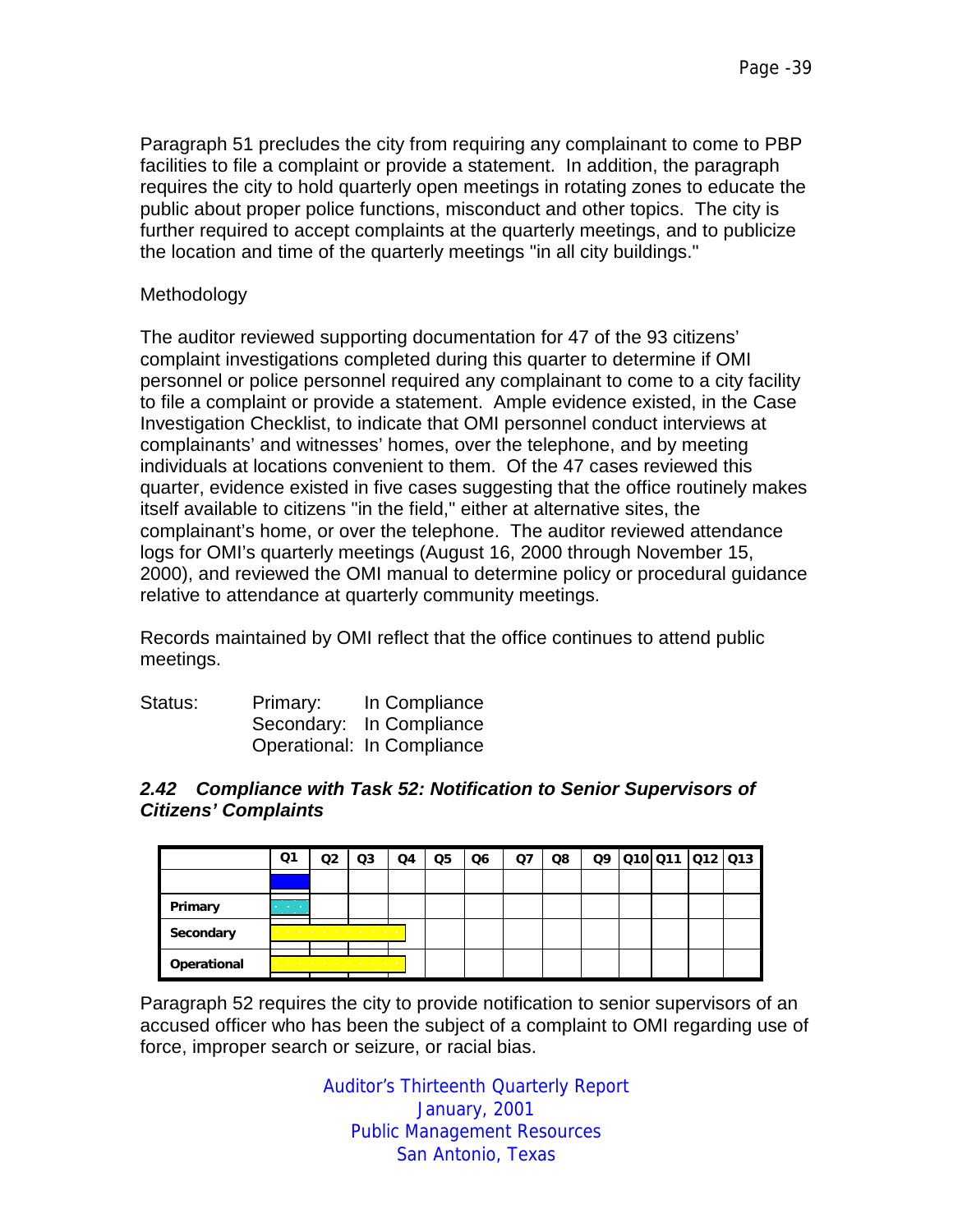# Methodology

Notification of supervisory personnel of citizens' complaints for officers under their command is accomplished through the PARS/OMS systems, and supervisors are held accountable for appropriate action in the quarterly COMPSTAR meetings. The city continues in compliance with this task.

| Status: | Primary: | In Compliance              |
|---------|----------|----------------------------|
|         |          | Secondary: In Compliance   |
|         |          | Operational: In Compliance |

#### *2.43 Compliance with Task 53: Responsibility for Complaint Investigation*

|             | Q1                                            | O2 | Q3 | Q4 | Q5 | Q6 | Q7 | Q8 | Q9 | Q10 Q11 Q12 Q13 |  |
|-------------|-----------------------------------------------|----|----|----|----|----|----|----|----|-----------------|--|
|             |                                               |    |    |    |    |    |    |    |    |                 |  |
| Primary     | <b>Contract Contract</b><br><b>CONTRACTOR</b> |    |    |    |    |    |    |    |    |                 |  |
| Secondary   | <b>All Activity</b><br>-m                     |    |    |    |    |    |    |    |    |                 |  |
| Operational | <b>Contract Contract</b><br><b>Carl Corp.</b> |    |    |    |    |    |    |    |    |                 |  |

Paragraph 53 requires the city to ensure that responsibility for investigation of citizen complaints rests solely with OMI, to require OMI to monitor the progress of investigations, to require OMI to accept all complaints, to disallow the process of officers attempting to "settle" OMI complaints, and to require OMI to document all officer-initiated settlements of citizens' complaints.

Methodology

A review of all 93 of the completed OMI investigations for this quarter reveals no evidence to indicate that the city does not remain in compliance with this task.

| Status: | Primary: | In Compliance              |
|---------|----------|----------------------------|
|         |          | Secondary: In Compliance   |
|         |          | Operational: In Compliance |

#### *2.44 Compliance with Task 54: Officers to Provide Name and Badge Number on Request*

|             | Q1                                        | Q2 | Q3 | Q4 | Q5 | Q6 | Q7 | Q8 | Q9 | 010 011 012 013 |  |
|-------------|-------------------------------------------|----|----|----|----|----|----|----|----|-----------------|--|
|             |                                           |    |    |    |    |    |    |    |    |                 |  |
| Primary     | <b>All Contracts</b><br><b>CONTRACTOR</b> |    |    |    |    |    |    |    |    |                 |  |
| Secondary   | <b>All Card Card</b><br><b>CONTRACTOR</b> |    |    |    |    |    |    |    |    |                 |  |
| Operational | $\sim 100$                                |    |    |    |    |    |    |    |    |                 |  |

January, 2001 Public Management Resources San Antonio, Texas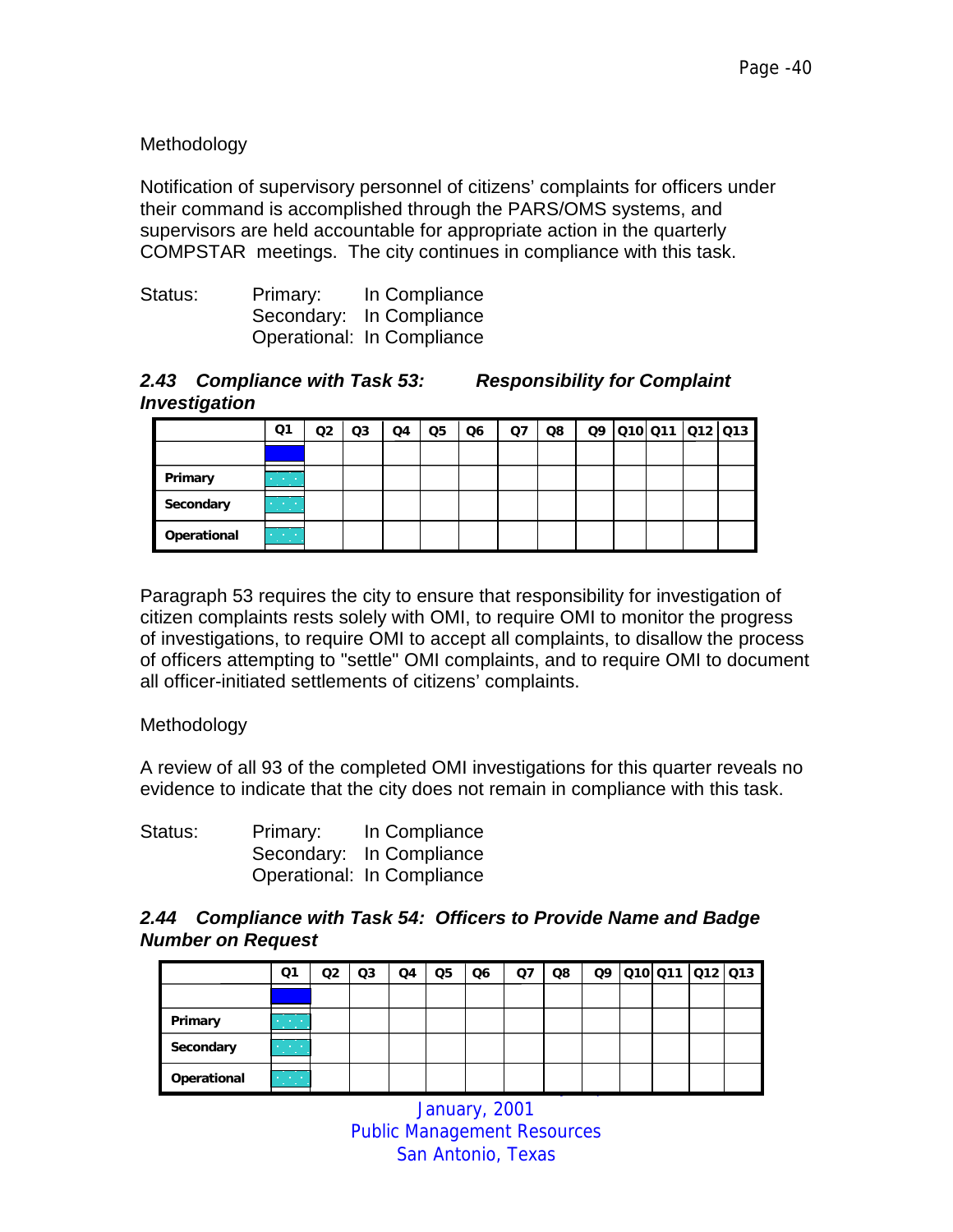Paragraph 54 requires officers to provide citizens with their names or badge numbers, upon request. Section 101-4.06, "Conduct Toward the Public" requires that "when requested by any person, a member shall give his name and badge number in a courteous manner."

#### **Methodology**

The auditor reviewed a sample of 47 completed OMI cases for the thirteenth quarter (August 16, 2000 through November 15, 2000) to determine if allegations of failure to provide name and badge number were made to OMI and sustained by investigation. One allegation was completed this quarter; however, the complaint was not sustained. The bureau also sustained one allegation of failure to provide name and badge number during the sixth quarter. The bureau is judged to remain in compliance with this task.

| Status: | Primary: | In Compliance              |
|---------|----------|----------------------------|
|         |          | Secondary: In Compliance   |
|         |          | Operational: In Compliance |

#### *2.45 Compliance with Task 55: Interview of Complainants at Alternative Sites*

|             | Q1                                                       | O2                                                                                                                   | Q3 | Q4 | Q5 | Q6 | Q7 | Q8 |  | Q9 010 011 012 013 |  |
|-------------|----------------------------------------------------------|----------------------------------------------------------------------------------------------------------------------|----|----|----|----|----|----|--|--------------------|--|
|             |                                                          |                                                                                                                      |    |    |    |    |    |    |  |                    |  |
| Primary     | <b>All Contract Contract</b><br><b>Contract Contract</b> |                                                                                                                      |    |    |    |    |    |    |  |                    |  |
| Secondary   |                                                          | the control of the control of the con-<br>the company's company's company's company's                                |    |    |    |    |    |    |  |                    |  |
| Operational |                                                          | the contract of the contract of the contract of the contract of the contract of the contract of the contract of<br>. |    |    |    |    |    |    |  |                    |  |

Paragraph 55 stipulates that OMI will interview witnesses at alternative sites if they are unavailable for interviews at OMI offices. The paragraph also requires reasonable notice before all interviews. Section 4-2(B) of the OMI manual stipulates that OMI will arrange to interview complainants "off-site," if necessary.

# Methodology

The auditor reviewed completed OMI case investigations to determine if interviews were being conducted "off site." Among the 86 completed investigations assessed during this quarter, evidence of OMI investigators conducting interviews off-site (usually at the witnesses' homes) was noted. The frequency of these off-site interviews was high enough to indicate that these interviews were a normal practice for the office.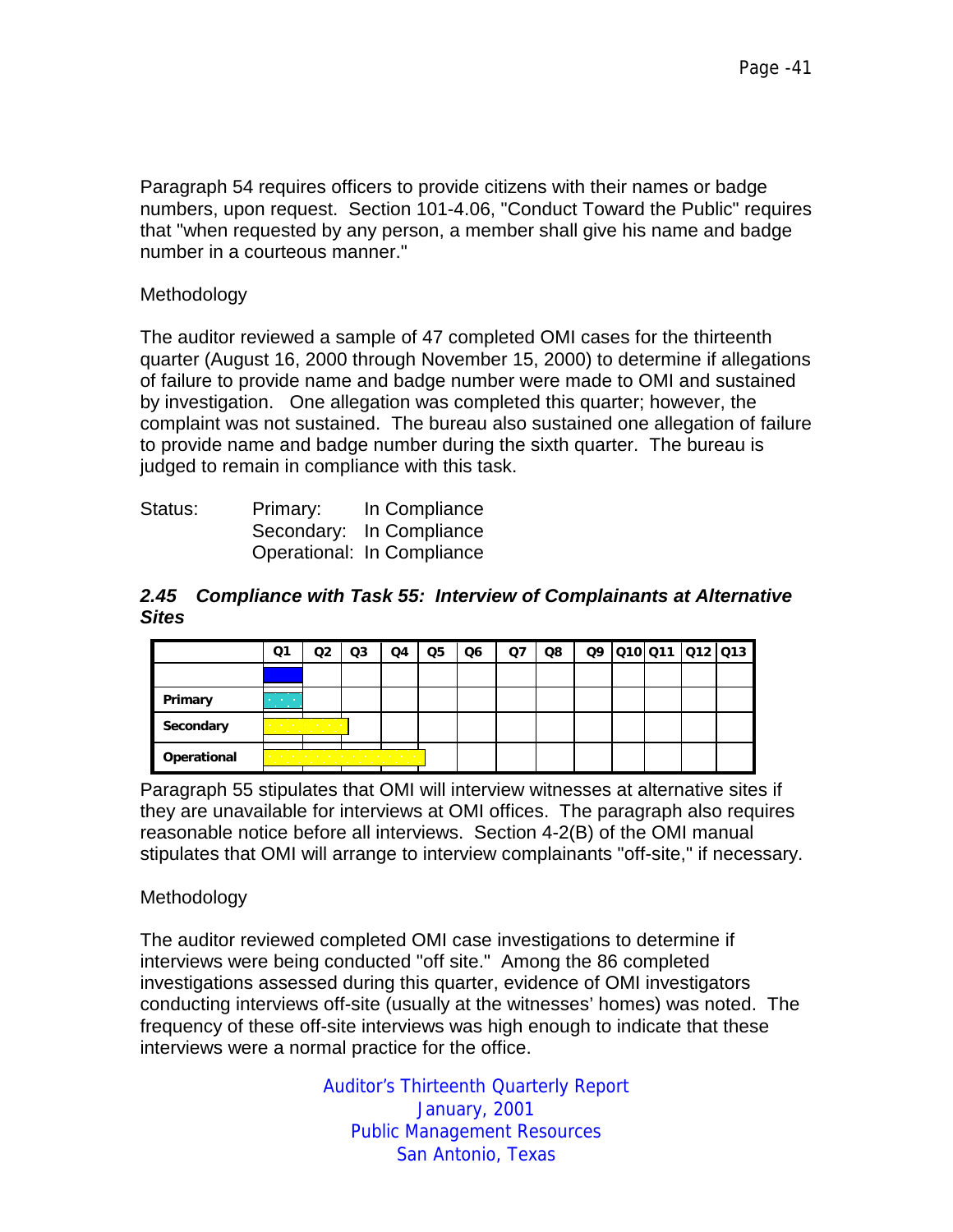Status: Primary: In Compliance Secondary: In Compliance Operational: In Compliance

|             | Q1                                            | Q3                                                                                                                                                                                                                                                                                                                               | Q4 | $\Omega$ | Q6 | Q7 | Q8 |  | Q9 010 011 012 013 |  |
|-------------|-----------------------------------------------|----------------------------------------------------------------------------------------------------------------------------------------------------------------------------------------------------------------------------------------------------------------------------------------------------------------------------------|----|----------|----|----|----|--|--------------------|--|
|             |                                               |                                                                                                                                                                                                                                                                                                                                  |    |          |    |    |    |  |                    |  |
| Primary     | <b>Contract Contract</b><br><b>CONTRACTOR</b> |                                                                                                                                                                                                                                                                                                                                  |    |          |    |    |    |  |                    |  |
| Secondary   |                                               | the contract of the contract of the contract of the contract of the contract of the contract of<br>the company of the company of the company of the company of the company of the company of the company of the company of the company of the company of the company of the company of the company of the company of the company |    |          |    |    |    |  |                    |  |
| Operational |                                               | .<br>.                                                                                                                                                                                                                                                                                                                           |    |          |    |    |    |  |                    |  |

#### *2.46 Compliance with Task 56: OMI to Tape and Transcribe Interviews*

Paragraph 56 requires OMI to tape-record and transcribe all interviews, and to refuse to accept "special reports" in lieu of an interview. Further OMI is required to reserve the right to question all interviewees, and to challenge their version of the facts.

#### Methodology

The OMI manual stipulates a "Tape Recorded Statement Form" and Section 4-2 stipulates that all statements will be tape recorded. Section 6-3 stipulates that all tape-recorded statements will be transcribed. The auditor reviewed 47 of 93 cases completed this quarter by OMI, based on a selection by the auditor's staff. These cases were reviewed to ensure that all interviews were tape-recorded and transcribed. All cases in which interviews were conducted after resolution of the Fraternal Order of Police's "test case" on this issue included transcriptions of OMI interviews of officers, witnesses or complainants.

| Status: | Primary: | In Compliance              |
|---------|----------|----------------------------|
|         |          | Secondary: In Compliance   |
|         |          | Operational: In Compliance |

|             | Q1                                            | Q2 | Q3                | Q4                                   | Q5                                | Q6                                                                                                                   | Ο7 | Q8 | Q9 | 010 011 012 013 |  |
|-------------|-----------------------------------------------|----|-------------------|--------------------------------------|-----------------------------------|----------------------------------------------------------------------------------------------------------------------|----|----|----|-----------------|--|
|             |                                               |    |                   |                                      |                                   |                                                                                                                      |    |    |    |                 |  |
| Primary     | <b>Contract Contract</b><br><b>CONTRACTOR</b> |    |                   |                                      |                                   |                                                                                                                      |    |    |    |                 |  |
| Secondary   | <b>College</b>                                |    | <b>CONTRACTOR</b> | <b>CONTRACTOR</b><br><b>Contract</b> | <b>Contract Contract Contract</b> | the contract of the contract of the contract of the contract of the contract of the contract of the contract of<br>. |    |    |    |                 |  |
| Operational |                                               |    |                   |                                      |                                   |                                                                                                                      |    | .  |    |                 |  |

# *2.47 Compliance with Task 57: OMI Staff Access to PARS*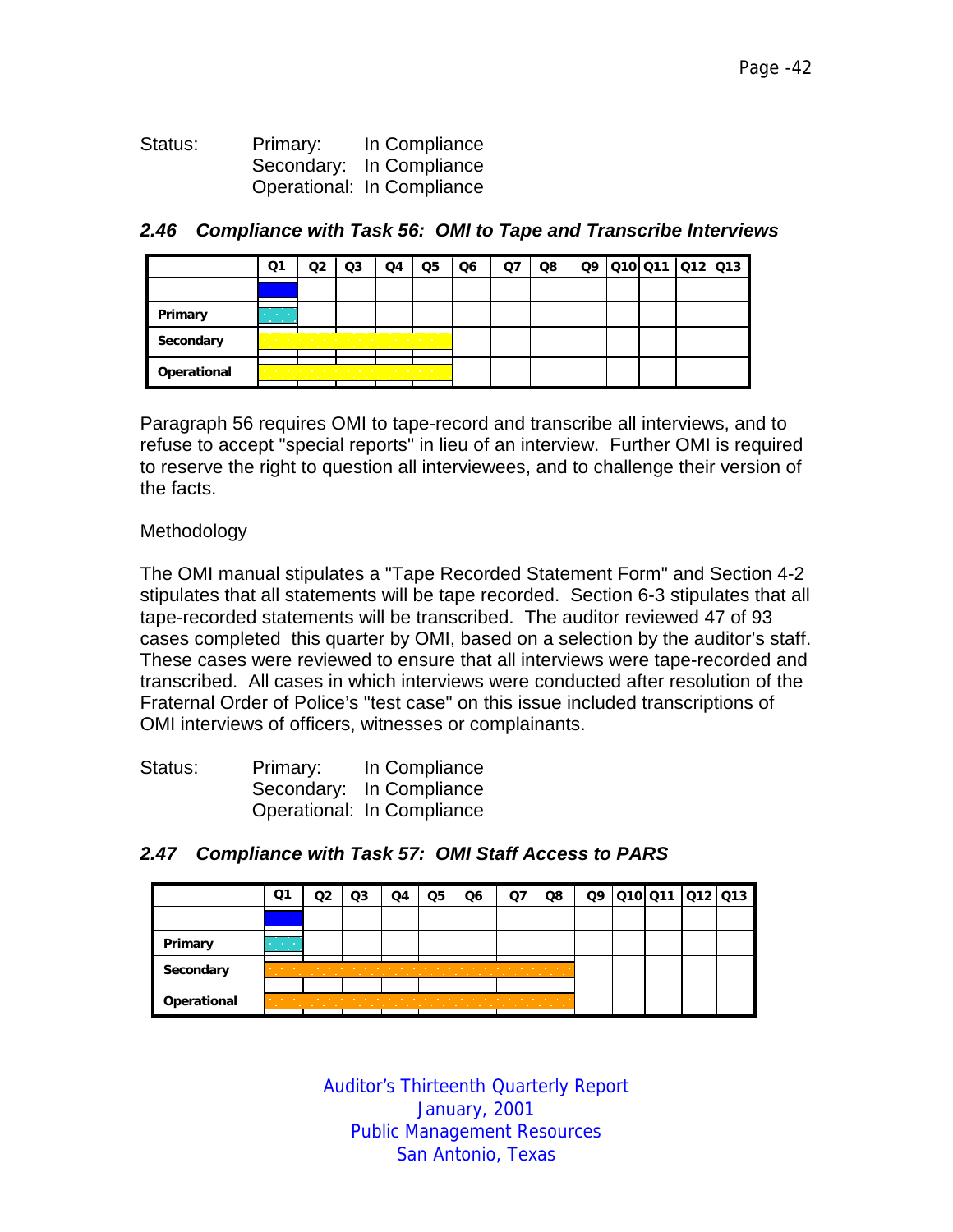Paragraph 57 stipulates that OMI staff should be provided access to the city's PARS. The manager of OMI, the intake coordinator and one investigator have been trained in the use of the PARS. The office currently has virtually unlimited access to OMS/PARS to prepare complaint histories, assignment histories, etc.

| Status: | Primary: | In Compliance              |
|---------|----------|----------------------------|
|         |          | Secondary: In Compliance   |
|         |          | Operational: In Compliance |

# *2.48 Compliance with Task 58: OMI to Interview Supervisors at Scenes of Incidents Leading to Allegations of Misconduct*

|             | Q1                                            | Q3 | Q4 | Q5 | Q6 | Ο7 | Q8                                |  | Q9 010 011 012 013 |  |
|-------------|-----------------------------------------------|----|----|----|----|----|-----------------------------------|--|--------------------|--|
|             |                                               |    |    |    |    |    |                                   |  |                    |  |
| Primary     | <b>Contract Contract</b><br><b>CONTRACTOR</b> |    |    |    |    |    |                                   |  |                    |  |
| Secondary   |                                               |    |    |    | .  |    | <b>Contract Contract Contract</b> |  |                    |  |
| Operational |                                               |    |    |    | .  |    | .                                 |  |                    |  |

Paragraph 58 requires that OMI identify all supervisors and senior supervisors who were at the scene of events which result in allegations of misconduct, and to detail their handling of the situation during and after the alleged incident. The supervisors and senior supervisors will be interviewed concerning their observations of the complainant and the accused officers.

# Methodology

As with last quarter, one of the 93 OMI case reports which were completed this quarter included an apparent indication that a supervisor was on the scene of the event. This supervisor was interviewed by the office. Based on its past and current performance on this task, the office is deemed to remain in compliance with this task.

| Status: | Primary: | In Compliance              |
|---------|----------|----------------------------|
|         |          | Secondary: In Compliance   |
|         |          | Operational: In Compliance |

#### *2.49 Compliance with Task 59: OMI to Canvass for Witnesses*

|             | Q1                                            | O2 | Q3                                                                                   | Q4 | Q5 | Q6 | Q7 | Q8 |  | Q9 010 011 012 013 |  |
|-------------|-----------------------------------------------|----|--------------------------------------------------------------------------------------|----|----|----|----|----|--|--------------------|--|
|             |                                               |    |                                                                                      |    |    |    |    |    |  |                    |  |
| Primary     | <b>Contract Contract</b><br><b>CONTRACTOR</b> |    |                                                                                      |    |    |    |    |    |  |                    |  |
| Secondary   |                                               |    | the contract of the contract of the con-<br>the contract of the contract of the con- |    |    |    |    |    |  |                    |  |
| Operational |                                               |    | the company's company's company's company's<br>.                                     |    |    |    |    |    |  |                    |  |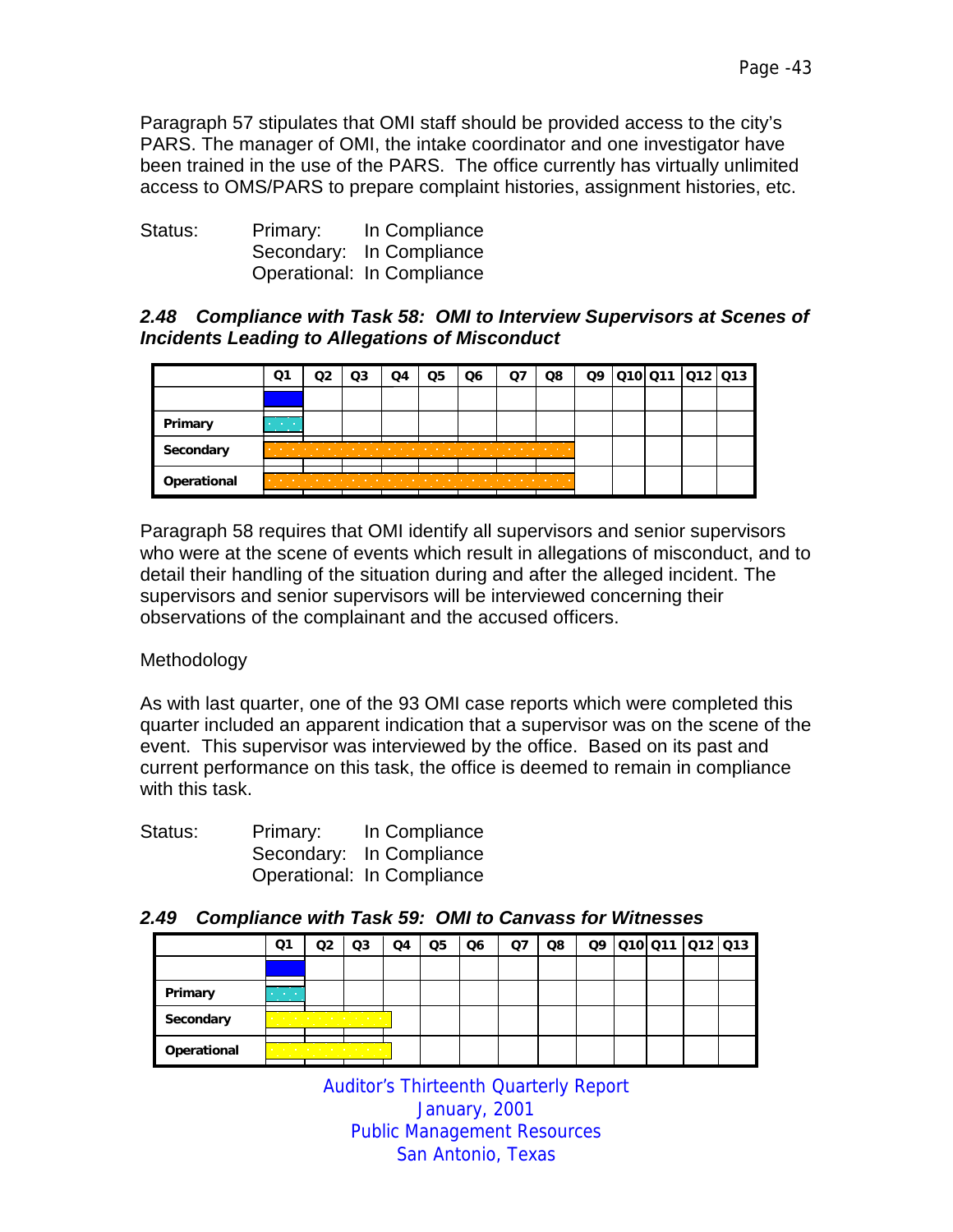Paragraph 59 requires OMI to canvas the scene of an incident for witnesses "as soon as possible" after receiving a complaint where canvassing could "reasonably yield" additional information.

#### Methodology

The auditor reviewed 47 of 93 completed OMI cases for the thirteenth quarter (August 16, 2000 through November 15, 2000) to determine if OMI personnel were conducting canvasses as required by this paragraph of the decree. Fifteen of these cases appeared to involve fact situations or locations in which a canvass would potentially produce witnesses. An effective canvass was only twelve of these cases. Three cases yielded information that would cause a reasonably prudent investigator to consider the need to locate additional witnesses. These include the following three cases:

- **EXTER-13-H, which contains very limited attempts to contact a named** witness who could, potentially, have important information regarding the accuracy of the complainant's charges;
- !"AQR-13-I, which contains no documentation of attempts to locate witnesses from the crowd, which evidence indicates, was present;
- !"AQR-13-M, which describes an investigation which fails to locate and interview off-duty police officers at the scene, and contains no documentation of attempts to locate and interview an individual known to have been at the scene, using a payphone.

The error rate for this task (three of 47 cases reviewed) is calculated to be 20 percent, which exceeds the allowable rate of five percent. The parties have agreed that poor performance in a given task area over two consecutive periods will result in loss of compliance. Continued problems in this area will result in a loss of compliance for this task.

| Status: | Primary: | In Compliance              |
|---------|----------|----------------------------|
|         |          | Secondary: In Compliance   |
|         |          | Operational: In Compliance |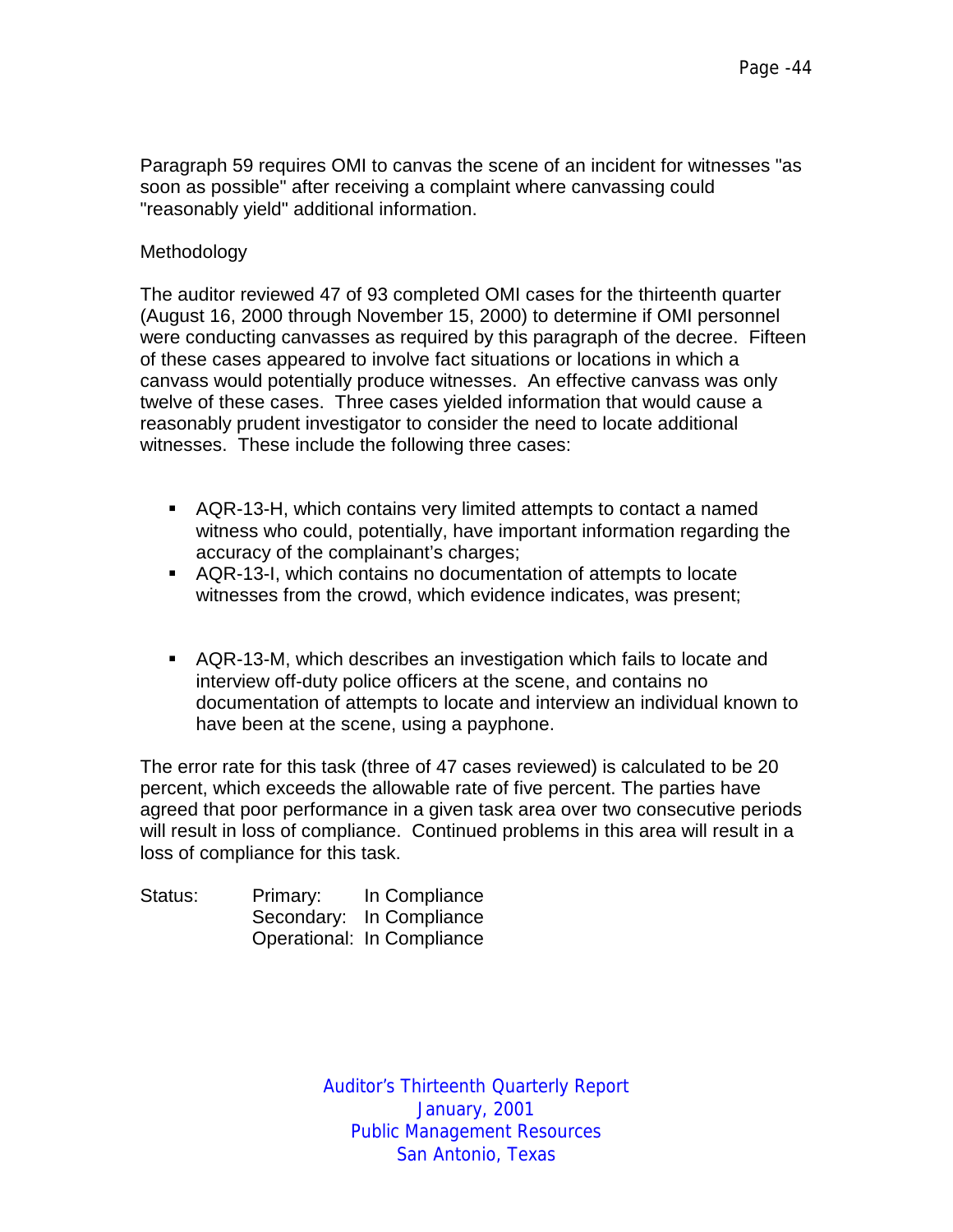|  |  | 2.50 Compliance with Task 60: OMI to Review Police Shootings |
|--|--|--------------------------------------------------------------|
|--|--|--------------------------------------------------------------|

|             | Q1                                            | מח | Q3                                                                                                                                                                                                                                                                            | Q4 | Q5 | Q6 | O7 | Q8 |  | Q9 010 011 012 013 |  |
|-------------|-----------------------------------------------|----|-------------------------------------------------------------------------------------------------------------------------------------------------------------------------------------------------------------------------------------------------------------------------------|----|----|----|----|----|--|--------------------|--|
|             |                                               |    |                                                                                                                                                                                                                                                                               |    |    |    |    |    |  |                    |  |
| Primary     | <b>STATISTICS</b><br><b>Contract Contract</b> |    |                                                                                                                                                                                                                                                                               |    |    |    |    |    |  |                    |  |
| Secondary   |                                               |    | the company of the company of the company of the company of the company of the company of the company of the company of the company of the company of the company of the company of the company of the company of the company<br>the company of the company of the company of |    |    |    |    |    |  |                    |  |
| Operational |                                               |    | the contract of the contract of the contract of the<br>the contract of the contract of the contract of                                                                                                                                                                        |    |    |    |    |    |  |                    |  |

Paragraph 60 requires OMI to review all police firearms discharges, and all reports prepared by the coroner relating to deaths caused by police shootings.

Methodology

The auditor assessed, through departmental records, the number of policeinvolved shootings that occurred during the thirteenth quarter and found three. All of these cases were adequately reviewed by OMI investigators.

| Status: | Primary: | In Compliance              |
|---------|----------|----------------------------|
|         |          | Secondary: In Compliance   |
|         |          | Operational: In Compliance |

#### *2.51 Compliance with Task 61: OMI to Aggressively Investigate Allegations of Misconduct*

|             | Q1                                            | מר | Q3                                                                                                                                                                                                                                                                                                                                               | Q4 | Q5 | Q6 | Q. | Q8 | Q9 |  | 010 011 012 013 |
|-------------|-----------------------------------------------|----|--------------------------------------------------------------------------------------------------------------------------------------------------------------------------------------------------------------------------------------------------------------------------------------------------------------------------------------------------|----|----|----|----|----|----|--|-----------------|
|             |                                               |    |                                                                                                                                                                                                                                                                                                                                                  |    |    |    |    |    |    |  |                 |
| Primary     | <b>Contract Contract</b><br><b>CONTRACTOR</b> |    |                                                                                                                                                                                                                                                                                                                                                  |    |    |    |    |    |    |  |                 |
| Secondary   | <b>Contract Contract</b><br><b>CONTRACTOR</b> |    | the contract of the contract of the contract of the contract of the contract of the contract of the contract of<br>the company of the company of the company of the company of the company of the company of the company of the company of the company of the company of the company of the company of the company of the company of the company |    |    |    |    |    |    |  |                 |
| Operational | the company of the company                    |    | .<br>. <del>.</del>                                                                                                                                                                                                                                                                                                                              |    |    |    |    |    |    |  |                 |

Paragraph 61 requires that OMI investigators "aggressively" investigate allegations of misconduct, collecting themselves documents and information needed to resolve allegations of misconduct.

Methodology

The auditor reviewed 47 of 93 OMI investigations completed from August 16, 2000 through November 15, 2000, to assess the level of completeness of the investigations. The investigations were evaluated regarding complaint receipt and processing, case management, investigation and documentation, findings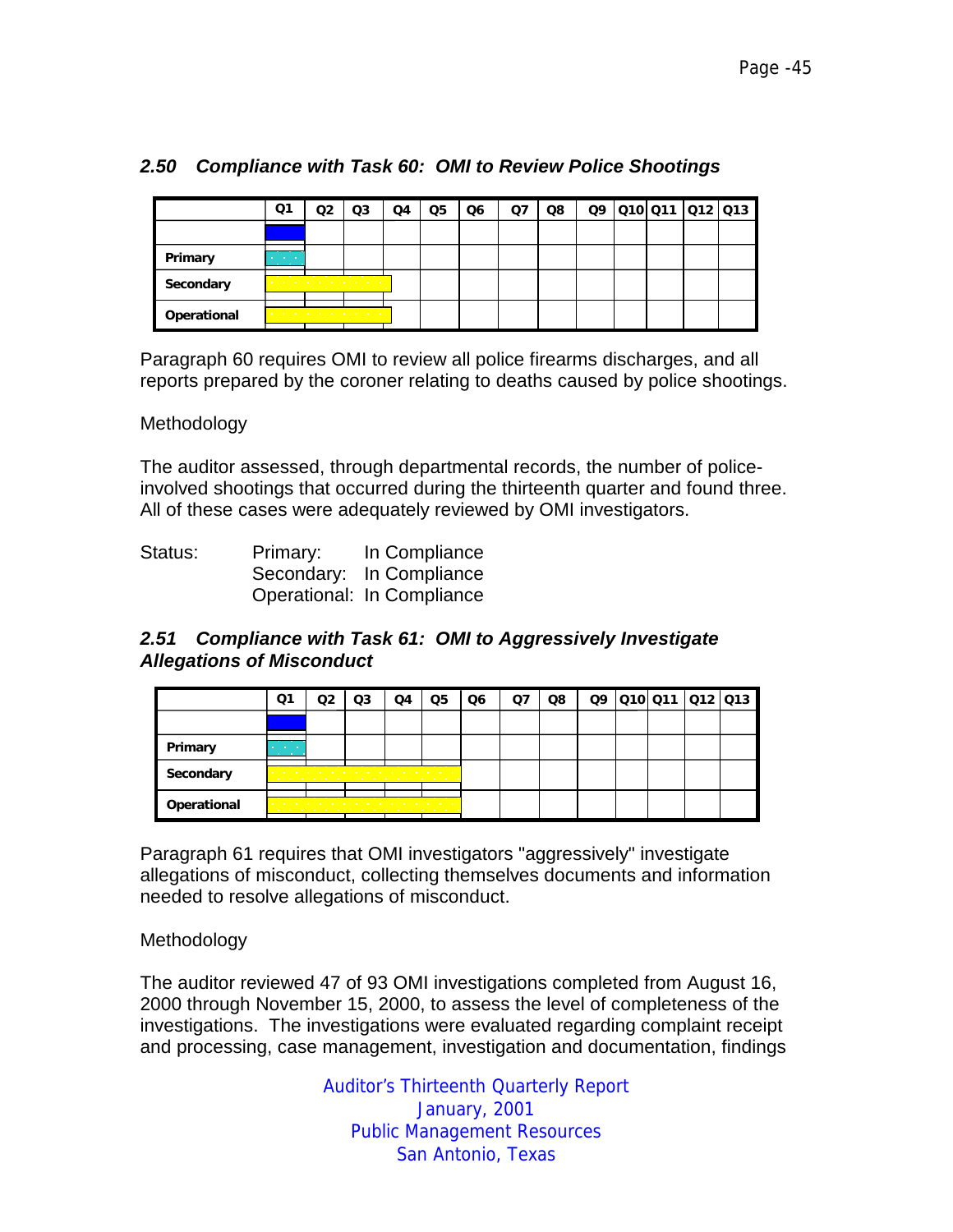and determinations and reporting. Of the 47 investigations reviewed, four were found to be problematic. These include:

- !"AQR-13-H, which contains no documentation of any attempts to locate witnesses who may have been at the scene of the event;
- !"AQR-13-I, which contains no documentation of attempts to locate witnesses from the crowd, which evidence indicates, was present;
- **EXTER-13-M, which describes an investigation which fails to locate and** interview off-duty police officers at the scene, and contains no documentation of attempts to locate and interview an individual known to have been at the scene, using a payphone;
- **.** AQR-13-R, which includes evidence from a neutral third-party witness that appears to support the complainant's allegations, but which appear not the be clearly considered in the final report.

An error rate of four cases of 47 reviewed constitutes 8.5 percent, far in excess of the acceptable error rate of five percent. The parties have agreed that poor performance in a given task area over two consecutive periods will result in loss of compliance. Continued problems in this area will result in a loss of compliance for this task.

| Status: | Primary: | In Compliance              |
|---------|----------|----------------------------|
|         |          | Secondary: In Compliance   |
|         |          | Operational: In Compliance |

#### *2.52 Compliance with Task 62: OMI to Act on Behavior "Outside the Four Corners"*

|             | Q1                                     | Q3                                                                                                                                                                                                                                 | Q4                                | Q5 | Q6 | Q7 | Q8 | Q9 |  | 010 011 012 013 |
|-------------|----------------------------------------|------------------------------------------------------------------------------------------------------------------------------------------------------------------------------------------------------------------------------------|-----------------------------------|----|----|----|----|----|--|-----------------|
|             |                                        |                                                                                                                                                                                                                                    |                                   |    |    |    |    |    |  |                 |
| Primary     | <b>Contractor</b><br><b>CONTRACTOR</b> |                                                                                                                                                                                                                                    |                                   |    |    |    |    |    |  |                 |
| Secondary   |                                        | the company of the company of the company of the company of the company of the company of the company of the company of the company of the company of the company of the company of the company of the company of the company<br>. |                                   |    |    |    |    |    |  |                 |
| Operational |                                        | the contract of the contract of the contract of the con-                                                                                                                                                                           | the company's company's company's |    |    |    |    |    |  |                 |

Paragraph 62 requires OMI to act on behavior it notices, during the course of an investigation, that is in violation of policy or procedure, but which may not have been a part of the original allegation. Commonly, these types of findings are labeled "outside the four corners" of the original complaint.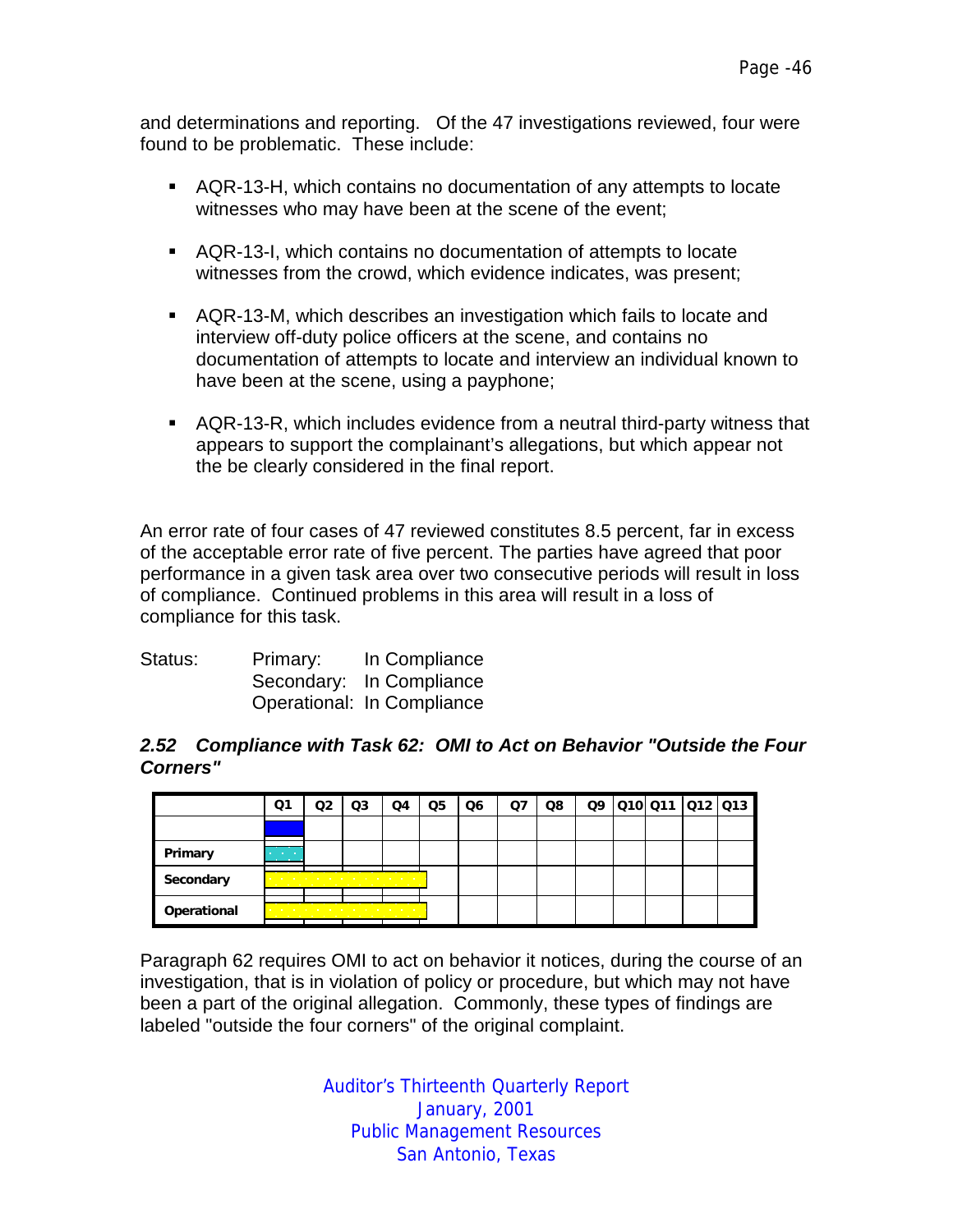Methodology

Of the 47 investigations assessed for the thirteenth quarter, three involved potential allegations of "collateral misconduct." All were completely investigated.

| Status: | Primary: | In Compliance              |
|---------|----------|----------------------------|
|         |          | Secondary: In Compliance   |
|         |          | Operational: In Compliance |

|             | Q1                                                   | Q2 | Q3 | Q4                                                                                                              | Q5 | Q6 | Q7 | Q8 |  |  | Q9 010 011 012 013 |
|-------------|------------------------------------------------------|----|----|-----------------------------------------------------------------------------------------------------------------|----|----|----|----|--|--|--------------------|
|             |                                                      |    |    |                                                                                                                 |    |    |    |    |  |  |                    |
| Primary     | <b>Contract Contract</b><br><b>Contract Contract</b> |    |    |                                                                                                                 |    |    |    |    |  |  |                    |
| Secondary   |                                                      |    |    |                                                                                                                 |    |    |    |    |  |  |                    |
| Operational |                                                      |    | .  | the contract of the contract of the contract of the contract of the contract of the contract of the contract of |    |    |    |    |  |  |                    |

#### *2.53 Compliance with Task 63: OMI to Issue Final Reports*

Paragraph 63 requires OMI to issue final reports on all investigations. The final report is required to identify any misconduct noted, to provide a summary of evidence gathered, document credibility determinations, document findings, and identify the officer's complaint history. The final report is required to be part of the OMI investigative file.

# Methodology

The auditor reviewed final reports of all 64 investigations completed by OMI between August 16, 2000 and November 15, 2000. In addition, the auditor reviewed supporting documentation for 47 of the 93 reports issued this quarter. Each of the investigative files contained a final report. The final reports were assessed for completeness, conformance to established practice in internal investigations, and conformance to the requirements of the consent decree. Of the 47 final reports completed this quarter, 17 were deemed to require additional investigative work. This constitutes an error rate of more than 36 percent, which obviously falls outside the allowable five percent error rate for completed investigations. Continued problems with the quality of completed investigation will result in loss of compliance in this area. A specific discussion of these 17 cases is included in section 2.51 above. The parties have agreed that poor performance in a given task area over two consecutive periods will result in loss of compliance. Continued problems in this area will result in a loss of compliance for this task.

Status: Primary: In Compliance Secondary: In Compliance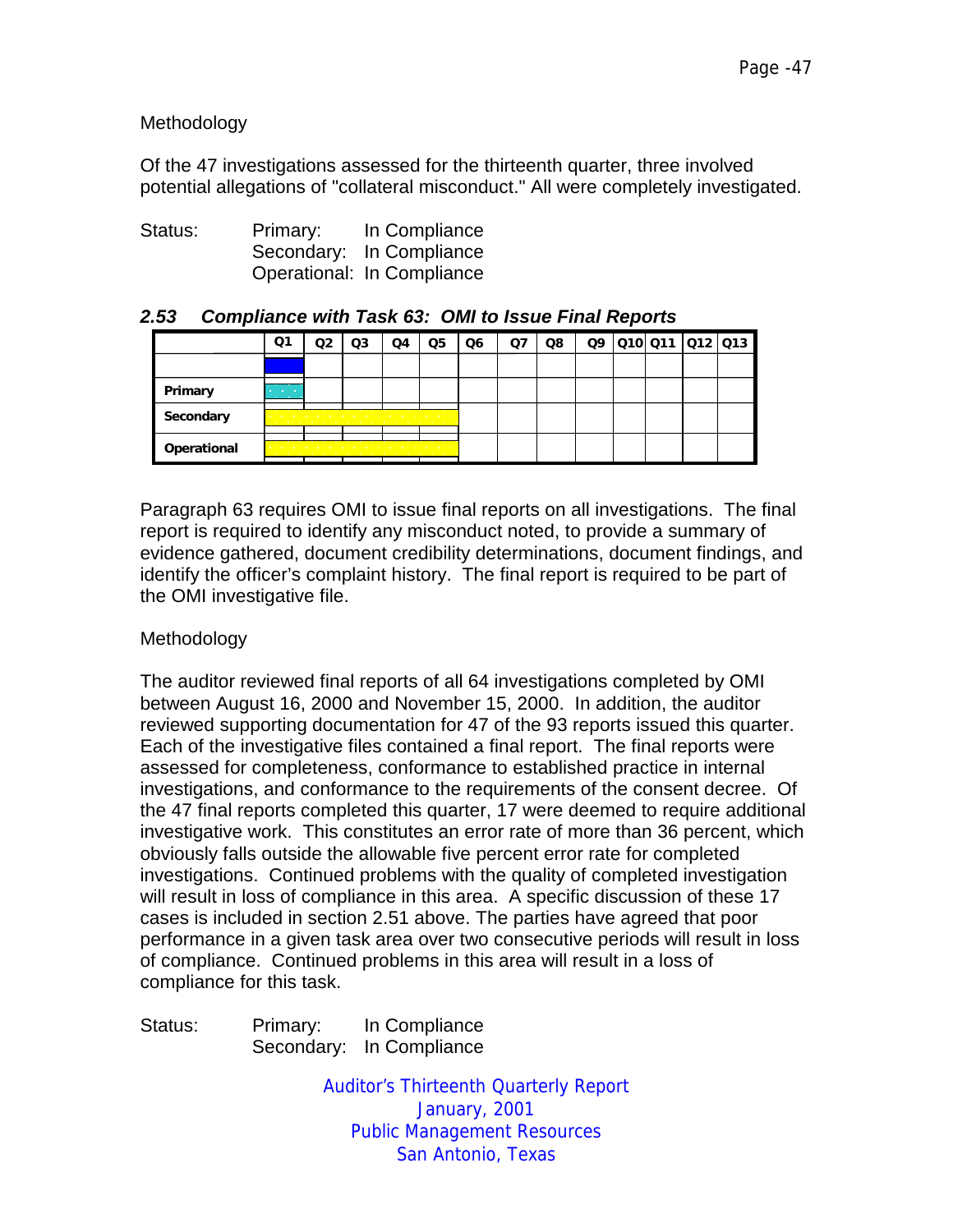#### Operational: In Compliance

#### *2.54 Compliance with Task 64: OMI to be Adequately Staffed*

|             | Q1                | Q3 | O4 | Q5 | Q6 | Q8 | Q9 | 010 011 012 013 |   |  |
|-------------|-------------------|----|----|----|----|----|----|-----------------|---|--|
|             |                   |    |    |    |    |    |    |                 |   |  |
| Primary     | <b>CONTRACTOR</b> |    |    |    |    |    |    |                 |   |  |
| Secondary   |                   |    |    |    |    |    |    |                 |   |  |
| Operational |                   |    |    |    |    |    |    |                 | . |  |

Paragraph 64 requires the city to provide OMI with "sufficient staff, funds and resources to perform the functions required" by the decree, and establishes requirements for selection as an OMI investigator.

#### Methodology

Adequate staffing for the Office of Municipal Investigations, as it relates to the requirements of the consent decree, is relatively easy to define: the office is adequately staffed when the number of completed cases equals the number of cases received by the office, over a protracted period of time. During the thirteenth quarter, the office completed 94 complaint investigations, and received 42. Substantive problems were noted with four investigations completed this quarter, leaving a total of 90 cases cleared and 42 received. This is the second quarter in which completed cases have outnumbered received cases. The total number of cases pending was reduced by 48 this quarter.

| Status: | Primary: | In Compliance              |
|---------|----------|----------------------------|
|         |          | Secondary: In Compliance   |
|         |          | Operational: In Compliance |

#### *2.55 Compliance with Task 65: OMI to Use the Preponderance of Evidence Standard*

|             | Q1                                | Q2                                                                                                                                                                                                                                                                                       | Q3 | Q4 | Q5 | Q <sub>6</sub> | Q7 | Q8 |  | Q9 010 011 012 013 |  |
|-------------|-----------------------------------|------------------------------------------------------------------------------------------------------------------------------------------------------------------------------------------------------------------------------------------------------------------------------------------|----|----|----|----------------|----|----|--|--------------------|--|
|             |                                   |                                                                                                                                                                                                                                                                                          |    |    |    |                |    |    |  |                    |  |
| Primary     | and the company of the company of | <b>Contract Contract Contract Contract Contract</b>                                                                                                                                                                                                                                      |    |    |    |                |    |    |  |                    |  |
| Secondary   |                                   | and a series of the control of the control of the con-<br>the contract of the contract of the contract of the contract of the contract of the contract of the contract of the contract of the contract of the contract of the contract of the contract of the contract of the contract o |    |    |    |                |    |    |  |                    |  |
| Operational |                                   | the company of the company of the company of the company of the company of the company of the company of the company of the company of the company of the company of the company of the company of the company of the company                                                            |    |    |    |                |    |    |  |                    |  |

Paragraph 65 requires OMI to use the preponderance of the evidence standard in determining findings on cases assigned for investigation.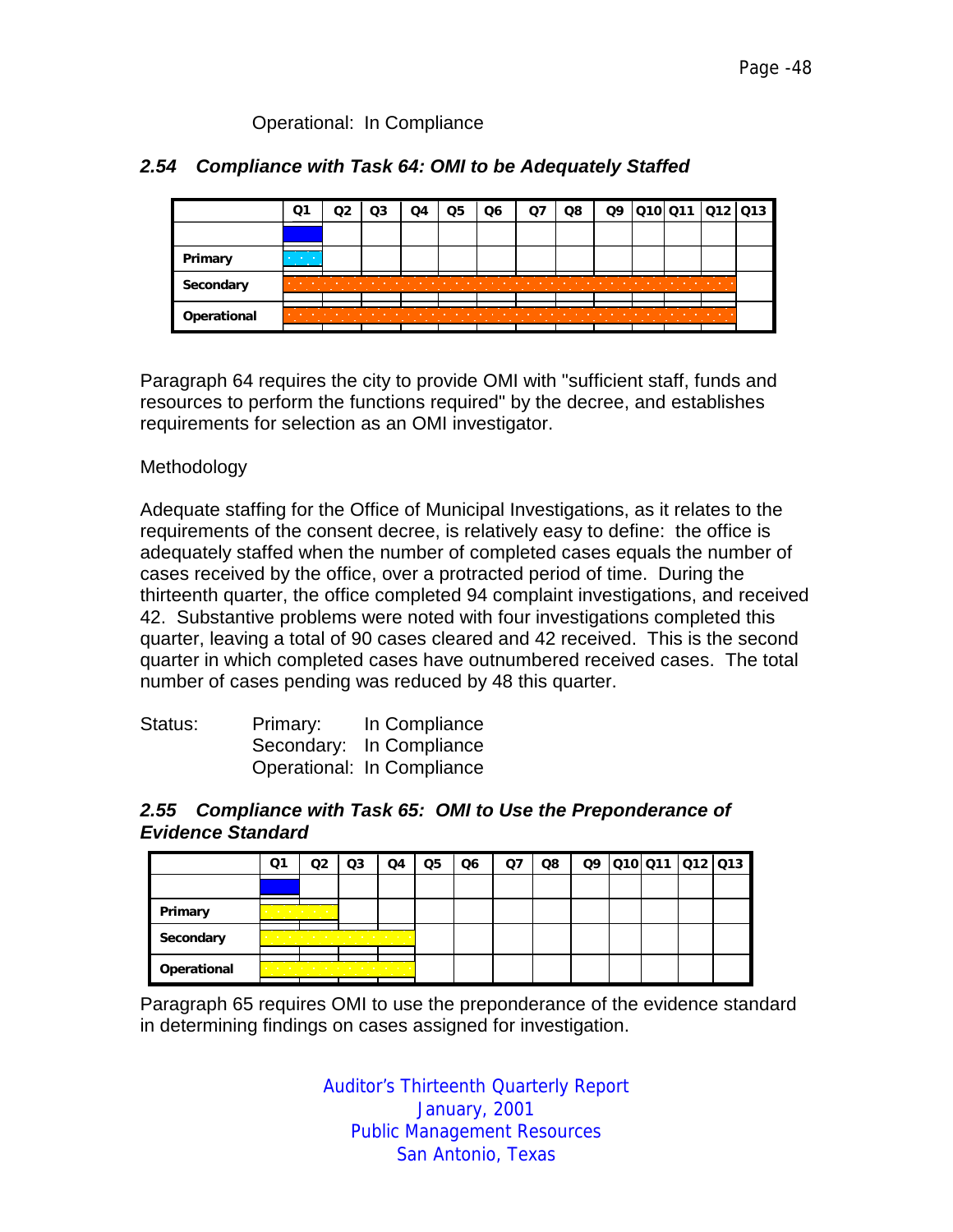# Methodology

The auditor reviewed 47 of 94 OMI investigations completed this quarter, and found one, which apparently do not conform to the preponderance of the evidence standard. AQR-13-R appeared not to meet the required standard of preponderance of the evidence. An error rate of one of 47 cases (2.1 percent) falls within the allowable margin of error for this task.

| Status: | Primary: | In Compliance              |
|---------|----------|----------------------------|
|         |          | Secondary: In Compliance   |
|         |          | Operational: In Compliance |

#### *2.56 Compliance with Task 66: No Preference for Officers' Statements*

|             | Q1 |                                                                                                                                | Q3                                                                                                                                                                                                                            | Q4 | Q5 | Q6 | Ο7 | Q8 |  | Q9  Q10 Q11  Q12 Q13 |  |
|-------------|----|--------------------------------------------------------------------------------------------------------------------------------|-------------------------------------------------------------------------------------------------------------------------------------------------------------------------------------------------------------------------------|----|----|----|----|----|--|----------------------|--|
|             |    |                                                                                                                                |                                                                                                                                                                                                                               |    |    |    |    |    |  |                      |  |
| Primary     |    | the company's company's company's<br>the company of the company of the company of the company of the company of the company of |                                                                                                                                                                                                                               |    |    |    |    |    |  |                      |  |
| Secondary   |    | <u>.</u>                                                                                                                       | the company of the company of the company of the company of the company of the company of the company of the company of the company of the company of the company of the company of the company of the company of the company |    |    |    |    |    |  |                      |  |
| Operational |    |                                                                                                                                | the contract of the contract of the contract of the contract of the contract of the contract of the contract of                                                                                                               |    |    |    |    |    |  |                      |  |

Paragraph 66 stipulates that "there shall be no automatic preference of an officer's statement over a complainant's statement," and further requires that OMI investigators shall consider the officer's history of complaints and disciplinary records and the complainant's history in making credibility determinations, which shall be explained fully in writing.

#### Methodology

The auditor reviewed 47 of the 94 investigations of citizens' complaints completed during the thirteenth quarter for conformance to this requirement. None of the completed investigations appeared to exhibit a preference for police officers' statements over those of witnesses. The city remains in compliance with this task.

| Status: | Primary: | In Compliance              |
|---------|----------|----------------------------|
|         |          | Secondary: In Compliance   |
|         |          | Operational: In Compliance |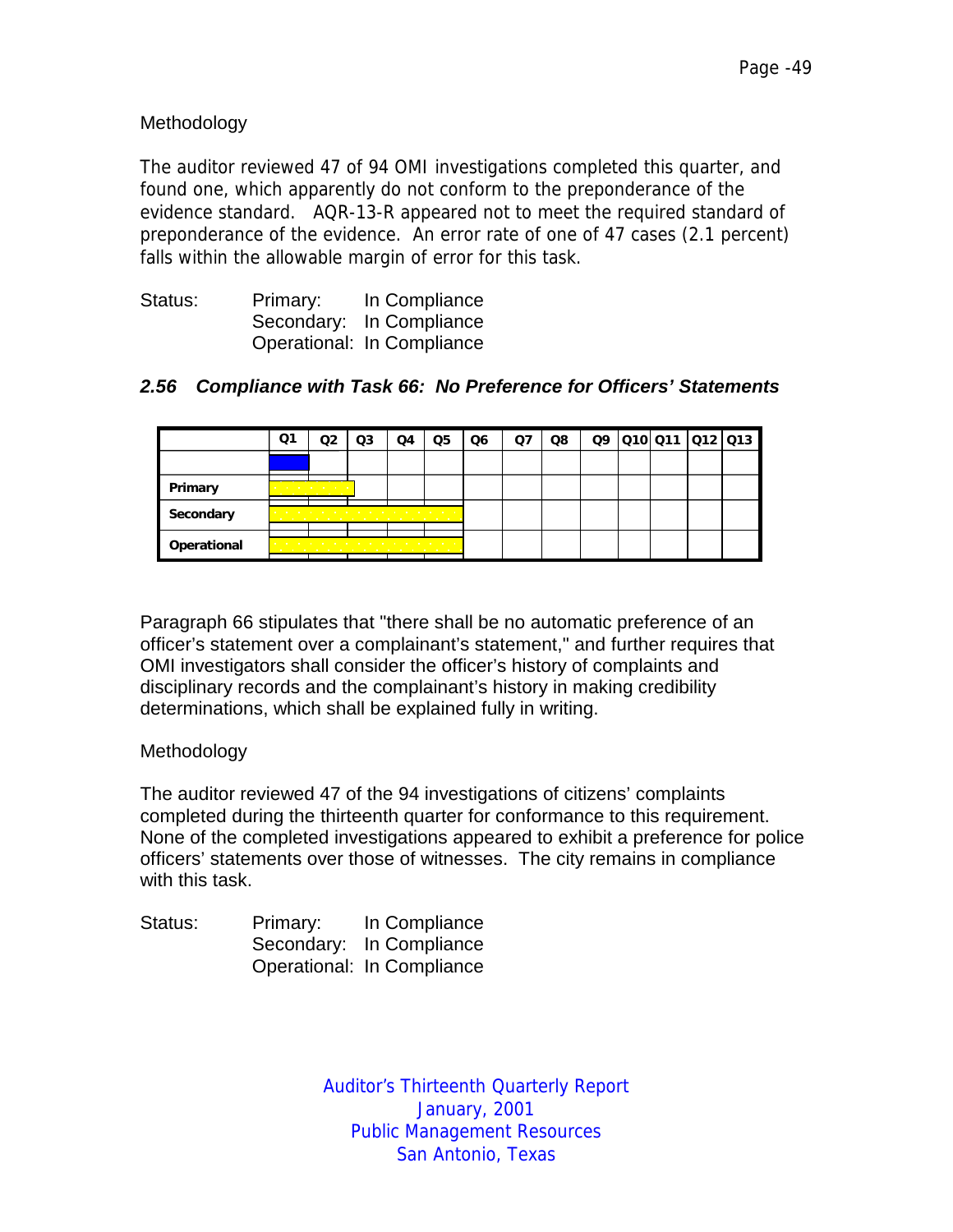# *2.57 Compliance with Task 67: OMI Retains Final Investigative Authority*

|             | Q1                                            | Q2 | Q3 | Q4 | Q5 | Q <sub>6</sub> | Q7 | Q8 | Q9 | 010 011 012 013 |  |
|-------------|-----------------------------------------------|----|----|----|----|----------------|----|----|----|-----------------|--|
|             |                                               |    |    |    |    |                |    |    |    |                 |  |
| Primary     | <b>Contract Contract</b><br><b>CONTRACTOR</b> |    |    |    |    |                |    |    |    |                 |  |
| Secondary   | <b>Contractor</b><br><b>CONTRACTOR</b>        |    |    |    |    |                |    |    |    |                 |  |
| Operational | and the company<br><b>CONTRACTOR</b>          |    |    |    |    |                |    |    |    |                 |  |

Paragraph 67 stipulates that OMI will retain final authority for investigations of police personnel. It stipulates that OMI retains final authority for determining findings and dispositions of all investigations, and specifically precludes supervisors and senior supervisors from modifying or reversing any OMI disposition of complaints.

#### **Methodology**

The auditor reviewed all OMI investigations completed between August 16, 2000 and November 15, 2000, searching for a case which resulted in a finding which was "reversed" by a supervisor or senior supervisor. No such cases were found. The city is judged to remain in compliance with this task.

| Status: | Primary: | In Compliance              |
|---------|----------|----------------------------|
|         |          | Secondary: In Compliance   |
|         |          | Operational: In Compliance |

#### *2.58 Compliance with Task 68: Change "Not Sustained" to "Not Resolved*"

|             | Q1                                            | Q2 | Q3 | Q4 | Q5 | Q <sub>6</sub> | Q7 | Q8 | Q9 | Q10 Q11 Q12 Q13 |  |
|-------------|-----------------------------------------------|----|----|----|----|----------------|----|----|----|-----------------|--|
|             |                                               |    |    |    |    |                |    |    |    |                 |  |
| Primary     | <b>Contract Contract</b><br><b>CONTRACTOR</b> |    |    |    |    |                |    |    |    |                 |  |
| Secondary   | <b>Contract Contract</b><br><u>en di</u>      |    |    |    |    |                |    |    |    |                 |  |
| Operational | $\mathcal{L}^{\text{max}}$                    |    |    |    |    |                |    |    |    |                 |  |

Paragraph 68 requires the city to change the OMI disposition category of "Not Sustained"

Methodology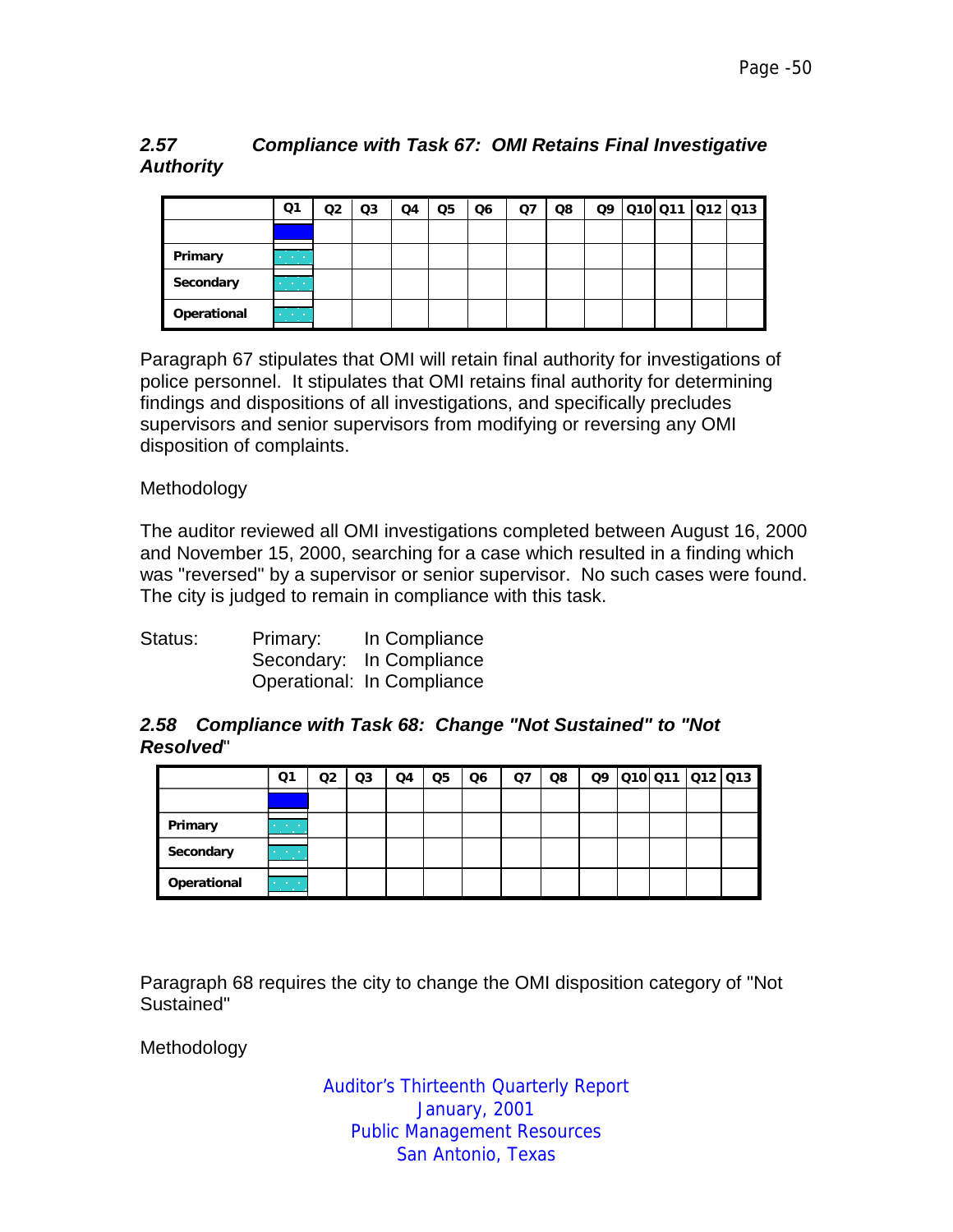The auditor assessed all completed OMI investigations for the period of August 16, 2000 to November 15, 2000 to determine if the disposition of "Not Resolved" was appropriately used. None was found. The office is judged to remain in compliance with task 68.

| Status: | Primary: | In Compliance              |
|---------|----------|----------------------------|
|         |          | Secondary: In Compliance   |
|         |          | Operational: In Compliance |

#### *2.59 Compliance with Task 69: OMI to Issue Quarterly Reports*

|             | Q1                                                   | Q2 | Q3 | Q4 | Q5 | Q6 | Q7 | Q8 | Q9 | 010 011  012  013 |  |
|-------------|------------------------------------------------------|----|----|----|----|----|----|----|----|-------------------|--|
|             |                                                      |    |    |    |    |    |    |    |    |                   |  |
| Primary     | <b>Contract Contract</b><br><b>Contract Contract</b> |    |    |    |    |    |    |    |    |                   |  |
| Secondary   | <b>Contractor</b><br><b>Contract Contract</b>        |    |    |    |    |    |    |    |    |                   |  |
| Operational | <b>Contract Contract</b><br><b>Contract Contract</b> |    |    |    |    |    |    |    |    |                   |  |

Paragraph 69 requires OMI to issue quarterly reports on its activities. The report is required to list each investigation's significant dates, general allegations, disposition and resulting discipline.

Methodology

The auditor reviewed the last quarterly report completed by OMI for conformance to the requirements of paragraph 69, and found that the report met the requirements of the decree.

| Status: | Primary: | In Compliance              |
|---------|----------|----------------------------|
|         |          | Secondary: In Compliance   |
|         |          | Operational: In Compliance |

|  | 2.60 Compliance with Task 70: Appoint Auditor within 90 Days |  |  |  |
|--|--------------------------------------------------------------|--|--|--|
|--|--------------------------------------------------------------|--|--|--|

|             | Q1                                                       | O2 | Q3                                                                                                                                                              | Q4 | Q5 | Q6 | Ω7 | Q8 |  | Q9 010 011 012 013 |  |
|-------------|----------------------------------------------------------|----|-----------------------------------------------------------------------------------------------------------------------------------------------------------------|----|----|----|----|----|--|--------------------|--|
|             |                                                          |    |                                                                                                                                                                 |    |    |    |    |    |  |                    |  |
| Primary     | <u> De Santa Carlos de</u><br>the company's provided and |    |                                                                                                                                                                 |    |    |    |    |    |  |                    |  |
| Secondary   |                                                          |    | the contract of the contract of the contract of the contract of the contract of the contract of the contract of<br>the company of the company of the company of |    |    |    |    |    |  |                    |  |
| Operational |                                                          |    | the contract of the contract of the contract of the contract of the contract of the contract of the contract of<br>.                                            |    |    |    |    |    |  |                    |  |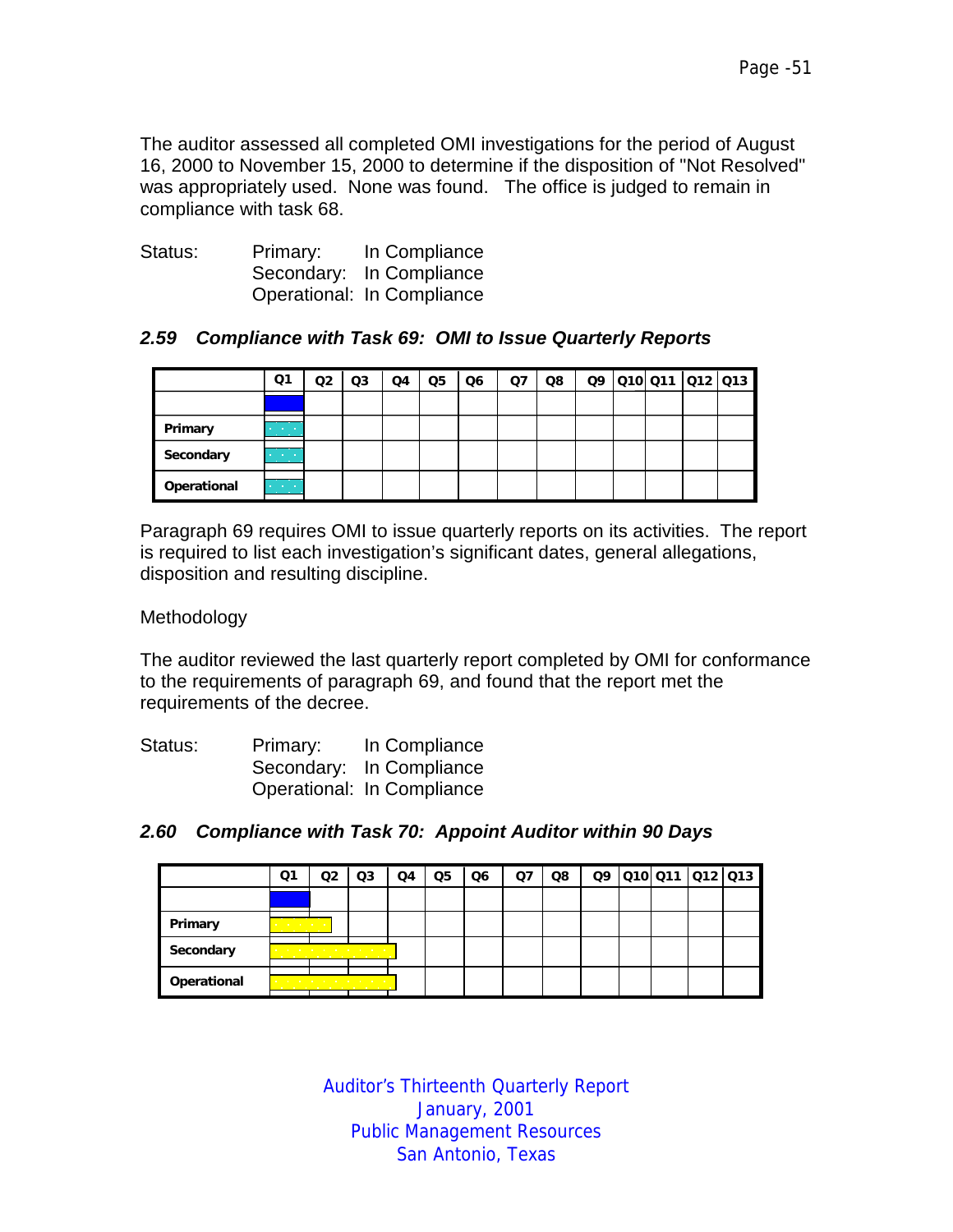Paragraph 70 requires the appointment of an auditor for the consent decree by July 16, 1997.

#### Methodology

Conformance with this paragraph is measured by noting the date of the auditor's appointment. A contract for the audit has been issued, dated December, 4 1997, and has been updated annually. The city is in compliance with the process of appointing the auditor, although tardy in doing so. For the purposes of the audit, the city is considered to be in operational compliance.

Status: Primary: In Compliance Secondary: In Compliance Operational: In Compliance

#### *2.61 Compliance with Task 71: Auditor to Perform Quarterly Assurance Checks*

Paragraph 71 requires the auditor to perform quarterly assurance checks of the following:

- OMI final reports:
- Substance and timeliness of 50 percent of all OMI investigations completed;
- Statistical information on the number and types of complaints filed with OMI;
- Statistical information on discipline imposed on sustained complaints;
- Assessments of officer use of force, searches and seizures, and traffic stops.

#### Methodology

Quarterly assurance checks of OMI final reports are provided in section 2.51, above. Comments regarding substance and timeliness of OMI investigations are included in sections 2.37, 2.43, 2.62 and elsewhere in this quarterly report. Sufficient data now exist to allow comment on statistical information regarding the number and type of complaints filed with OMI, and discipline imposed on sustained complaints. The following sections report statistical information regarding the operation of the Office of Municipal Investigation. Data reported in this section involve citizens' complaints only.

# **Number and Type of Complaints Filed**

Complaints filed with OMI over the last seven quarters fall into three categories: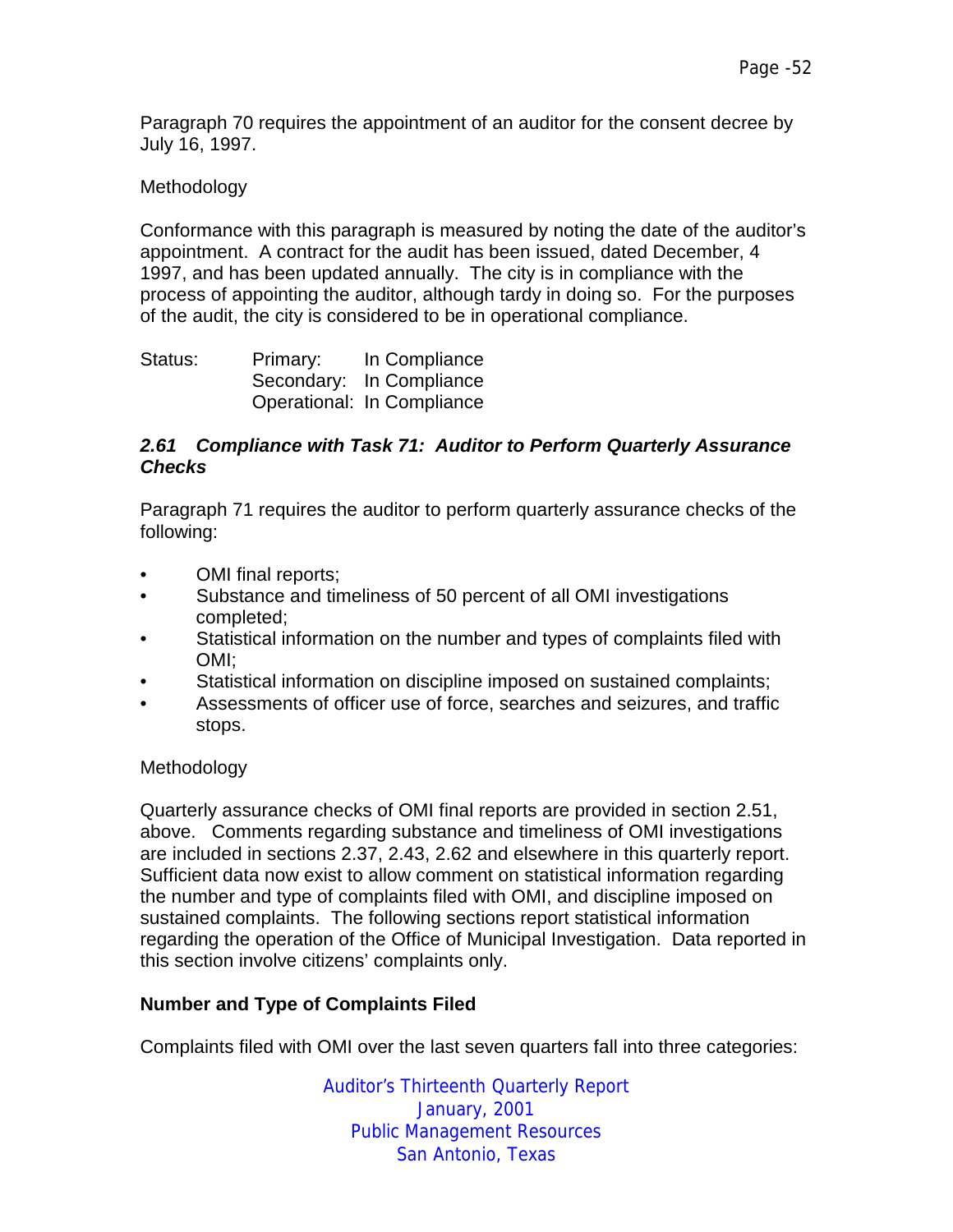- Type 1 (allegations of rules violations);
- Type 2 (allegations relating to attitude and conduct); and
- Type 3 (allegations of abuse).

Type 1 allegations include failure to perform, neglect of "ministerial" duties, inaccurate reporting, violation of departmental orders such as those regulating secondary employment, minor events of conduct unbecoming an officer, etc Type 2 allegations include intentional mishandling of property or evidence, intermediate acts of conduct unbecoming (such as rudeness and poor attitude), conduct of self assigned investigations, and failure to perform or neglect of duty "on scene." Type 3 allegations include allegations of excessive force, illegal search, racial discrimination, intimidation, untruthfulness and verbal abuse. Table One, below, depicts the number and type of citizens' complaints received by OMI during the seven quarters covered by the consent decree.

The data reflected in Table One are presented in Figure One, below, which depicts the percent of complaints received, by type of complaint, by quarter

| Quarter | Type 1 | Type 2 | Type 3 | <b>Total</b> |
|---------|--------|--------|--------|--------------|
|         | 18     | 9      | 26     | 54           |
| 2       | 22     | 15     | 39     | 78           |
| 3       | 33     | 32     | 59     | 127          |
| 4       | 42     | 19     | 84     | 149          |
| 5       | 33     | 18     | 58     | 114          |
| 6       | 8      | 12     | 24     | 50           |
| 7       | 25     |        | 15     | 48           |
| 8       | 14     | 16     | 13     | 51           |
| 9       | 39     |        | 35     | 83           |
| 10      | 39     | 60     | 48     | 157          |
| 11      | 18     | 27     | 41     | 97           |
| 12      | 14     |        | 14     | 54           |
| 13      | 5      | 30     |        | 32           |
|         | 310    | 239    | 463    | 1094         |

Table One: Complaints Received by the Office of Municipal Investigations, 1st through 12th Quarters (1997-2000)

Source: Electronic database provided by City of Pittsburgh, CIS.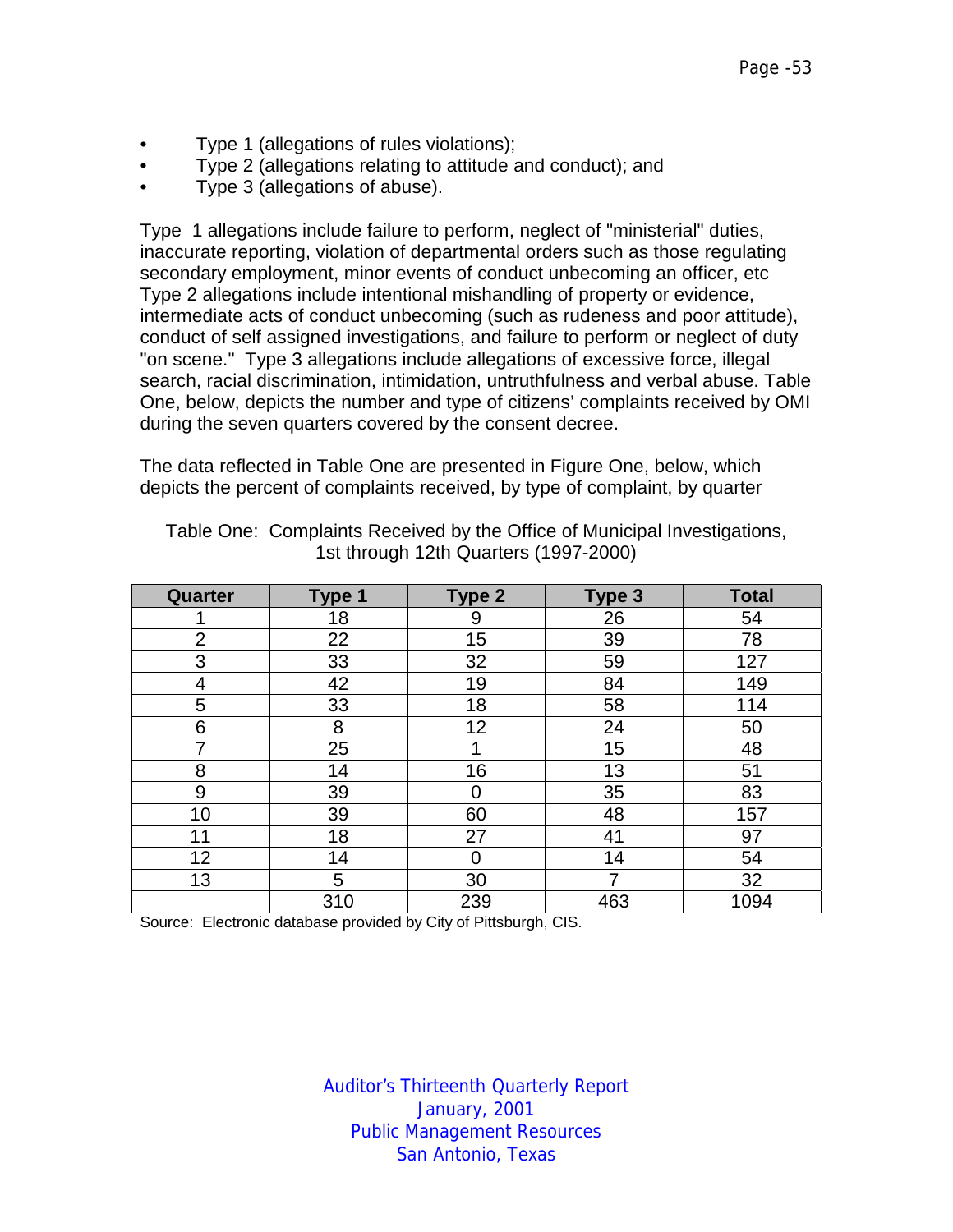Figure One: Average Severity Of Citizens' Complaints, Quarter 1-13



# **Average Complaint Severity**

Using the same typology outlined above, the average severity of citizens' complaints received by the Office of Municipal Investigations can be calculated for the twelve quarters covered by this report The average (mean) severity of complaints filed with the office are represented in Figure Two, below. As the figure indicates, the average severity of complaints has dropped since the beginning of the consent decree The orange line in Figure Two (and other figures depicted in this report) is a linear regression analysis, designed to allow the reader to determine the "trend line" for a given set of data This trend line shows a stead decline in the severity of complaints filed with the city.

#### **Disposition of Citizens' Complaints**

Complaints investigated by OMI are classified, upon completion, as one of four disposition categories: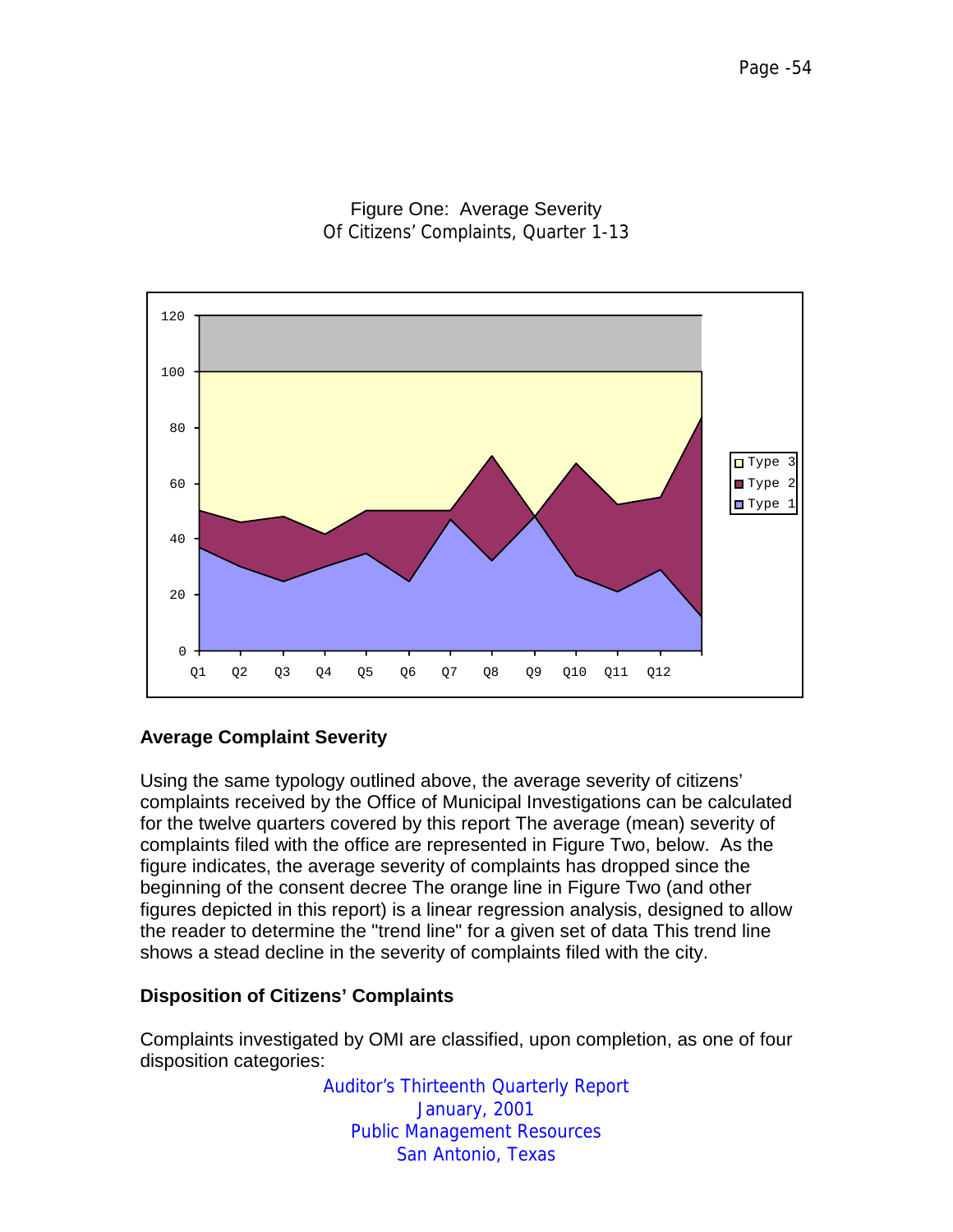• Exonerated (evidence indicated that the event occurred, but that the officer was acting in conformance with the law or PBP policy);

- **Not Resolved (not enough information was available to prove or disprove** the allegation);
- **EXEC** Sustained (evidence indicated that the allegations were true); or
- **Unfounded (evidence indicated that the allegations did not occur).**

Figure Three, below, depicts the rates at which OMI resolved the complaints received during the first thirteen quarters covered by this report The percentage of sustained complaints appears to have risen gradually over the thirteen quarters, as depicted by the orange "trend line" depicted in Figure Three.



Figure Two: Mean Complaint Severity by Quarter (1997-2000)

Source: Electronic database provided by City of Pittsburgh, CIS and calculations by the auditor.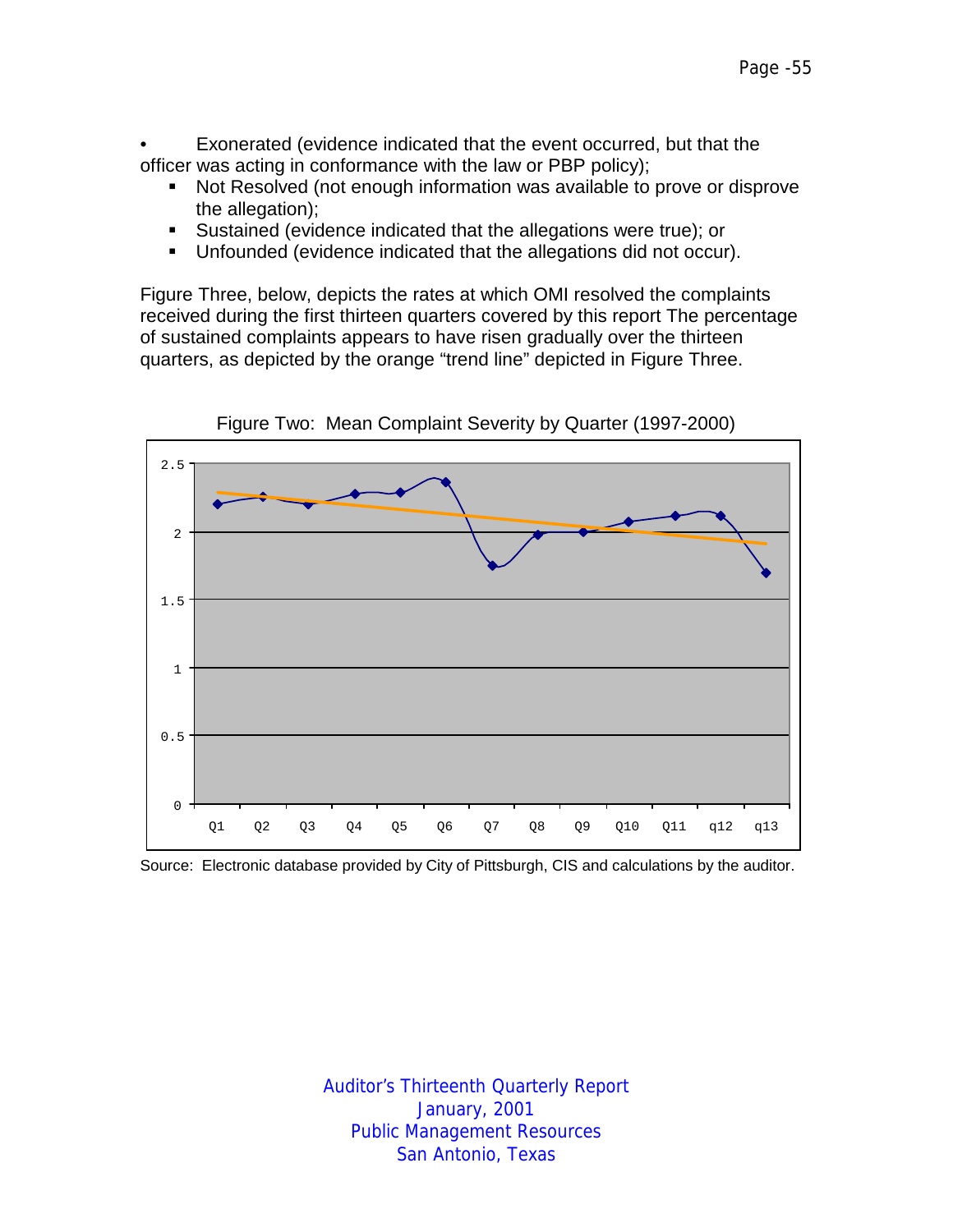

# Figure Three: Resolved Complaints by Disposition, by Quarter (1997-2000)



#### **Rate of Sustained Complaints**

The rate at which the Office of Municipal Investigations sustained citizens' complaints are reported in Figure Four, below The data depicted in Figure Four were calculated by determining the number of complaints investigated by OMI during each quarter that were resolved with a "sustained" finding, and comparing that number with the number of complaints that quarter that were resolved with any finding other than "sustained."

Figure Four reports the percentage of complaints, by quarter, which were sustained as a result of the OMI investigation As with other data reported in this section, Figure Four deals only with investigations of complaints filed by citizens Complaints investigated by OMI as a result of an internal infraction referred to OMI by the Bureau of Police are not included in these analyses.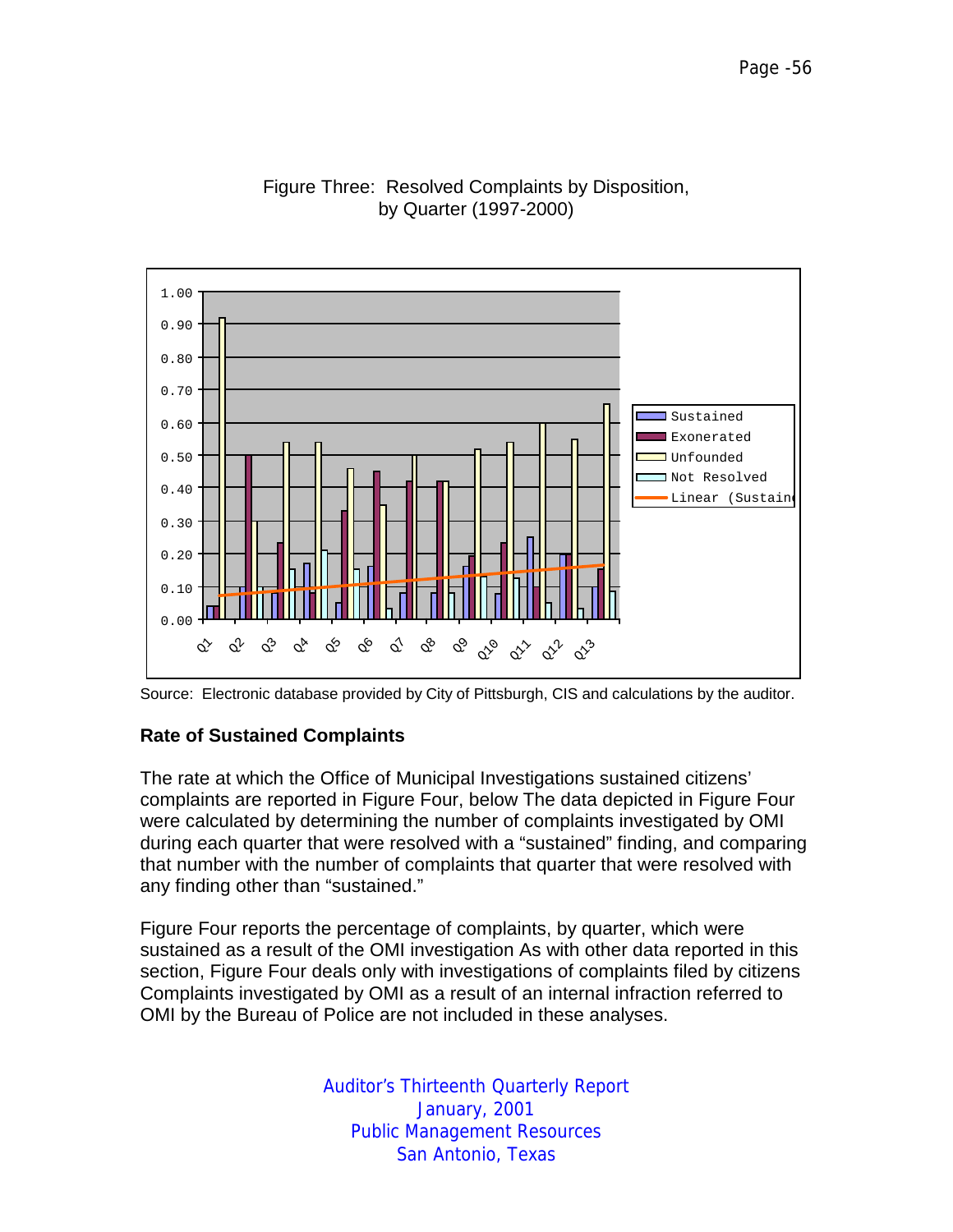

Figure Four: Rate of Sustained Citizens' Complaints By Quarter (1997-2000)

#### **Complaints Received and Complaints Cleared**

The number of citizens complaints received by OMI during the last ten quarters, compared to the number of complaints resolved by the office is reported in Figure Five, below As with all other data reported in this section, these data are also calculated using data provided by the city and "cleaned" by the auditor's staff.

Figure Five reports two categories of data for the thirteen quarters covered by this report The first category reported identifies the number of citizens' complaints received by the Office of Municipal Investigations (either by person, telephone, mail or anonymously) The second category reported identifies the number of complaints resolved by OMI investigation.

Source: Electronic database provided by City of Pittsburgh, CIS and calculations by the auditor.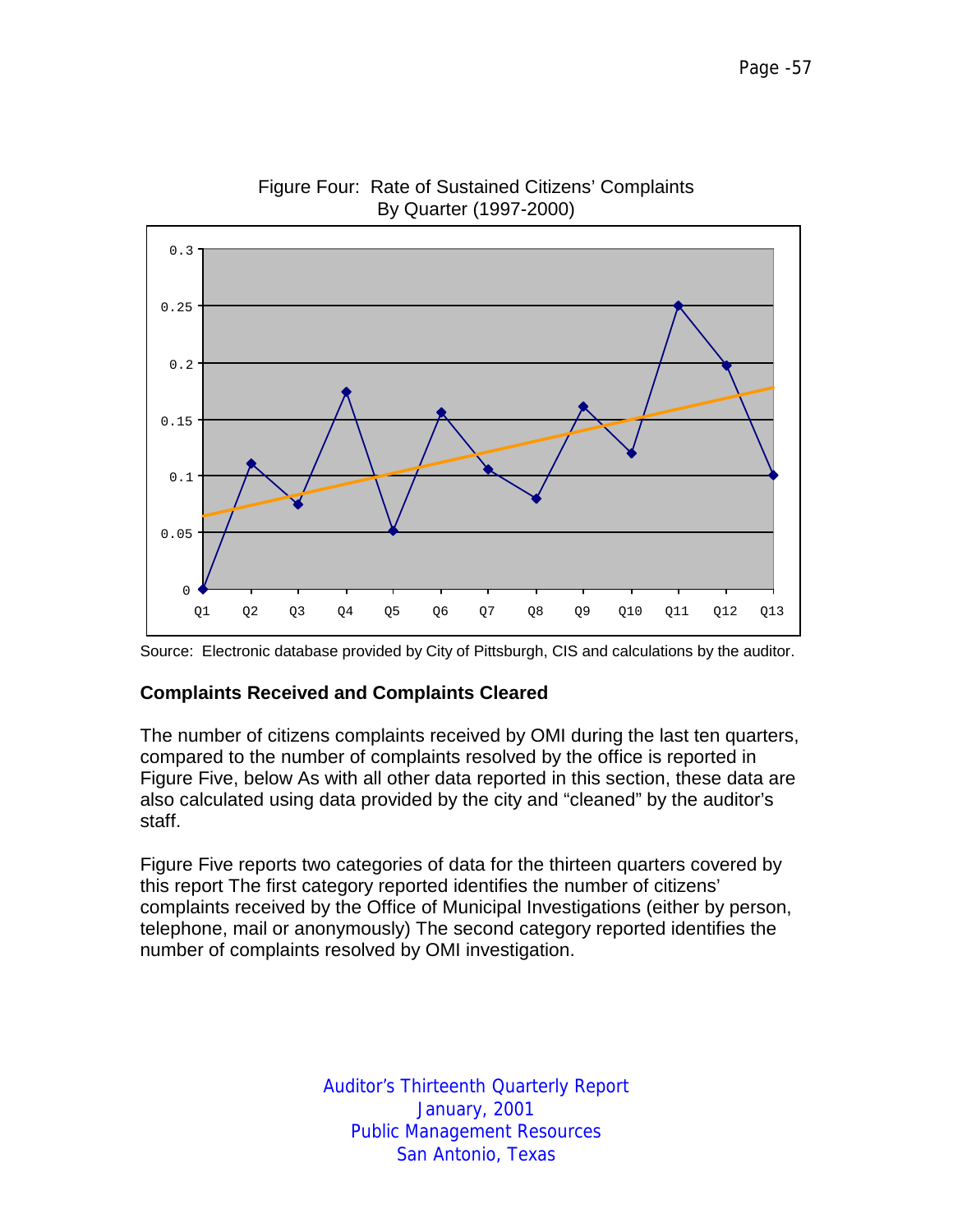

#### Figure Five: Complaints Received v Complaints Resolved, By Quarter (1997-2000)



# **Length of OMI Investigations**

Data necessary to calculate the length of OMI investigations for the thirteenth quarter were developed using city electronic databases. Data reflecting the average time required to complete an OMI investigation are reflected in Figure Six, below. The length of time for completing investigations for the thirteenth quarter rose, from 273 days to 290 days. Much of this increase is attributable to the larger number of "backlogged" cases cleared this quarter.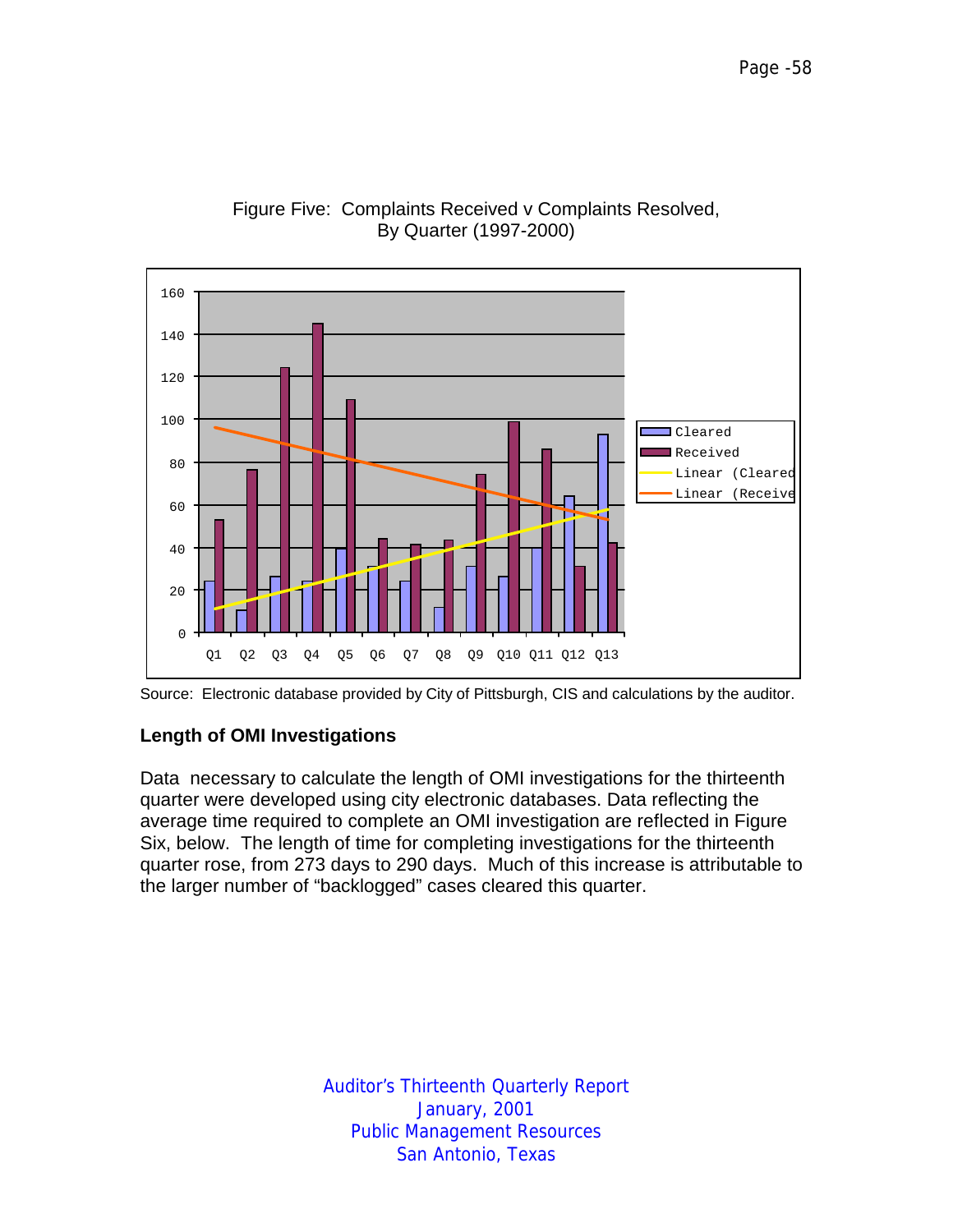

#### Figure Six: Average Number of Days Required to Complete OMI Investigations

# *of Incomplete OMI Investigations*



Paragraph 72 requires the auditor to "reopen" investigations which are deemed to be incomplete Further, the auditor is required to provide written directions on steps that should be taken to complete the investigation.

# Methodology

The auditor has reviewed all 93 final reports of OMI investigations of citizens' complaints completed between August 16, 2000 and November 15, 2000. In addition, the auditor conducted a comprehensive review of supporting documentation for 47 cases completed during this time frame. Of those 47 cases, four were remanded to the Office of Municipal Investigations for additional work. These cases are described below.

- !"AQR-13-H, which contains no documentation of any attempts to locate witnesses who may have been at the scene of the event;
- !"AQR-13-I, which contains no documentation of attempts to locate witnesses from the crowd, which evidence indicates, was present;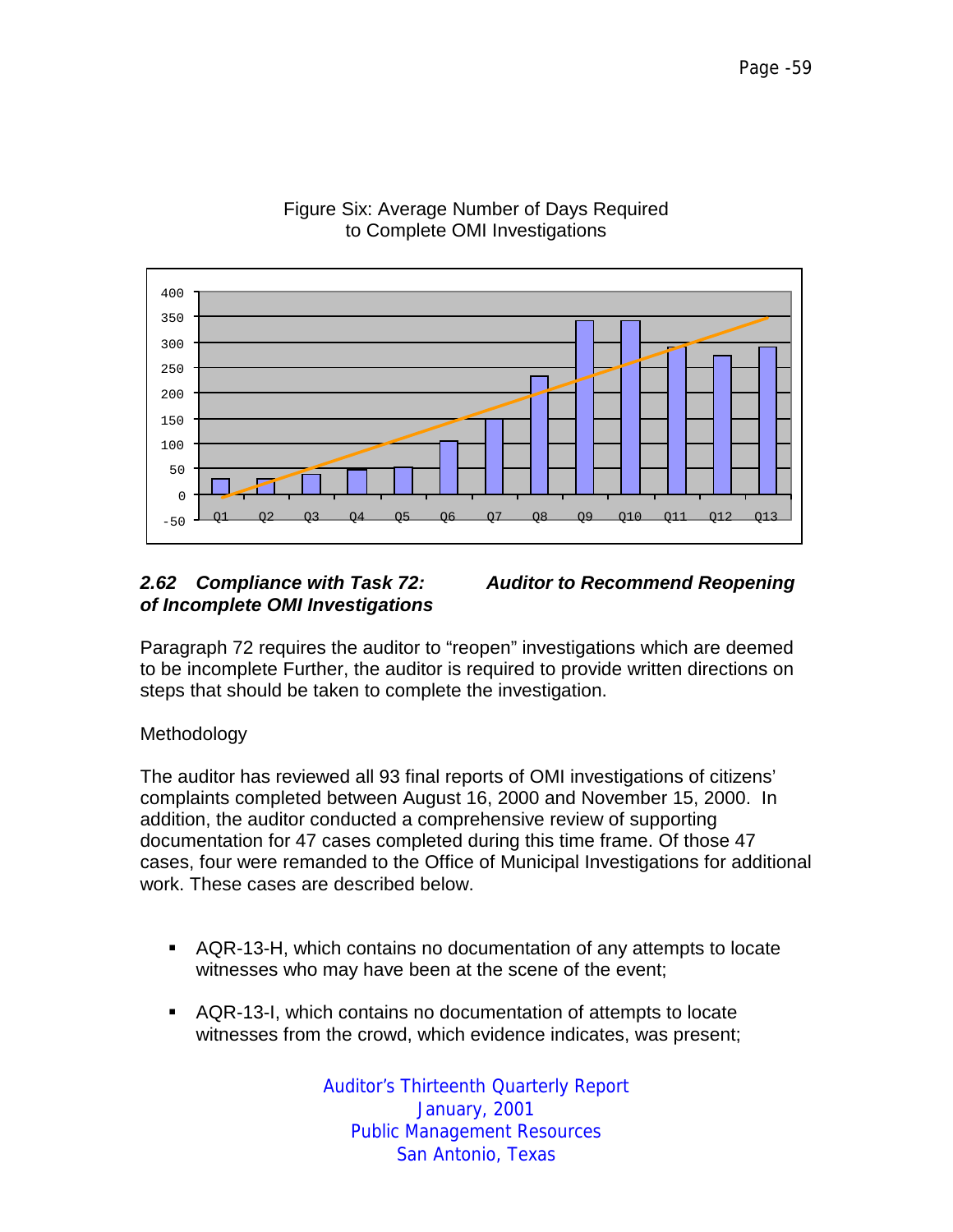- !"AQR-13-M, which describes an investigation which fails to locate and interview off-duty police officers at the scene, and contains no documentation of attempts to locate and interview an individual known to have been at the scene, using a payphone; and
- **EXTER**, which includes evidence from a neutral third-party witness that appears to support the complainant's allegations, but which appear not the be clearly considered in the final report.

# *2.63 Compliance with Task 73: City to Prepare Progress Reports*

|             | Q1                                          | Q2 | Q3 | Q4 | Q5 | Q <sub>6</sub> | Q7 | Q8 |  | Q9 010 011 012 013 |  |
|-------------|---------------------------------------------|----|----|----|----|----------------|----|----|--|--------------------|--|
|             |                                             |    |    |    |    |                |    |    |  |                    |  |
| Primary     | <b>All Controllers</b><br><b>CONTRACTOR</b> |    |    |    |    |                |    |    |  |                    |  |
| Secondary   | <b>Contractor</b><br><b>CONTRACTOR</b>      |    |    |    |    |                |    |    |  |                    |  |
| Operational | <b>Contract Contract</b>                    |    |    |    |    |                |    |    |  |                    |  |

Paragraph 73 of the decree requires the city to prepare a status report 90 days after entry of the decree, e.g., July 16, 1997, and every six months thereafter The first report was issued July 11, 1997; the second was issued January 16, 1998 The third was issued in July, 1998, etc The auditor has reviewed each of these progress reports The city remains in compliance with the requirements of task

# *2.64 Compliance with Task 74: City to Maintain Records Necessary Methodology*

|             | Q1                                            | O2 | Q3 | Q4 | Q5 | Q6 | Q7 | Q8 | Q9 |  | 010 011 012 013 |
|-------------|-----------------------------------------------|----|----|----|----|----|----|----|----|--|-----------------|
|             |                                               |    |    |    |    |    |    |    |    |  |                 |
| Primary     | <b>Contract Contract</b><br><b>CONTRACTOR</b> |    |    |    |    |    |    |    |    |  |                 |
| Secondary   | <b>Contractor</b><br><b>CONTRACTOR</b>        |    |    |    |    |    |    |    |    |  |                 |
| Operational | and the company<br><b>CONTRACTOR</b>          |    |    |    |    |    |    |    |    |  |                 |

All records requested by the auditor were provided in a timely fashion. The city is judged to remain in compliance with this task.

Status: Primary: In Compliance Secondary: In Compliance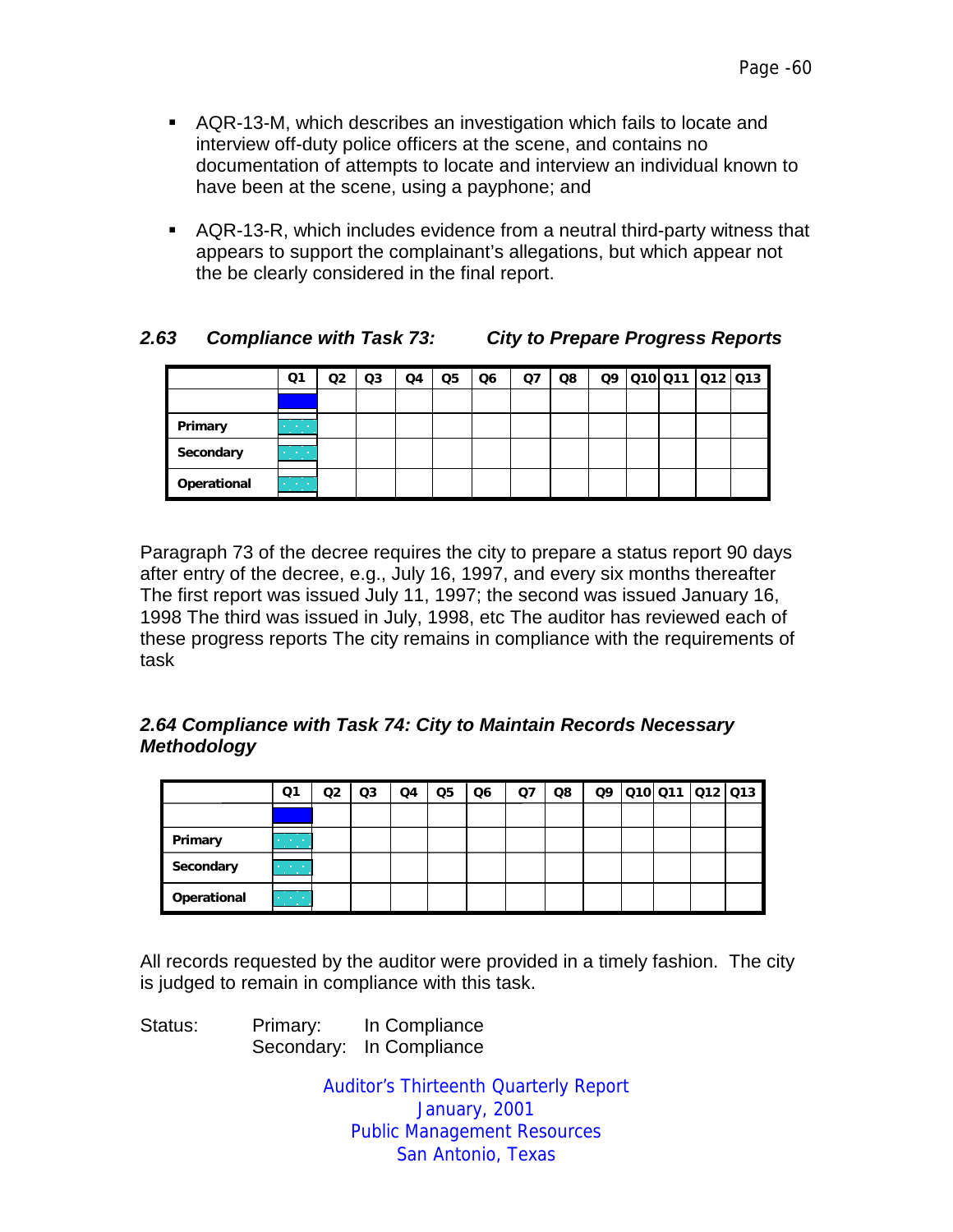#### Operational: In Compliance

#### *2.65 Compliance with Task 75: Unrestricted Access for Auditor*

|             | Q1                                                         | Q2 | Q3 | Q4 | Q5 | Q6 | Q7 | Q8 | Q9 |  | 010 011 012 013 |
|-------------|------------------------------------------------------------|----|----|----|----|----|----|----|----|--|-----------------|
|             |                                                            |    |    |    |    |    |    |    |    |  |                 |
| Primary     | <b>Contract Contract</b><br><b>CONTRACTOR</b>              |    |    |    |    |    |    |    |    |  |                 |
| Secondary   | and the company<br><b>CONTRACTOR</b>                       |    |    |    |    |    |    |    |    |  |                 |
| Operational | __<br><b>Contract Contract</b><br><b>Contract Contract</b> |    |    |    |    |    |    |    |    |  |                 |

Paragraph 75 requires the city to provide the auditor with unlimited access to PBP records relating to the decree and conformance thereto Further, access to all staff and facilities as needed to effectively monitor the decree is also required.

Methodology

The auditor experienced unlimited access during audit processes for the thirteenth quarter.

| Status: | Primary: | In Compliance              |
|---------|----------|----------------------------|
|         |          | Secondary: In Compliance   |
|         |          | Operational: In Compliance |

#### *2.66 Compliance with Task 76: Unrestricted Access for Justice*

|             | Q1                                        | O2 | Q3 | Q4 | Q5 | Q <sub>6</sub> | Q7 | Q8 | Q9 | 010 011  012  013 |  |
|-------------|-------------------------------------------|----|----|----|----|----------------|----|----|----|-------------------|--|
|             |                                           |    |    |    |    |                |    |    |    |                   |  |
| Primary     | <b>CONTRACTOR</b><br><b>CONTRACTOR</b>    |    |    |    |    |                |    |    |    |                   |  |
| Secondary   | <b>All Card Card</b><br><b>CONTRACTOR</b> |    |    |    |    |                |    |    |    |                   |  |
| Operational | All Carolina<br><b>CONTRACTOR</b>         |    |    |    |    |                |    |    |    |                   |  |

Paragraph 76 requires the city to provide the Department of Justice with access to documents, databases, and other data necessary to evaluate compliance with this decree Further it requires access to staff and facilities upon appropriate notice.

Methodology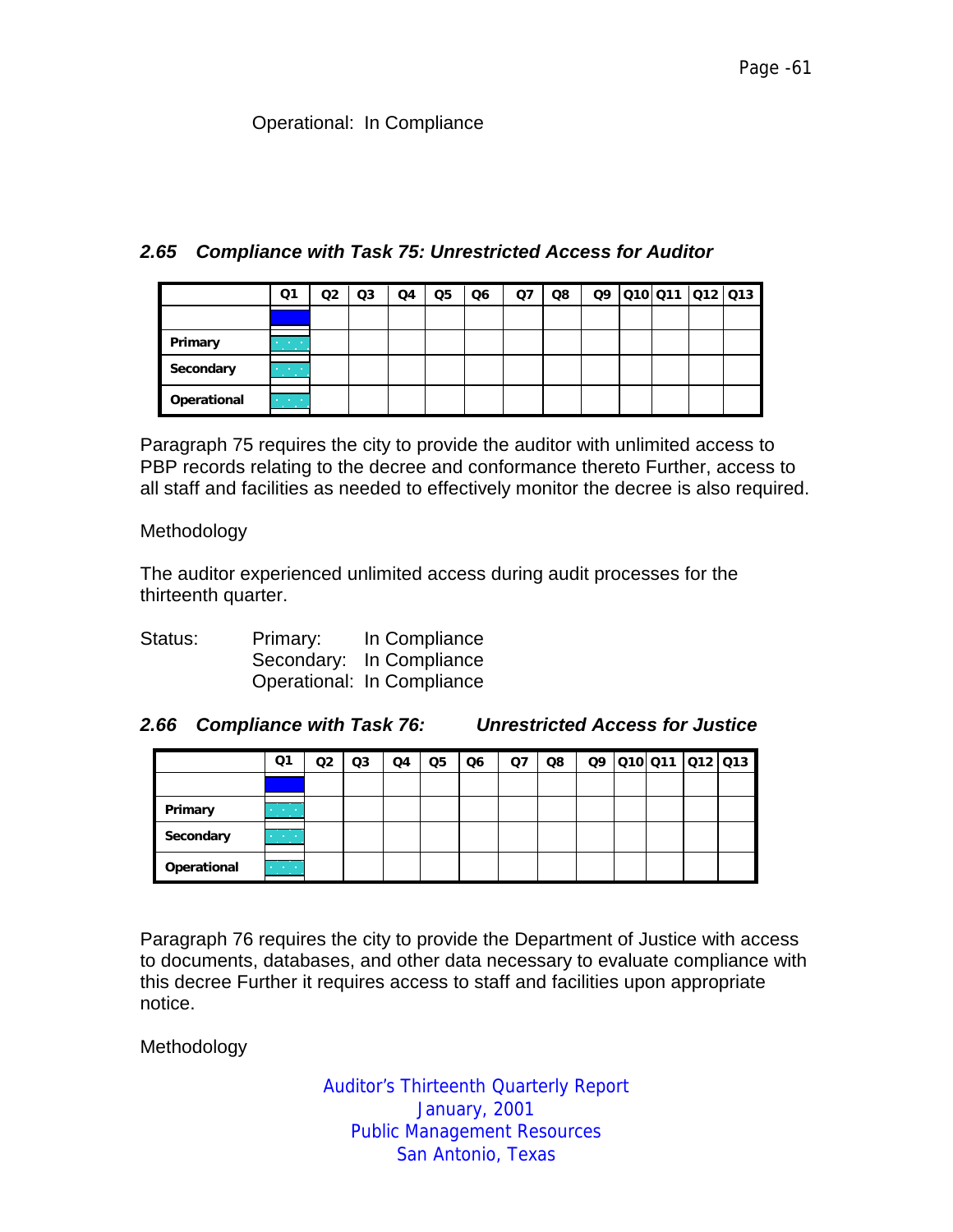No changes in the access for Justice was noted this quarter. The city remains in compliance with this task.

| Status: | Primary: | In Compliance              |
|---------|----------|----------------------------|
|         |          | Secondary: In Compliance   |
|         |          | Operational: In Compliance |

#### *2.67 Compliance with Task 77: Copies of Consent Decree to All Officers*

|             | Ο1                | Q3                                                                                                                    | Q4 | Q5 | Q6 | O7 | Q8 |  | Q9 010 011 012 013 |  |
|-------------|-------------------|-----------------------------------------------------------------------------------------------------------------------|----|----|----|----|----|--|--------------------|--|
|             |                   |                                                                                                                       |    |    |    |    |    |  |                    |  |
| Primary     | <b>CONTRACTOR</b> |                                                                                                                       |    |    |    |    |    |  |                    |  |
| Secondary   |                   | and the company of the company of the company of the company of the company of the company of the company of the<br>. |    |    |    |    |    |  |                    |  |
| Operational |                   | the contract of the contract of the contract of the con-<br>.                                                         |    |    |    |    |    |  |                    |  |

Paragraph 77 of the decree requires the city to provide copies of the consent decree to all officers, and to explain the terms of this decree to all current and future officers, OMI employees, and all DPS employees with oversight or responsibility for PBP operations All such individuals are further required to sign a statement indicating that they have received, read and understand the statement The city is required to retain these statements

# Methodology

The auditor has reviewed signature records retained by the city acknowledging receipt, reading and understanding of the decree. These have been signed by all supervisors, senior supervisors, command personnel, OMI personnel, and appropriate individuals at the Department of Public Safety A video has been developed explaining the consent decree, and all on-duty sworn personnel have viewed the video The auditor has reviewed the video, and has found that it adequately explains both the letter and spirit of the decree, as well as the city's approach to compliance Currently, the department has trained all current activeduty officers, and received officer signatures stating understanding of the decree, except for those on extended leave or otherwise not available

| Status: | Primary: | In Compliance              |
|---------|----------|----------------------------|
|         |          | Secondary: In Compliance   |
|         |          | Operational: In Compliance |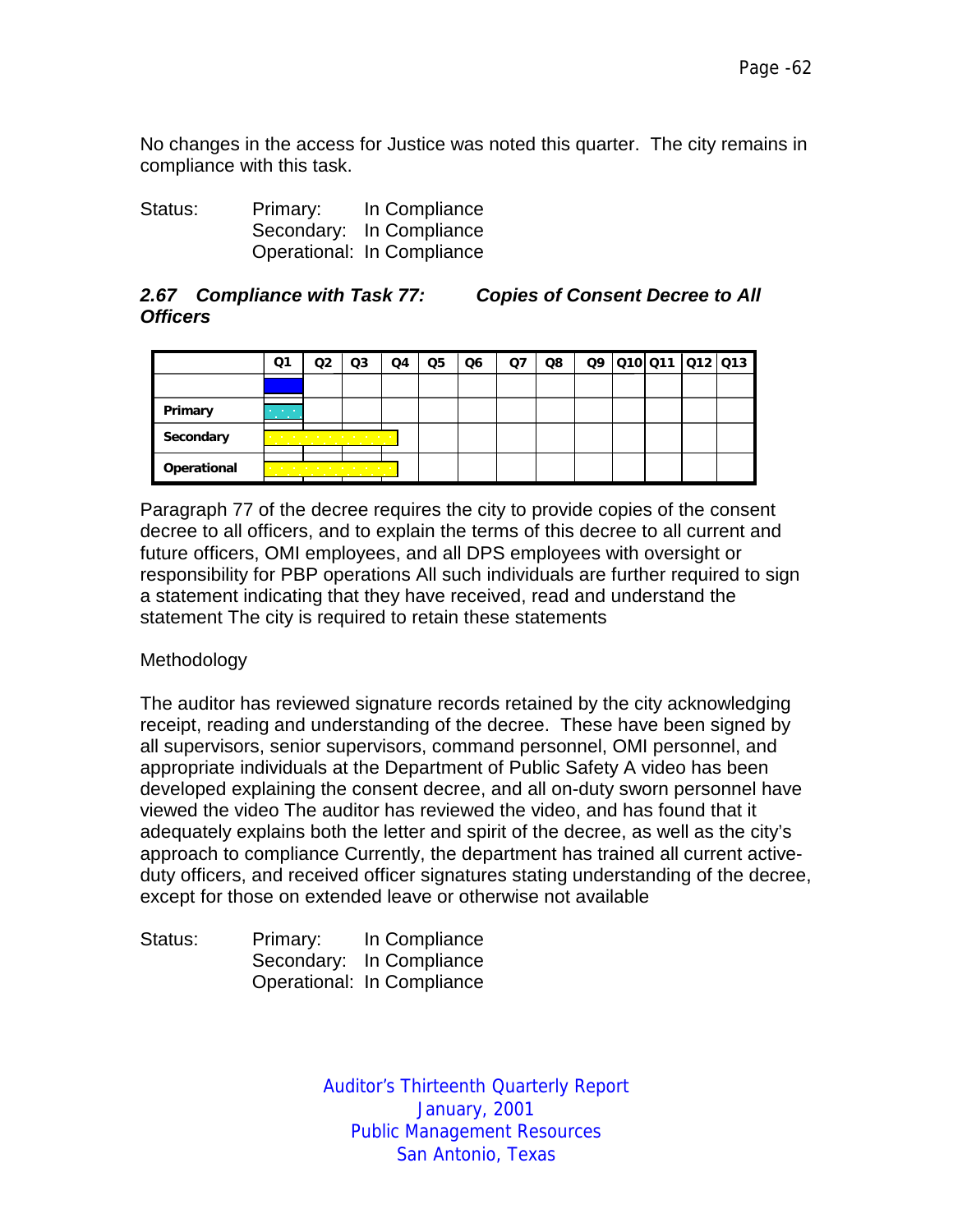|             | Q1                                                 |   | O3 | Q5 | Q6                                                                                                                | Q8 | Q9 | Q10 Q11 Q12 Q13 |  |
|-------------|----------------------------------------------------|---|----|----|-------------------------------------------------------------------------------------------------------------------|----|----|-----------------|--|
|             |                                                    |   |    |    |                                                                                                                   |    |    |                 |  |
| Primary     | <b>Service Control</b><br><b>Contract Contract</b> |   |    |    |                                                                                                                   |    |    |                 |  |
| Secondary   | <b>Contract Contract</b><br>.                      |   |    |    | the company's company's company's company's company's company's company's company's company's company's company's |    |    |                 |  |
| Operational | <b>Contract Contract</b>                           | . |    |    |                                                                                                                   |    |    |                 |  |

#### *2.68 Compliance with Task 78: 90 Day Timeline for Conformance*

Paragraph 74 establishes a default timeline of 90 days for conformance to all provisions not specifically given another timeline by the decree

#### Methodology

Each of the separate provisions of the decree is assessed for compliance to established timelines in the pages above. With the passage of April 16, 1998, an additional set of tasks came "on-line," those involving automation of the PARS. The city is currently in primary compliance with 100 percent of the 74 provisions to which the city should have complied by now The city is in secondary compliance with 74 of the 74 provisions due as of August 15, 1998. It is also in operational compliance with 74 of the 74 tasks, due as of August 15, 1998. This constitutes the second quarter in which the city has been in compliance with 100 percent of the task requirements.